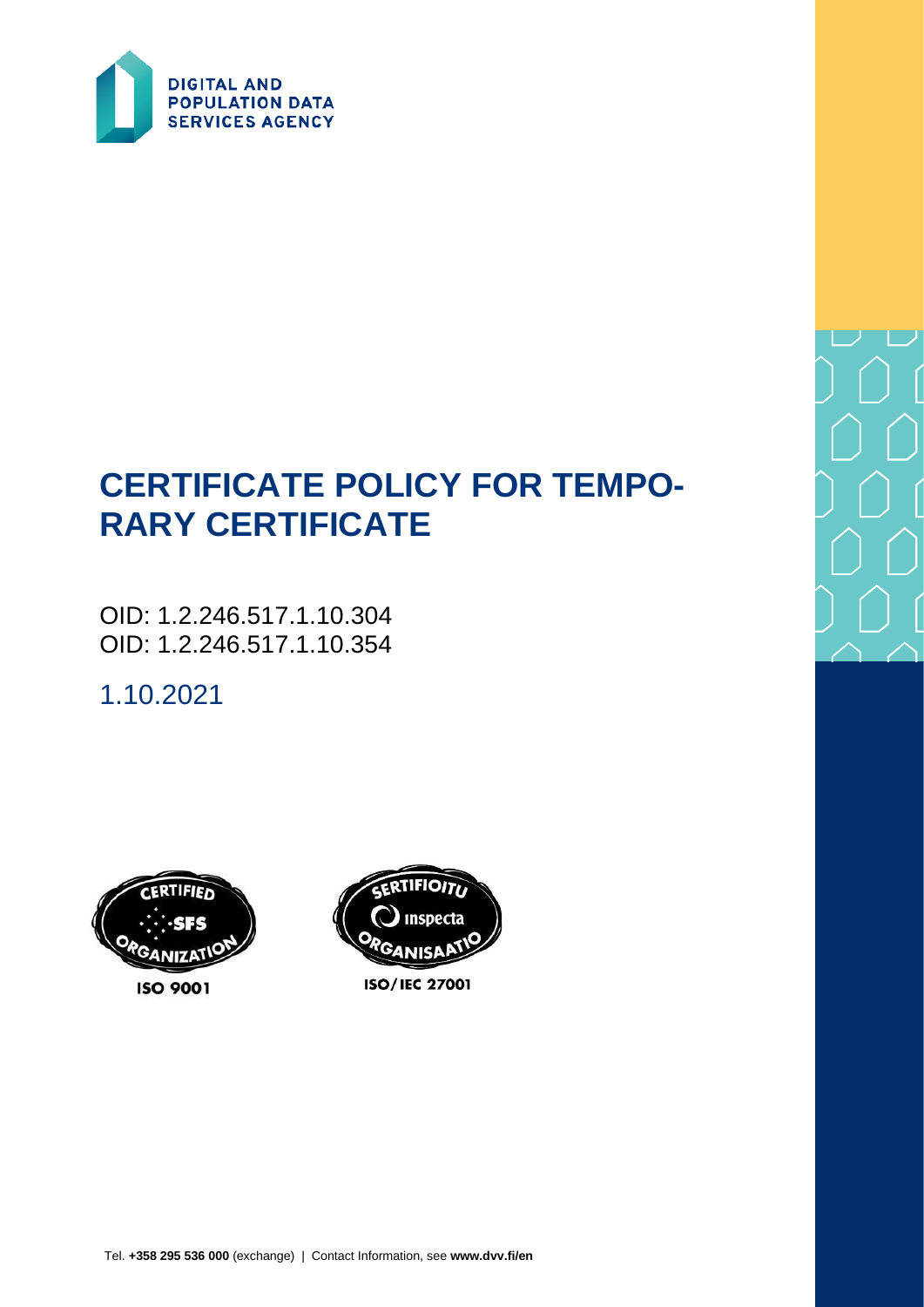

| Document management |                     |  |  |
|---------------------|---------------------|--|--|
| Owner               |                     |  |  |
| Prepared by         | <b>Ville Aarnio</b> |  |  |
| Inspected by        |                     |  |  |
| Approved by         | Mikko Pitkänen      |  |  |

| Version control  |                                      |              |
|------------------|--------------------------------------|--------------|
| version no.      | what has been done                   | date/person  |
| v1.0             | Version 1.0                          | 1.6.2021/VA  |
| v <sub>1.1</sub> | Added information regarding log data | 1.10.2021/VA |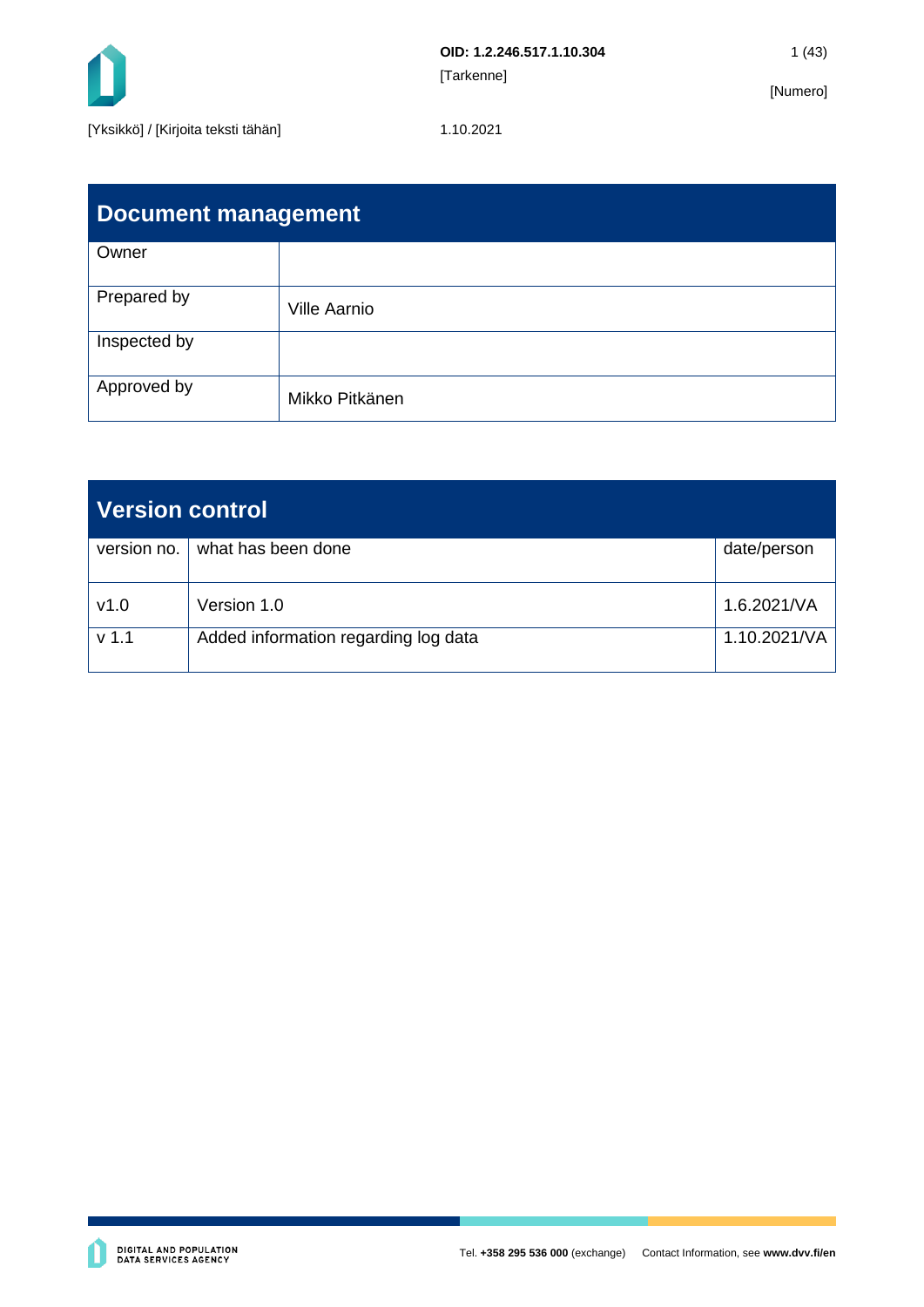

1.10.2021

# **Table of contents**

| 1              |       |                                                                      |  |
|----------------|-------|----------------------------------------------------------------------|--|
|                | 1.1   |                                                                      |  |
|                | 1.2   |                                                                      |  |
|                | 1.3   |                                                                      |  |
|                | 1.3.1 |                                                                      |  |
|                | 1.3.2 |                                                                      |  |
|                | 1.3.3 | Manufacturer and identifier of the replacement card or microchip  14 |  |
|                | 1.3.4 |                                                                      |  |
|                | 1.3.5 |                                                                      |  |
|                | 1.3.6 |                                                                      |  |
|                | 1.3.7 |                                                                      |  |
|                | 1.3.8 |                                                                      |  |
|                | 1.4   |                                                                      |  |
|                | 1.4.1 |                                                                      |  |
|                | 1.4.2 |                                                                      |  |
| $\overline{2}$ |       |                                                                      |  |
|                | 2.1   |                                                                      |  |
|                | 2.1.1 |                                                                      |  |
|                | 2.1.2 |                                                                      |  |
|                | 2.1.3 |                                                                      |  |
|                | 2.1.4 |                                                                      |  |
|                | 2.1.5 |                                                                      |  |
|                | 2.2   |                                                                      |  |
|                | 2.2.1 |                                                                      |  |
|                | 2.2.2 |                                                                      |  |
|                | 2.2.3 |                                                                      |  |
|                | 2.2.4 |                                                                      |  |
|                | 2.2.5 |                                                                      |  |
|                | 2.3   |                                                                      |  |
|                | 2.3.1 |                                                                      |  |
|                | 2.3.2 |                                                                      |  |
|                | 2.3.3 |                                                                      |  |
|                | 2.4   |                                                                      |  |
|                | 2.4.1 |                                                                      |  |
|                | 2.4.2 |                                                                      |  |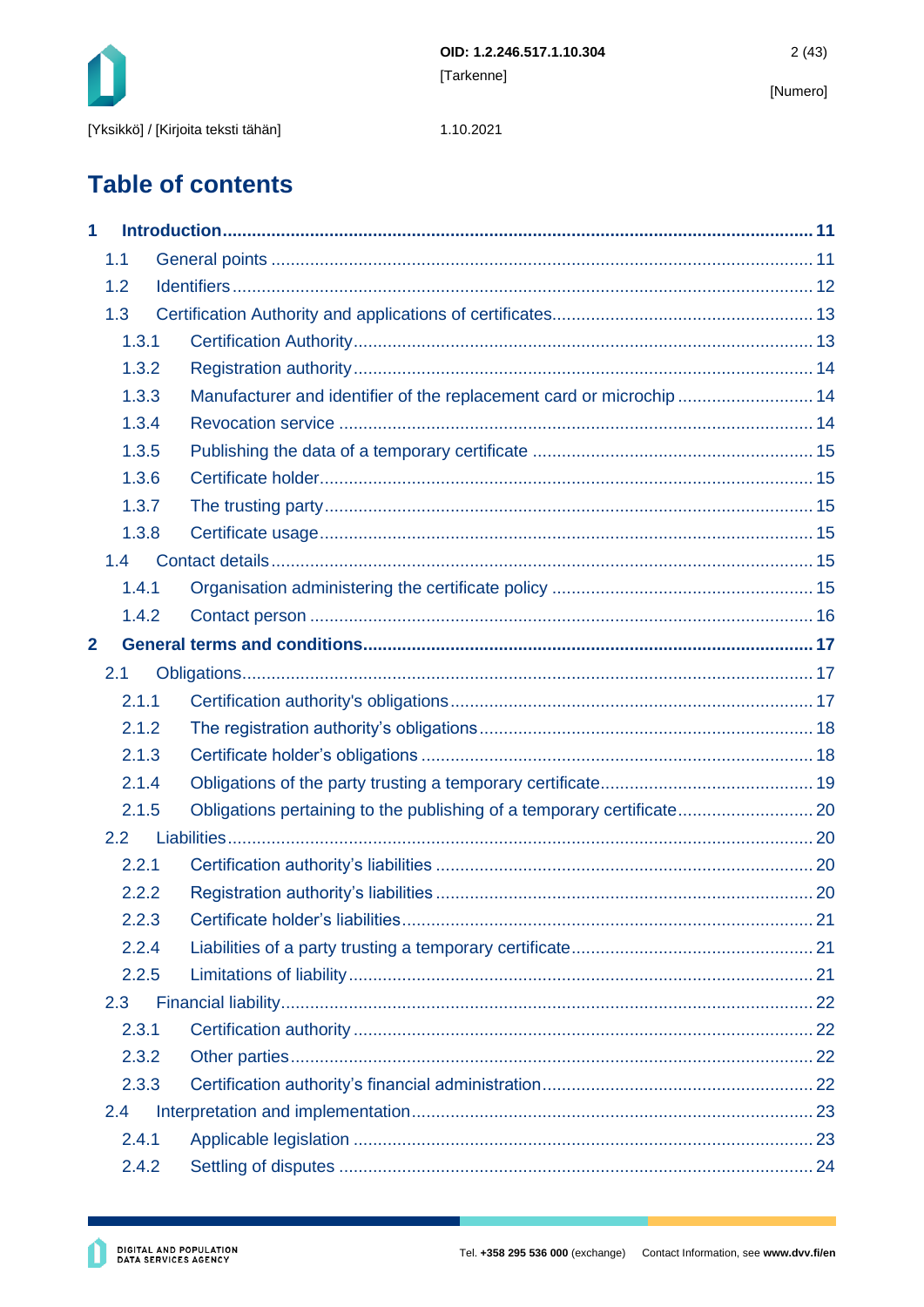

#### 1.10.2021

|              | 2.5           |                                                                         |  |
|--------------|---------------|-------------------------------------------------------------------------|--|
|              | 2.5.1         |                                                                         |  |
|              | 2.5.2         |                                                                         |  |
|              | 2.5.3         | Fees related to the revocation list entry of a temporary certificate 24 |  |
|              | 2.5.4         |                                                                         |  |
|              | 2.6           |                                                                         |  |
|              | 2.6.1         |                                                                         |  |
|              | 2.6.2         |                                                                         |  |
|              | 2.6.3         |                                                                         |  |
|              | $2.7^{\circ}$ |                                                                         |  |
|              | 2.7.1         |                                                                         |  |
|              | 2.7.2         |                                                                         |  |
|              | 2.7.3         |                                                                         |  |
|              | 2.7.4         |                                                                         |  |
|              | 2.8           |                                                                         |  |
|              | 2.8.1         |                                                                         |  |
|              | 2.8.2         |                                                                         |  |
|              | 2.8.3         |                                                                         |  |
|              | 2.8.4         |                                                                         |  |
|              | 2.8.5         |                                                                         |  |
|              | 2.8.6         |                                                                         |  |
|              | 2.9           |                                                                         |  |
| $\mathbf{3}$ |               |                                                                         |  |
|              | 3.1           |                                                                         |  |
|              | 3.1.1         |                                                                         |  |
|              | 3.1.2         |                                                                         |  |
|              | 3.2           |                                                                         |  |
|              | 3.3           |                                                                         |  |
|              | 3.4           |                                                                         |  |
| 4            |               |                                                                         |  |
|              | 4.1           |                                                                         |  |
|              | 4.2           |                                                                         |  |
|              | 4.3           |                                                                         |  |
|              | 4.4           |                                                                         |  |
|              | 4.4.1         |                                                                         |  |
|              | 4.4.2         |                                                                         |  |
|              | 4.4.3         |                                                                         |  |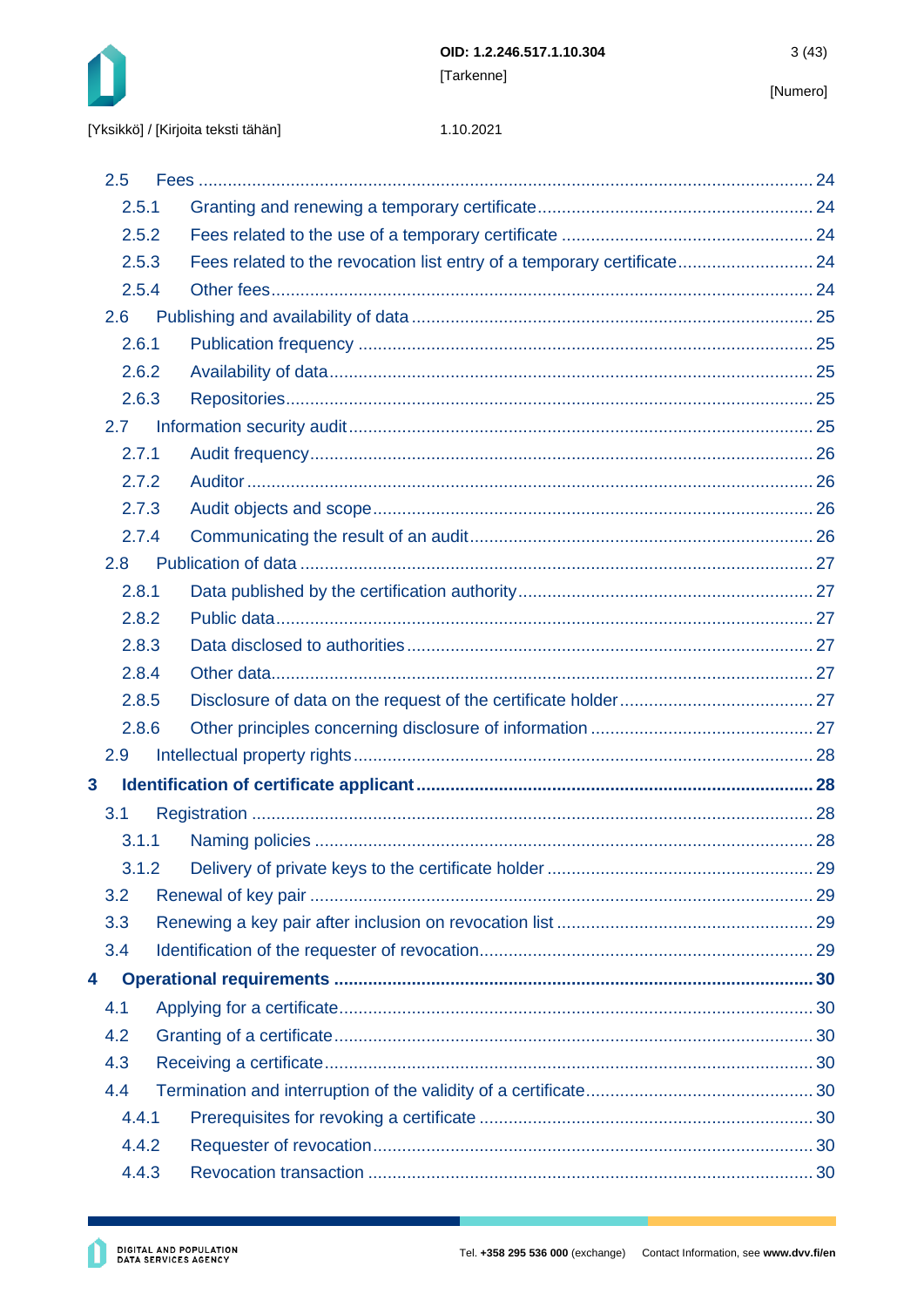

|  |  | [Yksikkö] / [Kirjoita teksti tähän] |
|--|--|-------------------------------------|
|--|--|-------------------------------------|

|   |     | 4.4.4  |                                                                                               |  |
|---|-----|--------|-----------------------------------------------------------------------------------------------|--|
|   |     | 4.4.5  |                                                                                               |  |
|   |     | 4.4.6  |                                                                                               |  |
|   |     | 4.4.7  |                                                                                               |  |
|   |     | 4.4.8  |                                                                                               |  |
|   |     | 4.4.9  |                                                                                               |  |
|   |     | 4.4.10 |                                                                                               |  |
|   |     | 4.4.11 |                                                                                               |  |
|   |     | 4.4.12 |                                                                                               |  |
|   |     | 4.4.13 | Special requirements pertaining to the exposure of the certificate holder's private key<br>32 |  |
|   | 4.5 |        |                                                                                               |  |
|   | 4.6 |        |                                                                                               |  |
|   |     | 4.6.1  |                                                                                               |  |
|   |     | 4.6.2  |                                                                                               |  |
|   |     | 4.6.3  |                                                                                               |  |
|   |     | 4.6.4  |                                                                                               |  |
|   | 4.7 |        | Management of the continuity of operations and handling of deviations33                       |  |
|   |     | 4.7.1  | The certification authority's private key has become disclosed or the certification           |  |
|   |     | 4.7.2  | Compromised security because of a natural disaster or other catastrophe  33                   |  |
|   | 4.8 |        |                                                                                               |  |
| 5 |     |        |                                                                                               |  |
|   | 5.1 |        |                                                                                               |  |
|   |     | 5.1.1  |                                                                                               |  |
|   |     | 5.1.2  |                                                                                               |  |
|   |     | 5.1.3  |                                                                                               |  |
|   | 5.2 |        |                                                                                               |  |
|   |     | 5.2.1  |                                                                                               |  |
|   |     | 5.2.2  |                                                                                               |  |
|   |     | 5.2.3  |                                                                                               |  |
|   | 5.3 |        |                                                                                               |  |
|   |     | 5.3.1  |                                                                                               |  |
|   |     | 5.3.2  |                                                                                               |  |
|   |     | 5.3.3  |                                                                                               |  |
|   |     | 5.3.4  |                                                                                               |  |
|   |     | 5.3.5  |                                                                                               |  |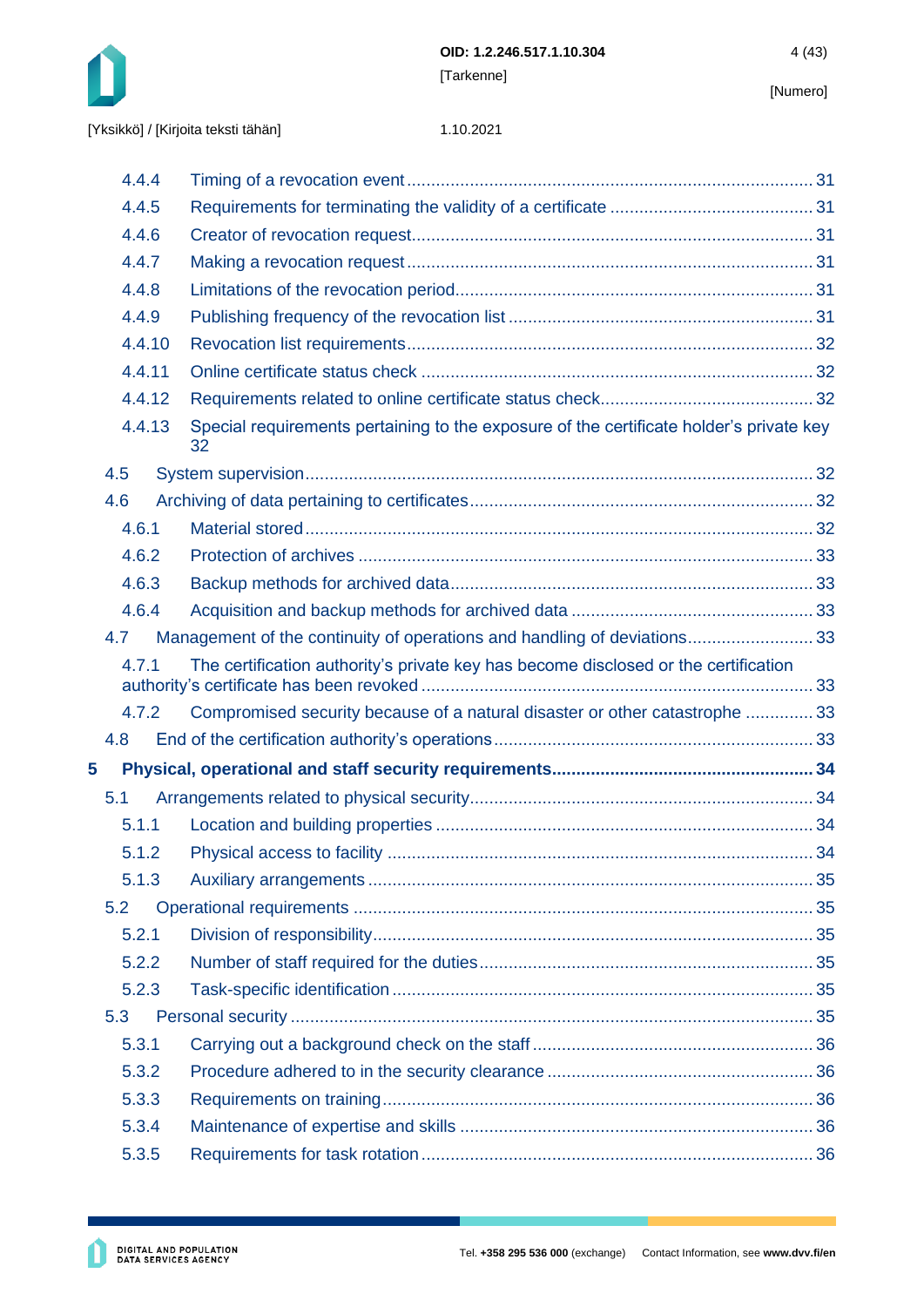

|   | 5.3.6 |                                                                                      |  |
|---|-------|--------------------------------------------------------------------------------------|--|
|   | 5.3.7 |                                                                                      |  |
|   | 5.3.8 |                                                                                      |  |
| 6 |       |                                                                                      |  |
|   | 6.1   |                                                                                      |  |
|   | 6.1.1 |                                                                                      |  |
|   | 6.1.2 |                                                                                      |  |
|   | 6.1.3 | Delivery of the certificate holder's public key to the certification authority 37    |  |
|   | 6.1.4 | Distribution of the certification authority's public key to the certificate holder37 |  |
|   | 6.1.5 |                                                                                      |  |
|   | 6.1.6 |                                                                                      |  |
|   | 6.2   |                                                                                      |  |
|   | 6.2.1 |                                                                                      |  |
|   | 6.2.2 | Staff participating in the handling of the certification authority's private key  38 |  |
|   | 6.2.3 |                                                                                      |  |
|   | 6.2.4 |                                                                                      |  |
|   | 6.2.5 |                                                                                      |  |
|   | 6.2.6 |                                                                                      |  |
|   | 6.3   |                                                                                      |  |
|   | 6.3.1 |                                                                                      |  |
|   | 6.3.2 |                                                                                      |  |
|   | 6.4   |                                                                                      |  |
|   | 6.4.1 |                                                                                      |  |
|   | 6.4.2 |                                                                                      |  |
|   | 6.4.3 |                                                                                      |  |
|   | 6.5   | Security requirements pertaining to the use of and access to computers 40            |  |
|   | 6.5.1 |                                                                                      |  |
|   | 6.6   |                                                                                      |  |
|   | 6.6.1 |                                                                                      |  |
|   | 6.6.2 |                                                                                      |  |
|   | 6.7   |                                                                                      |  |
|   | 6.8   |                                                                                      |  |
| 7 |       |                                                                                      |  |
|   | 7.1   |                                                                                      |  |
|   | 7.2   |                                                                                      |  |
| 8 |       |                                                                                      |  |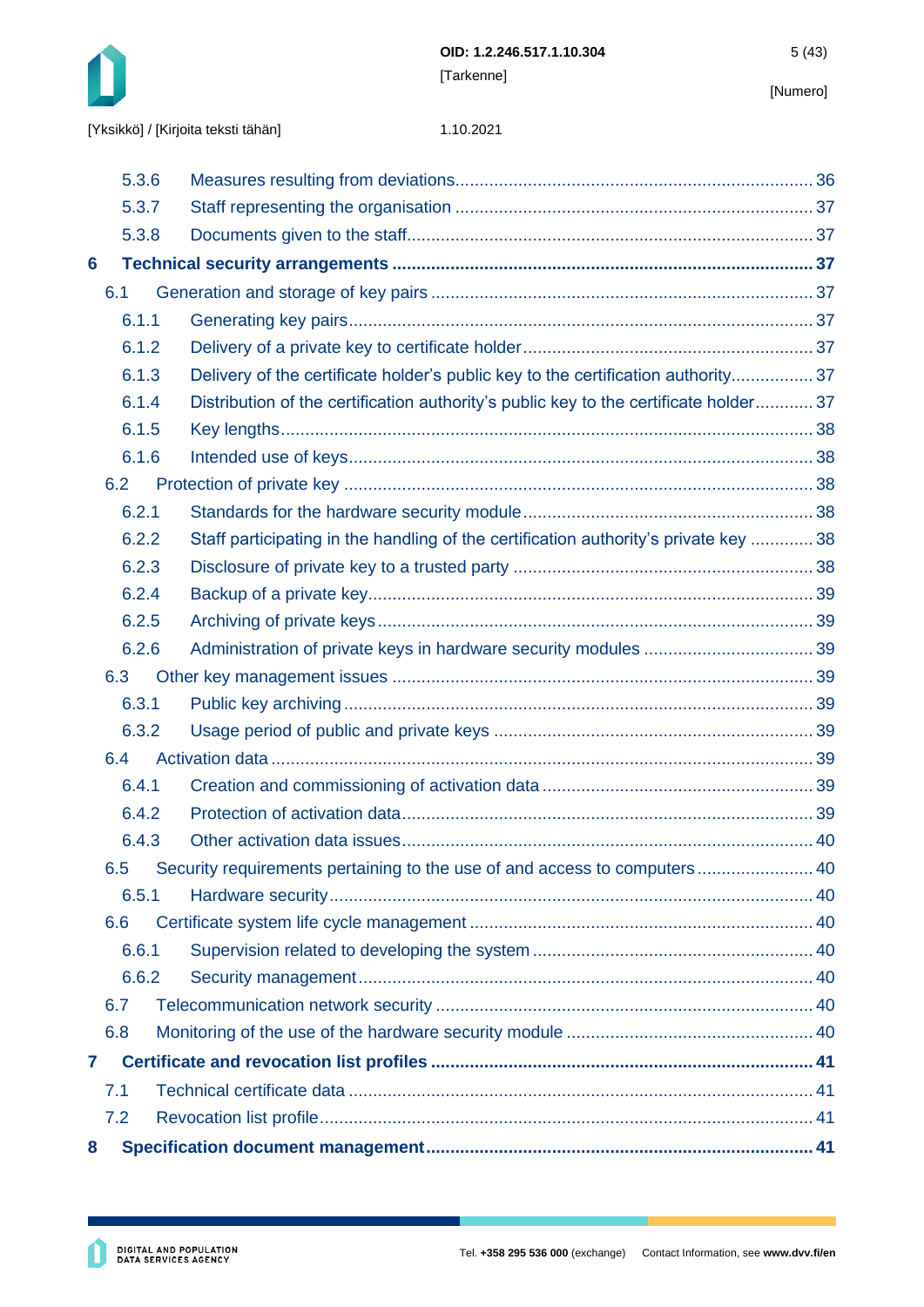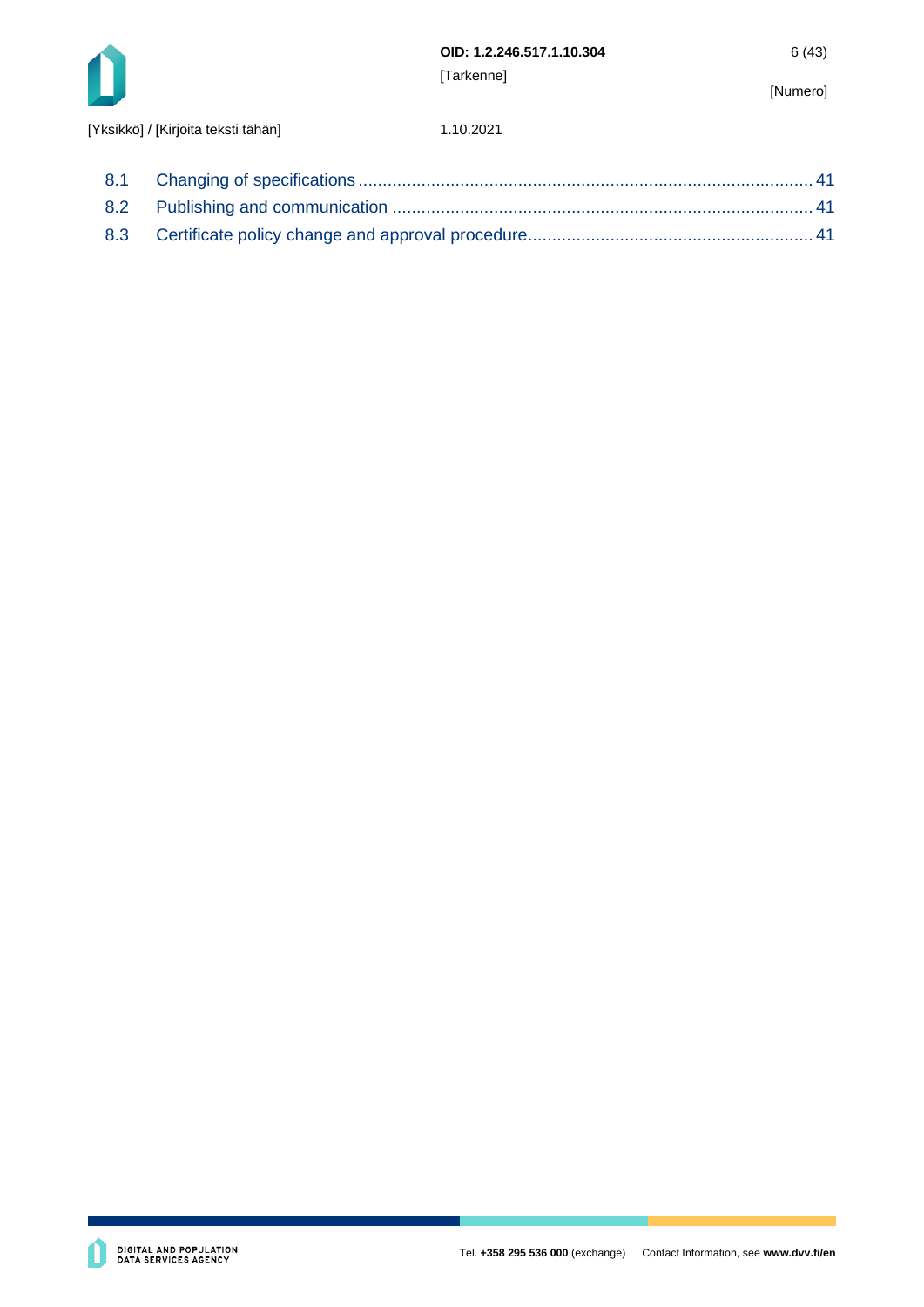

# **CERTIFICATE POLICY FOR TEMPORARY CERTIFICATE**

# **Definitions and abbreviations**

### **Definitions**

**Activation data:** Confidential data (PIN code) that is needed to activate private keys stored in a microchip and to use them in public key methods.

**Key pair:** A pair of interconnected keys, one public and one private, which are used in public key methods. The keys' purpose of use is defined in the certificate (see certificate holder's authentication and encryption certificate).

**Asymmetric encryption:** A pair of one public key and one private key is used in asymmetric encryption. A message that has been encrypted using a public key can only be opened by the private key of the key pair in question.

**Public key:** The public component of a key pair used in asymmetric encryption in public key methods. The certification authority certifies with its digital signature that the public key belongs to the certificate holder. The public key is part of the data content of the certificate.

**Public key infrastructure:** A data security infrastructure in which security services are provided by public key methods.

**Public key method:** A data security service, such as electronic identification, which is provided by using public and private keys, certificates and asymmetric encryption.

**Card reader software:** Card reader software is used in workstations as a so-called end-user application. It enables users to use their cards and certificates stored on it in various user and application environments such as public e-services, secure email and logging on to workstations.

**Trusting party:** A party that trusts the certificate data and uses the certificate for various data security services such as electronic identification of the certificate holder.

**Payment card:** Generic term for debit, credit, combination, prepaid and delayed debit cards.

**Microchip:** A technical platform that is used to store the certificate and private keys, integrated into a smart card, identity card, payment card or mobile terminal card.

**Mobile terminal:** A mobile telephone or other mobile terminal that can use a certificate and private keys on a microchip.

**OCSP:** Online Certificate Status Protocol, an online service that checks the status of a certificate.

**Organisation certificate:** A qualified certificate issued by the Digital and Population Data Services Agency to a natural person; the data content of the certificate is determined by the Act on Strong Electronic Identification and Trust Services.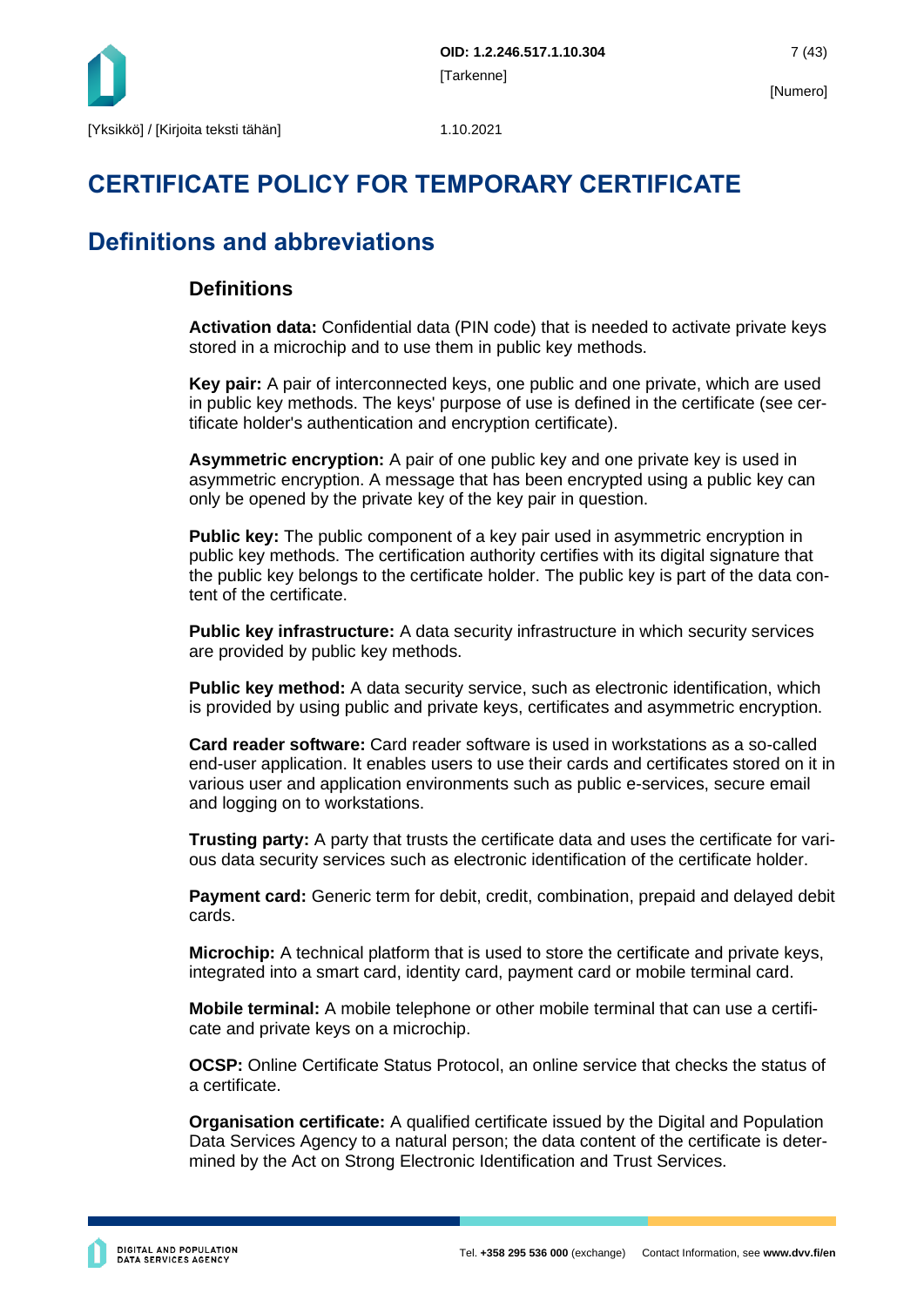

**PIN code:** Activation data that activates a private key held on a microchip. PIN 1: the basic code for authentication and encryption.

**PUK code:** A code that is needed to unblock a locked PIN code.

**Registration authority:** The registration authority identifies the certificate applicant in accordance with the certificate policy and certification practice statement on behalf of and at the responsibility of the Certification Authority.

**RSA algorithm and RSA key:** The RSA algorithm is a common public key algorithm. The private and public keys associated with a temporary certificate are RSA keys.

**Revocation list:** A list of certificates revoked before the end of their validity period and the revocation dates, electronically signed and published by the Certification Authority. The revocation list specifies the publication dates of the current and next revocation list. Revoked certificates are added to the list.

**Revocation service:** A technical service provider that receives certificate revocation requests and submits them to the certificate system on behalf of the certification authority.

**Regulated healthcare professional:** A person who, on the basis of the Act on Health Care Professionals, has been given the right to practise a profession (licensed professional) or the authorisation to practise a profession (authorised professional) and a person who, on the basis of the Act, is entitled to use the occupational title of a health care professional as laid down by Government decree (professional with a protected occupational title) and who is registered in the central register of health care professionals.

**ID card for regulated social and health care professional: an ID card issued by DPDSA to a regulated social and health care professional which contains a professional certificate.**

Non-regulated healthcare workers: healthcare service providers, as referred to in the Act on Health Care Professionals (559/1994), who are not regulated healthcare professionals. This group includes e.g. workers in the support services, office and IT services of a healthcare unit. A person who works for a healthcare service provider organisation and is not a regulated healthcare professional.

**ID card for non-regulated social and health care worker:** an ID card issued by DPDSA to other healthcare worker (other than healthcare professionals) which contains a certificate.

**Healthcare student:** Subject to the conditions laid down by Government decree, the tasks of a licensed professional may, on a temporary basis, be carried out by a person studying for the profession in question under direction and supervision of a professional who has been licensed to practise the profession independently. The provisions concerning healthcare professionals laid down in the Act apply to students as appropriate. Medical, dentistry and pharmacy students are issued with an ID card for regulated healthcare professional. Students of other healthcare professions who meet the conditions for practising the profession in question on the basis of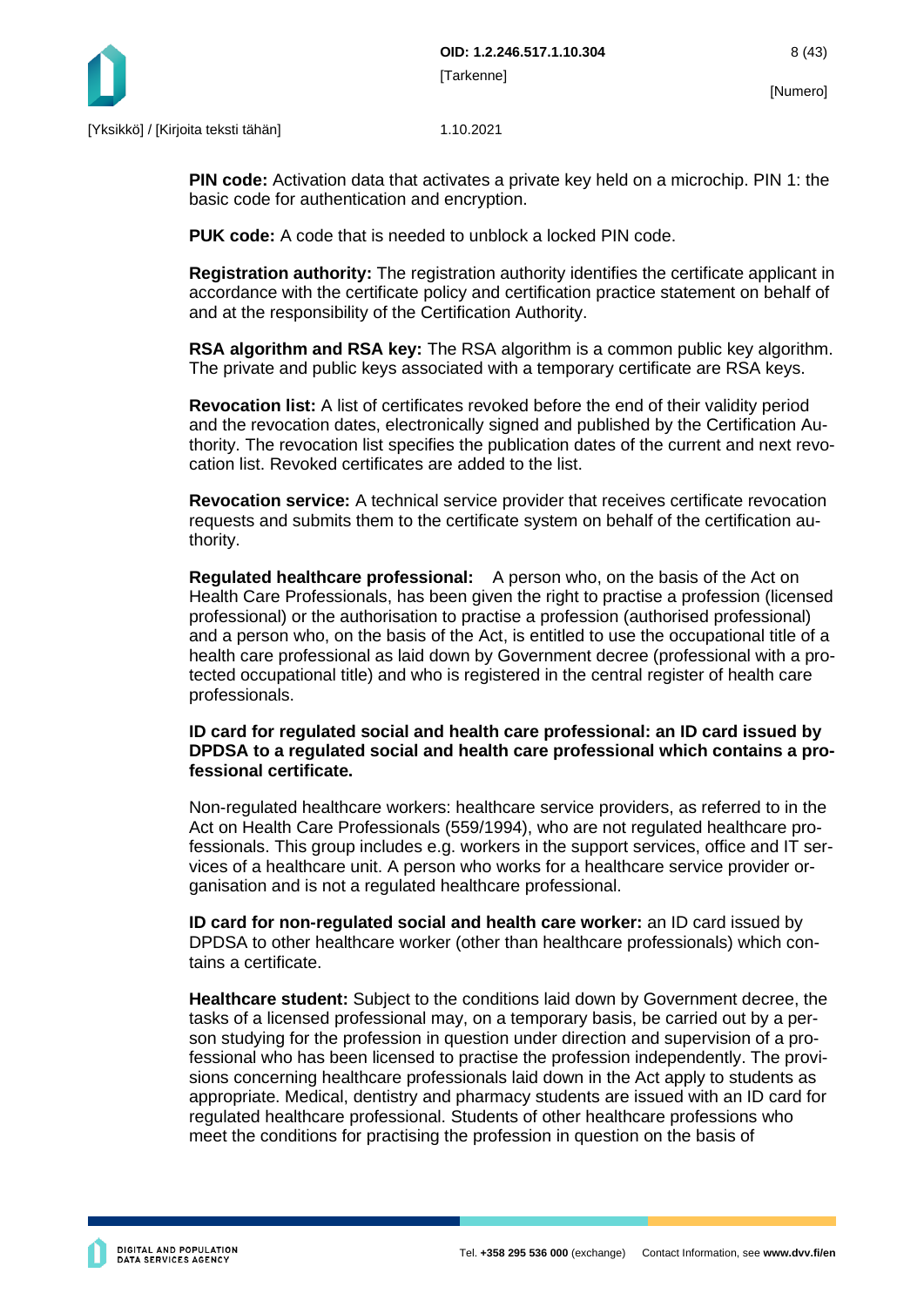

Government decree are issued with an ID card for non-regulated healthcare worker which is specific to the organisation in question.

**Non-clinical healthcare sector staff:** employees of healthcare service providers who are not regulated healthcare professionals or non-regulated healthcare workers. This group includes other individuals and specialist groups who have access to the national information systems, such as data protection officers, IT system suppliers, consultants, etc.

**ID card for non-clinical healthcare sector staff:** An ID card issued by DPDSA to non-clinical healthcare sector staff which contains a certificate.

**Temporary certificate:** A certificate issued by DPDSA to a natural person which can be used for authentication and encryption or authentication, encryption and electronic signing.

**Replacement card:** A replacement for an organisation-specific ID card which contains the cardholder's temporary certificate in its technical component (microchip). In special circumstances, a replacement card can be issued to a person who does not hold an ID card of the organisation in question.

**Certificate:** A electronic certificate which enables a person's authentication and data encryption, links the signature verification data to the signatory and identifies the signatory. A certificate contains an OID (object identifier) that identifies the certification practice statement in question.

**Certificate system:** A technical data system used to create certificates and sign revocation lists.

**PKI disclosure statement:** A document that contains the main points of the certificate policy and certification practice statement.

**Certificate policy:** A document that describes the principles of certification and the responsibilities of the trusting parties. The certificate policies published by DPDSA are publicly available. Each certificate policy is identified by an OID.

**Certificate register:** A register maintained by a Certification Authority that issues certificates to the public. Data are held for at least 5 years after the expiry of the certificate.

**Certificate management system:** A data system consisting of certificate systems, data communications, a certificate directory, revocation list service, advice and revocation service, certificate management and card management. CPS OID is part of the data content of the certificate.

**Certification practice statement:** A description of how the Certification Authority implements its certificate policy. Each certification practice statement is identified by an OID.

**Certification authority:** An organisation that issues certificates, is responsible for their provision and draws up the certificate policy that describes its operation and the associated certification practice statement.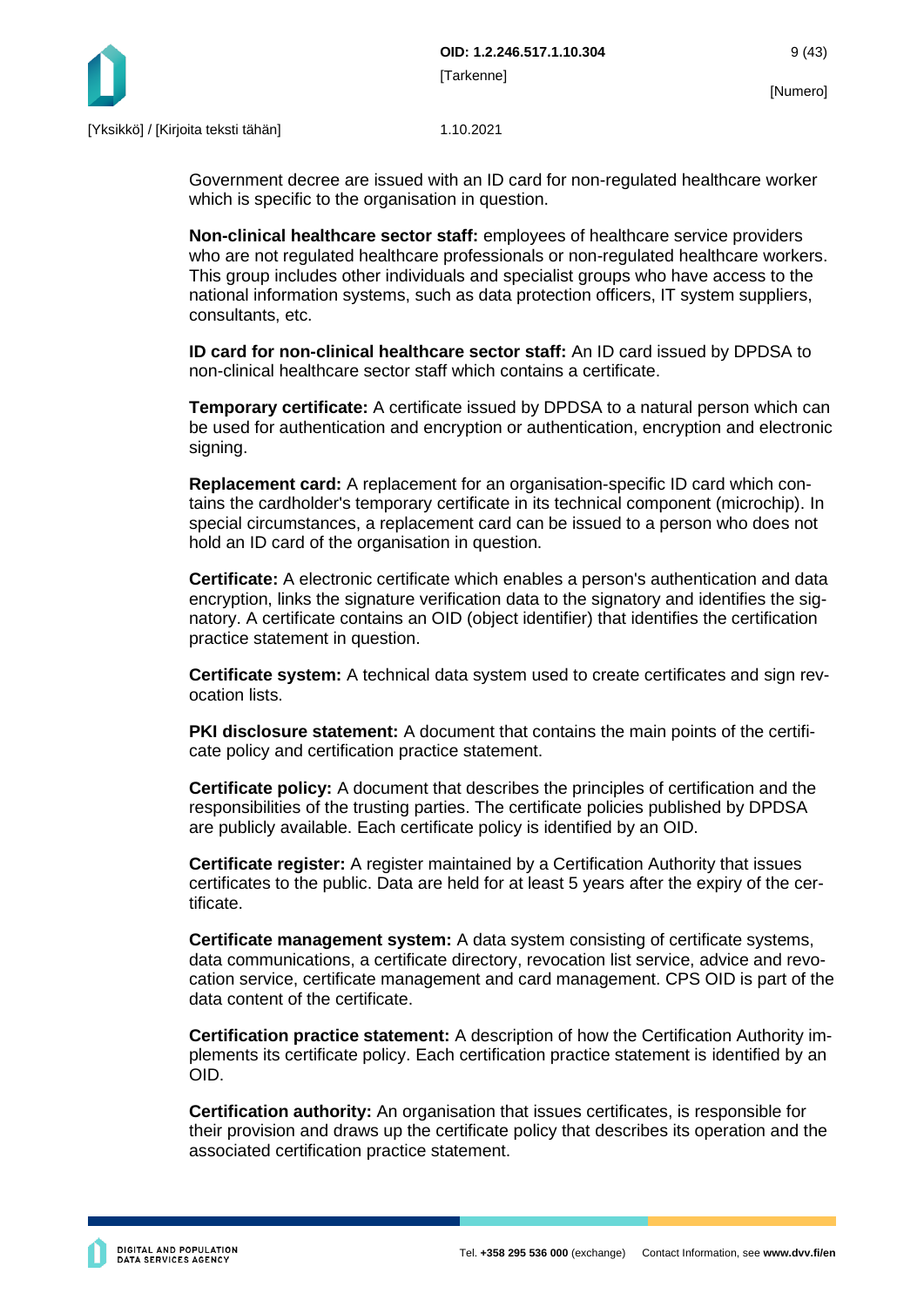

**CA certificate:** Contains the name, country and public key of the Certification Authority.

**CA's private key:** The private key used by the Certification Authority to sign its issued certificates and published revocation lists.

**Certificate applicant:** A person who requests a temporary certificate and is reliably identified in conjunction with the request.

**Certificate holder:** A person whose identity and public key are verified by the CA's digital signature and who holds the private keys linked with the certificate in question.

**Certificate holder's authentication and encryption certificate:** A certificate used for electronic personal identification and data encryption. The certificate holder uses the private authentication and encryption key for electronic identification and decryption of encrypted data or messages. The use of the key requires a basic PIN code (PIN 1).

**Certificate usage and purpose:** In this document, certificate usage refers to the use of the certificate and the associated keys.

**Private key:** The private component of a key pair used in asymmetric encryption in public key methods. The private keys of the certificate holder are stored on a microchip to protect them from unauthorised usage.

### **List of abbreviations**

| <b>CA</b>        | <b>Certification Authority</b>               |
|------------------|----------------------------------------------|
| СP               | <b>Certificate Policy</b>                    |
| CPS              | <b>Certification Practice Statement</b>      |
| CRL              | <b>Certificate Revocation List</b>           |
| ECC              | <b>Elliptic Curve Cryptography</b>           |
| <b>FINEID</b>    | <b>Finnish Electronic Identification</b>     |
| HSM              | <b>Hardware Security Module</b>              |
| EPI              | Electronic Personal Identification           |
| HTTP             | <b>Hypertext Transport Protocol</b>          |
| <b>ISO 27001</b> | <b>ISO/IEC 27001</b>                         |
| <b>LDAP</b>      | <b>Lightweight Directory Access Protocol</b> |
| OCSP             | <b>Online Certificate Status Protocol</b>    |
| OID              | Object Identifier                            |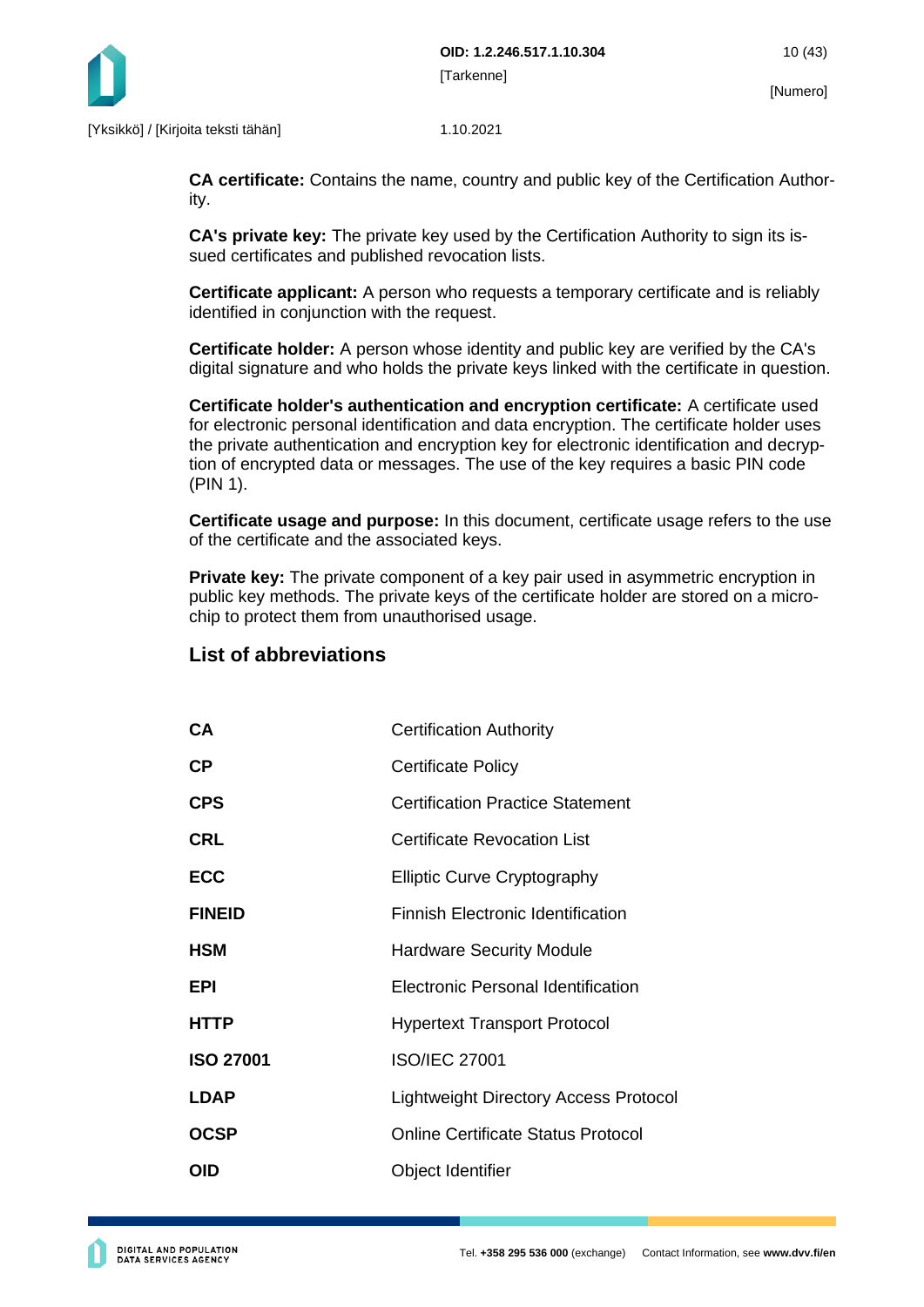

| <b>PDS</b>                     | <b>PKI Disclosure Statement</b>                        |
|--------------------------------|--------------------------------------------------------|
| <b>PIN</b>                     | Personal Identification Number, PIN                    |
| <b>PKI</b>                     | <b>Public Key Infrastructure</b>                       |
| <b>PUK</b>                     | PIN Unblocking Key, PUK code                           |
| <b>RSA</b><br>metric algorithm | Rivest, Shamir, Adleman, a public key algorithm, asym- |
| <b>DPDSA</b>                   | Digital and Population Data Services Agency            |

### <span id="page-11-0"></span>**1 Introduction**

The certificate policy is a document drawn up by the Certification Authority (CA) which describes the practices and principles used in certification. The certification practice statement is a more detailed description of the CA's activities than the certificate policy.

This certificate policy applies to temporary certificates issued by the Digital and Population Data Services Agency. The certificate data are relayed to a public directory for use by a party trusting the certificate with the certificate applicant's approval, or otherwise according to an agreement with the client organisation.

A temporary certificate is a certificate that supports the use of DPDSA-issued organisation certificates, OID: 1.2.246.517.1.10.303 and 1.2.246.517.1.10.353.

### <span id="page-11-1"></span>**1.1 General points**

A certificate is an electronic certificate that links the signature authentication data to the signatory and identifies the signatory. The certificate data are signed electronically by the CA's private key. Certificates under this certificate policy are based on a public key infrastructure and public key methods. The data contents of certificates under this certificate policy are determined by the Act on Strong Electronic Identification and Trust Services.

A temporary certificate is an authentication and encryption certificate or a combined authentication and encryption certificate and signature certificate. Identification is verified by the Digital and Population Data Services Agency.

A temporary certificate under this certificate policy can be issued to organisation customers. If the organisation customer registers temporary certificates for non-regulated healthcare workers or non-clinical healthcare sector staff, all parties referred to in this certificate policy shall comply with the certificate policy and the requirements of the act on the electronic processing of client data in social and health care (159/2007) and the act on electronic prescriptions (61/2007) and other regulations issued under them.

The Digital and Population Data Services Agency, which acts as the certification authority, uses an identifier to identify the certificate holder. This identifier is also a part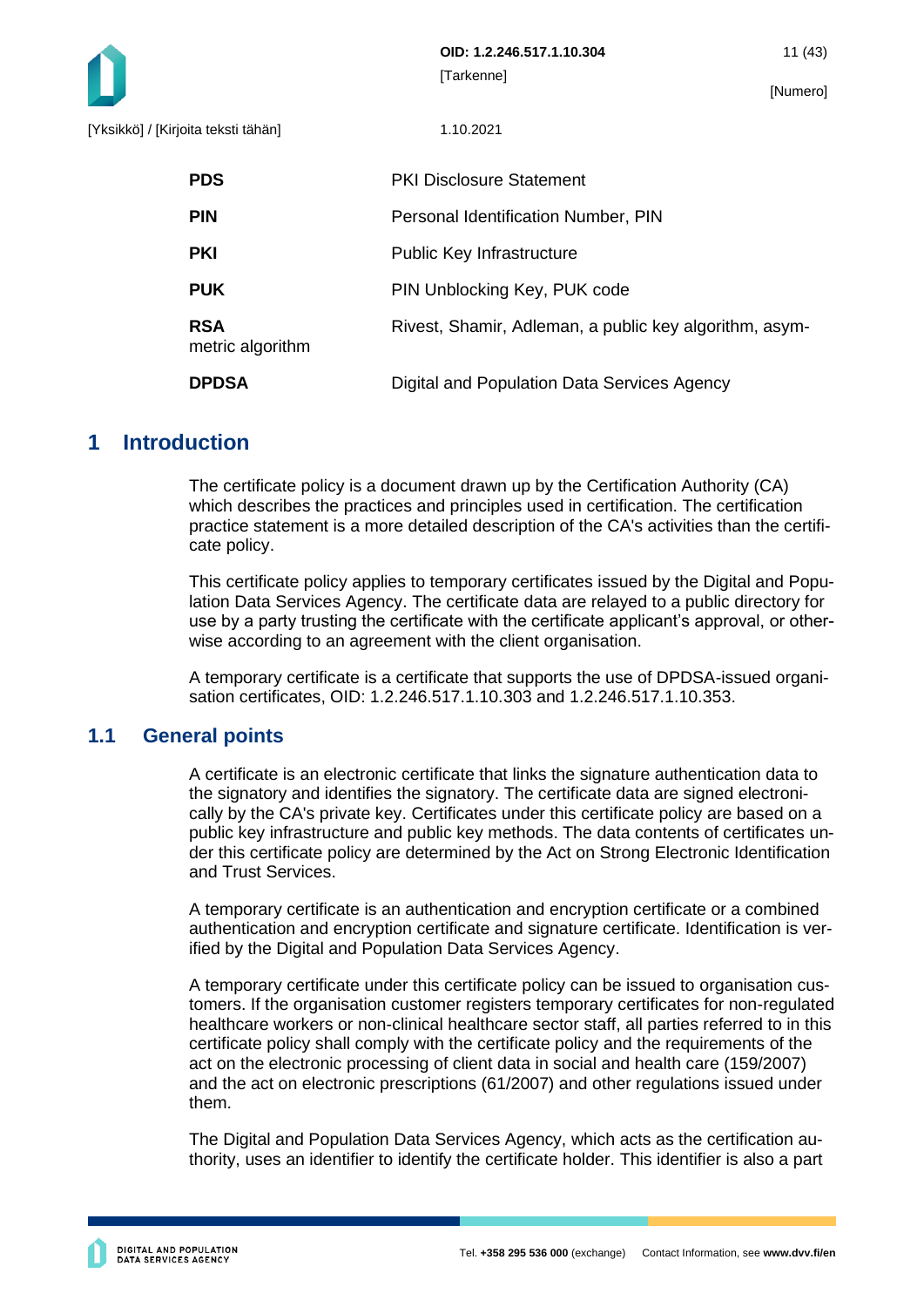

of the data content of the certificate. The identifier is a technical data item created separately for e-service access, and it does not contain any personal information. A temporary certificate can be stored on various ID cards.

Both the certificate policy and the certification practice statement of DPDSA have a unique object identifier (OID).

The Certification Authority's activities include the provision of certification, directory and revocation services, registration, and ID card creation and identification. These activities are described in Chapter 1.3.

DPDSA draws up a separate certificate policy for each type of certificate issued by it, and a separate certification practice statement for each technical platform. The certificate policy contains a general description of the practices, terms and conditions, responsibility allocation and other matters related to certificate usage for each type of certificate. The certification practice statement contains a detailed description of the applicable practices.

Regulation (EU) No. 910/2014 of the European Parliament and of the Council of 23 July 2014 on electronic identification and trust services for electronic transactions in the internal market and repealing Directive 1999/93/EC shall apply with regard to signature certificates in trust services as of 1 July 2016. This document describes the procedural requirements concerning the activities and administrative practices of certification authorities that issue identification and signature certificates under the Regulation. The use of a secure signature creation device is described in the procedural requirements specified in this document.

The Certification Authority is a certification service provider issuing certificates to the public.

According to the Act on Strong Electronic Identification and Trust Services (617/2009), the DPDSA acts as an identification service provider when it offers certificate-based identification devices to the public. In Finland, identification service providers are supervised by the Finnish Transport and Communications Agency.

In addition, DPDSA has acted as a statutory certification authority for health care since 1 December 2010 and as a statutory certification authority for social care since 1 April 2015 following the amendment of the act on the electronic processing of client data in social and health care (159/2007), the act on electronic prescriptions (61/2007) and the act on the population information system and the Digital and Population Data Services Agency's certificate services (304/2019). DPDSA's Certificate Service unit is responsible for the agency's certification activities.

Log data relating to certificate issuing and revocation will be retained for at least seven (7) years after certificate validity.

### <span id="page-12-0"></span>**1.2 Identifiers**

The title of this certificate policy is the Certification Policy for DPDSA's Temporary Certificate, OID 1.2.246.517.1.10.304 and 1.2.246.517.1.10.354.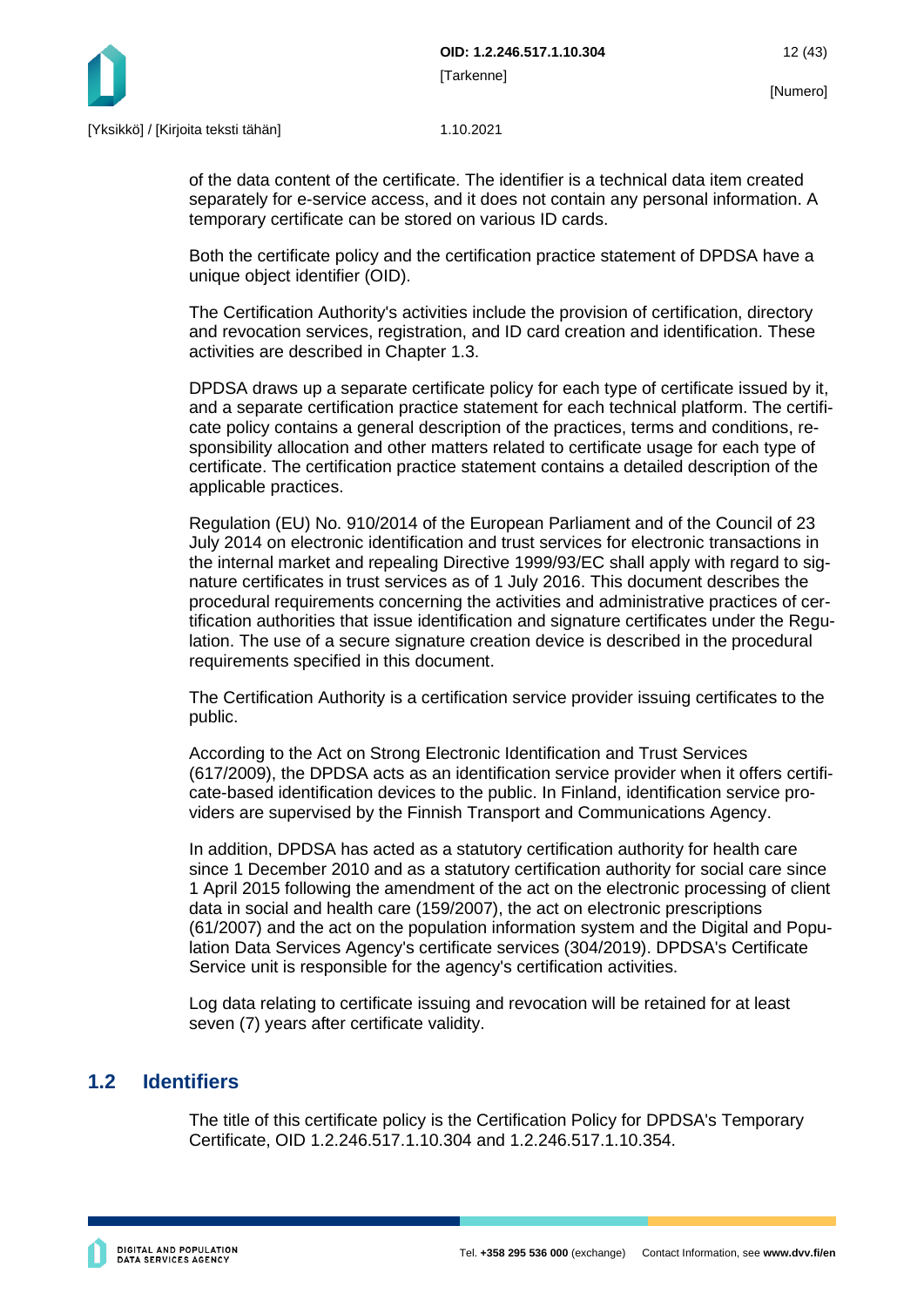

This certificate policy refers to the root certificate authority's certificate practice statement, OID 1.2.246.517.1.10.301 and 1.2.246.517.1.10.351.

Digital and Population Data Services Agency adheres to a certificate policy concerning signature certificates issued to the public as per trust services under Regulation No. (EU) 910/2014. The document reference as per ETSI EN 319 411-1 [2], QSCD is: OID: 0.4.0.194112.1.2. Signature certificates issued in accordance with this certificate policy can be used to authenticate digital signatures that correspond to approved certificates and creation devices for digital signatures as referred to in the Regulation and provided for in Articles 28 and 29 of the Regulation.

The level of the identification certificate meets the requirements of High level of assurance in accordance with the Regulation and the regulation on levels of assurance.

The certificate policy and the certification practice statement are available at www.fineid.fi.

### <span id="page-13-0"></span>**1.3 Certification Authority and applications of certificates**

The Certification Authority provides certificate services according to the terms and conditions specified in this certificate policy and guarantees their functioning to the certificate holder in accordance with Chapter 2.2.1 on the responsibilities of the Certification Authority. The certification authority is responsible for the functioning of the certificate system as a whole, including on behalf of any registration authorities and technical suppliers it may use. This certificate policy has been registered by DPDSA. It is a government authority that maintains a personal data register and is responsible, under the Act on the Population Information System and the Certificate Services of the Digital and Population Data Service Agency (304/2019), the act on the electronic processing of client data in social and health care (159/2007) and the act on electronic prescriptions (61/2007), for providing certified electronic services. The DPDSA Certificate Service is comprised of the following functions.

#### <span id="page-13-1"></span>**1.3.1 Certification Authority**

The Certification Authority's task is to:

- provide certificate and directory services in accordance with its certificate policy and certification practice statement, and certification revocation services
- identify certificate applicants
- ensure the accuracy of the data content of certificates
- revoke certificates and publish certificate revocation lists
- adhere to high data security standards and good data processing practices when processing the personal information of certificate holders
- create client IDs for the purpose of personal identification
- provide a card order and management system for registration and revocation purposes.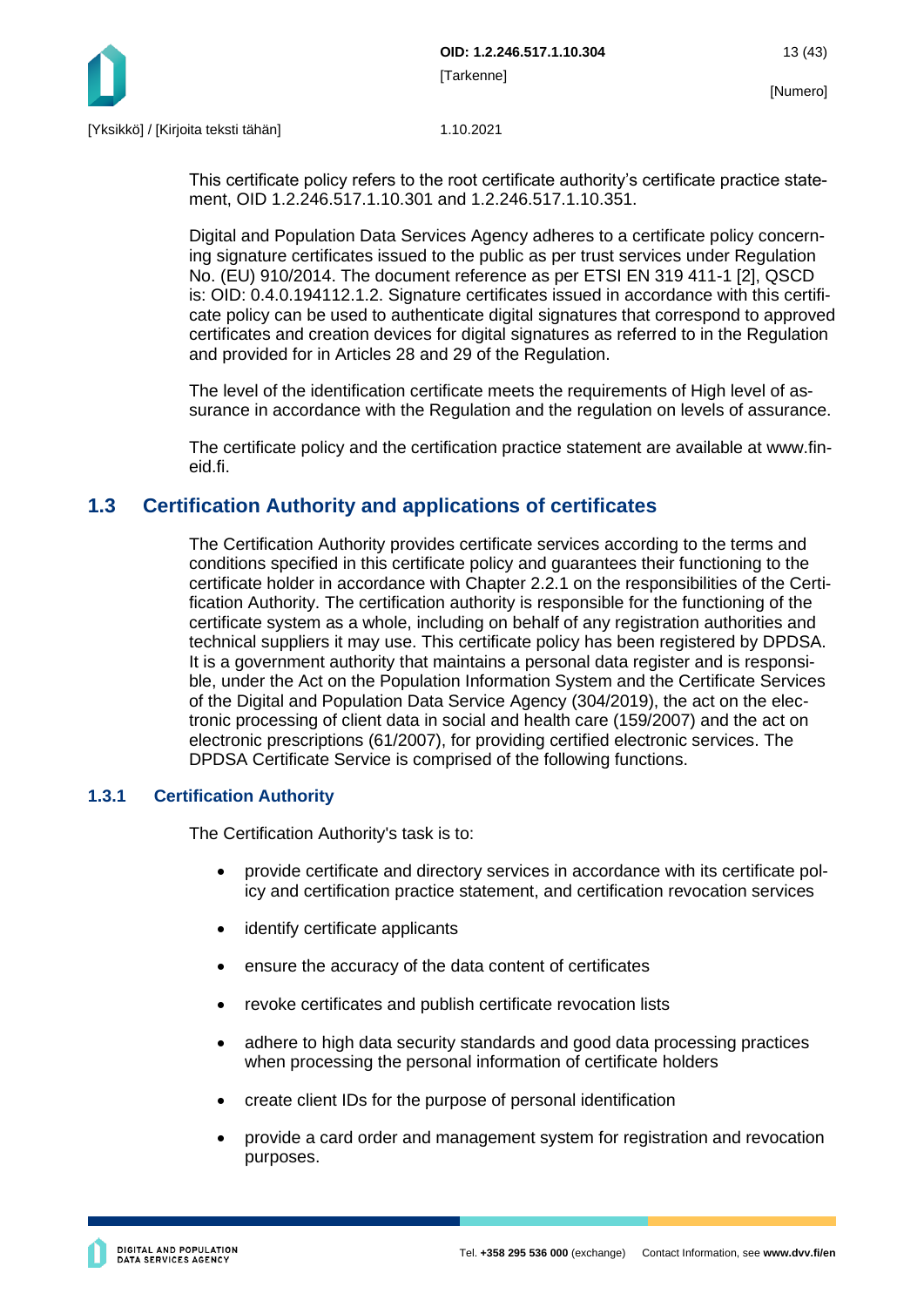

### <span id="page-14-0"></span>**1.3.2 Registration authority**

Temporary certificates are registered in accordance with the Act on Strong Electronic Identification and Trust Servicesand the practices described in the certification practice statement document. The organisation's temporary certificates located on replacement cards are registered by DPDSA's partner with whom DPDSA has concluded a registration agreement. A more detailed procedure is described in the certificate practice statement that describes the technical platform in question.

- The registration authority acts on behalf of and at the responsibility of the certification authority.
- The registration authority shall comply with the certification authority's certificate policy and certification practice statement.
- The registration authority identifies certificate applicants in accordance with the certification practice statement.
- Certificates are created based on personal identification details related to the certificate application, which are provided by the registration point.
- The registration authority adheres to the principles of good personal data processing.
- DPDSA oversees that the client organisation adheres to the terms and conditions of the registration agreement and the relevant provisions of the Act on Strong Electronic Identification and Trust Services.
- The registration authority uses the order and management system provided by the Certification Authority to carry out registrations and to order replacement cards and revoke temporary certificates.

### <span id="page-14-1"></span>**1.3.3 Manufacturer and identifier of the replacement card or microchip**

- With regard to certificates, the associated key pairs and activation data, the manufacturer and identifier act on behalf of the Certification Authority, at its responsibility and in accordance with the agreement.
- The manufacturer and identifier shall comply with the Certification Authority's certificate policy and certification practice statement.
- Replacement cards and microchips are uniquely identified in accordance with data provided by the registration authority.

#### <span id="page-14-2"></span>**1.3.4 Revocation service**

The certificate revocation service which is in place for other cards does not apply to replacement cards; instead, they are revoked by the registration authority of the certificate holder organisation in the card order and management system. A certificate is revoked when the certificate holder wishes to revoke it before its stipulated expiry date. Revoked certificates are added to the revocation list.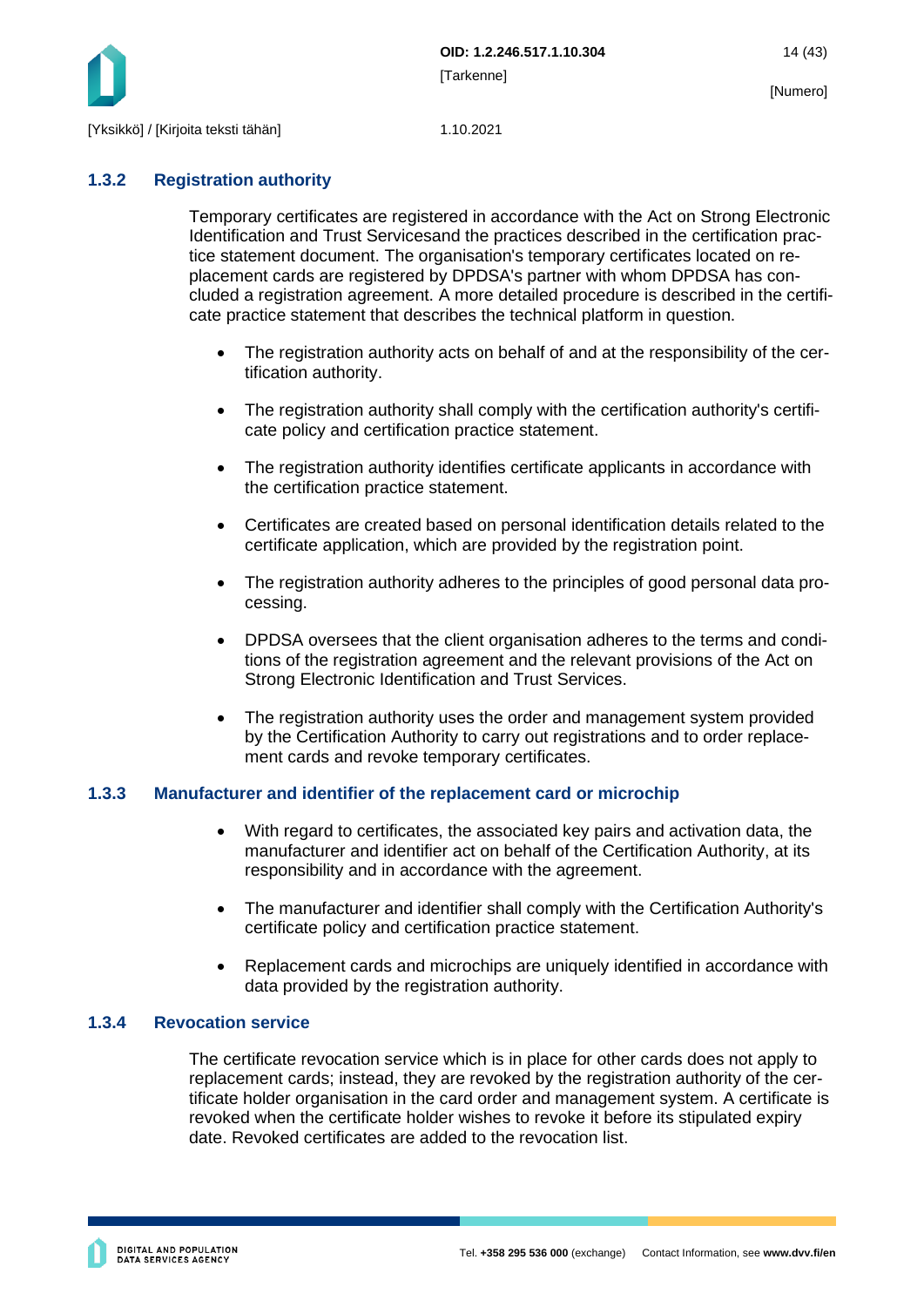

#### <span id="page-15-0"></span>**1.3.5 Publishing the data of a temporary certificate**

The directory service is a public Internet-based service which can be used to retrieve the Certification Authority's certificates and revocation list. Temporary certificates are not published in the directory. The directory service is available at ldap://ldap.fineid.fi.

#### <span id="page-15-1"></span>**1.3.6 Certificate holder**

Temporary certificates under this certificate policy can be issued to persons identified in accordance with the Act on Strong Electronic Identification and Trust Services or, in the case of non-regulated social and healthcare workers or non-clinical social and healthcare staff, they can additionally be assigned in accordance with the act on the electronic processing of client data in social and health care (159/2007) and the act on electronic prescriptions (61/2007) and associated regulations and requirements. Holders of a temporary certificate for non-regulated social and healthcare workers and non-clinical social and healthcare staff can only be issued to these two groups.

The certificate holder must comply with the Certification Authority's certificate policy and certification practice statement.

#### <span id="page-15-2"></span>**1.3.7 The trusting party**

The trusting party is a natural person or an organisation that trusts the certificate information and uses the certificate for authentication and encryption or for authentication, encryption and electronic signing. The trusting party must verify with the revocation list or OCSP service that the certificate is valid and not on a revocation list.

#### <span id="page-15-3"></span>**1.3.8 Certificate usage**

DPDSA adheres to this certificate policy when issuing temporary certificates. Certificate holders and trusting parties must comply with this certificate policy.

Temporary certificates issued under this certificate policy can be used for personal authentication and encryption or electronic signing. The certificate can be used without limitation according to its purpose in administrative applications and services and those provided by private organisations.

The certificate policy and certification practice statement contain requirements concerning the obligations of the certification authority, registration authority, certificate holder and trusting party as well as matters related to legislation and dispute resolution.

### <span id="page-15-4"></span>**1.4 Contact details**

#### <span id="page-15-5"></span>**1.4.1 Organisation administering the certificate policy**

This certificate policy has been registered by the Digital and Population Data Services Agency, a public authority which administers a personal information register and, under the Act on the Population Information System and the Certificate Services of the the Digital and Population Data Service Agency (304/2019), is responsible for providing certified electronic services in addition to its other tasks. DPDSA is responsible for the administration and updating of this certificate policy.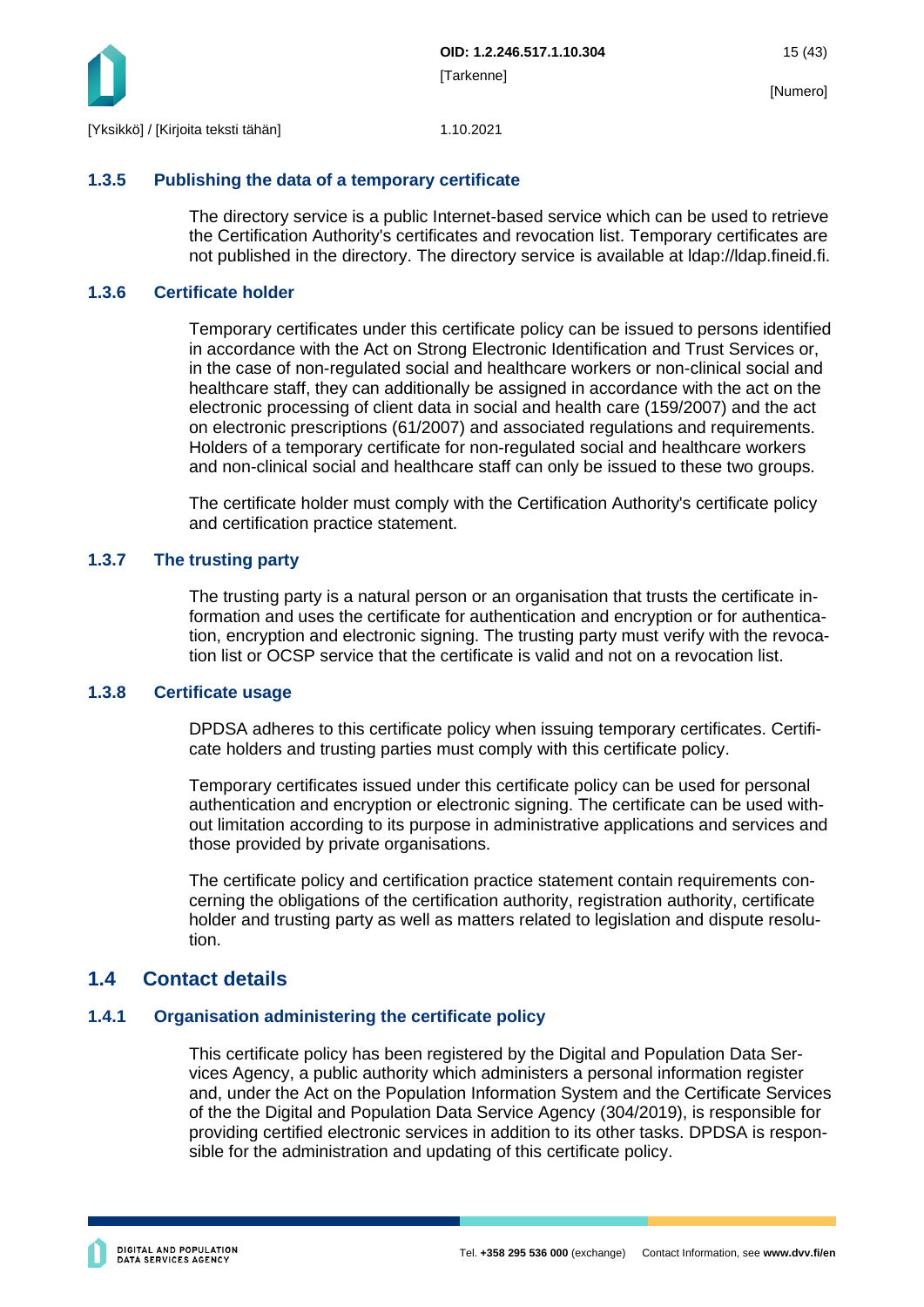

Copyright under this certificate policy belongs to DPDSA.

### <span id="page-16-0"></span>**1.4.2 Contact person**

Questions regarding this certificate policy should be addressed to:

#### **Digital and Population Data Services Agency**

| P.O. Box 123 (Lintulahdenkuja 2) | Tel. +358 295 535 001 |
|----------------------------------|-----------------------|
| 00531 Helsinki                   | Fax. +358 9 876 4369  |
| Business ID: 0245437-2           | kirjaamo@dvv.fi       |

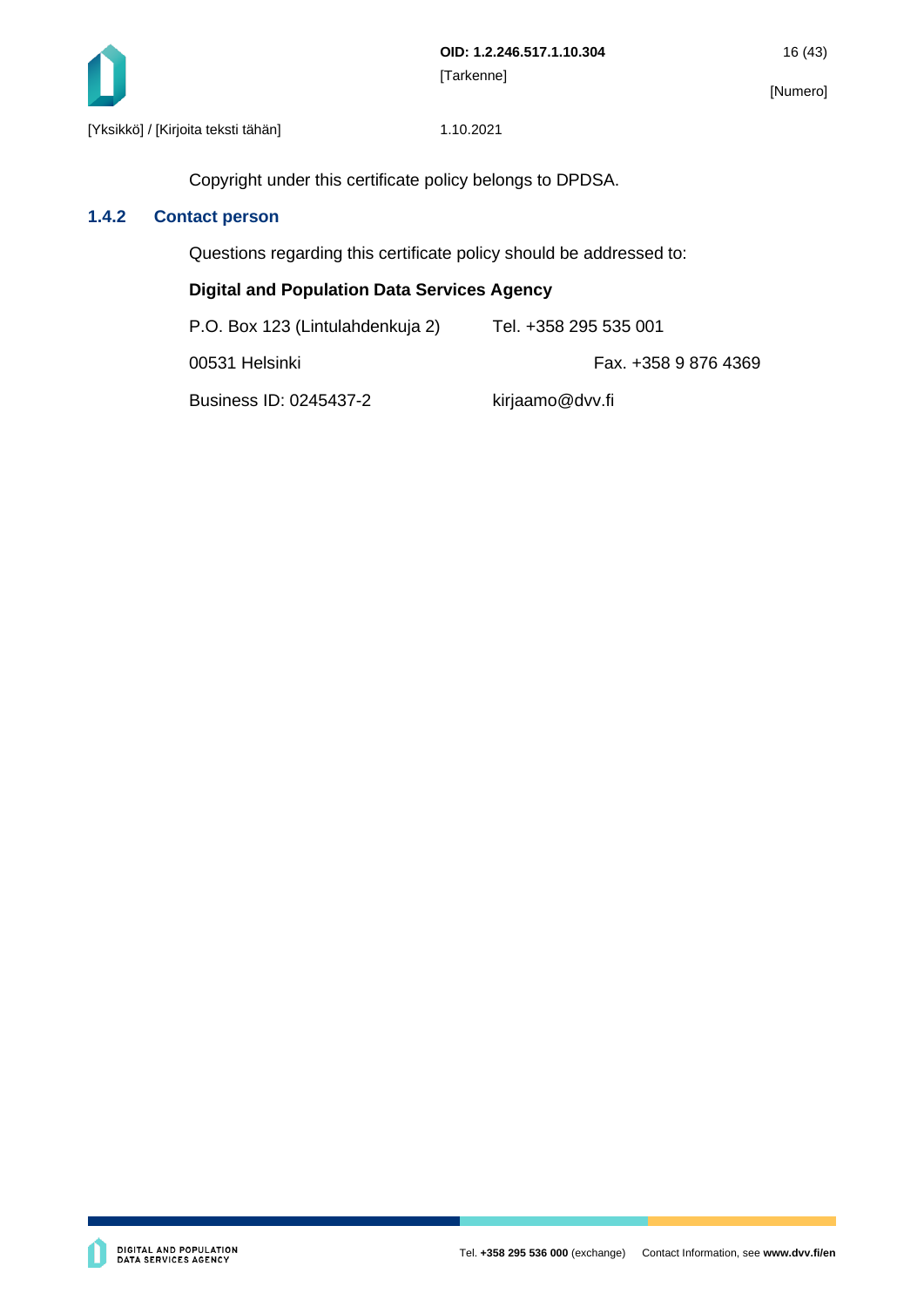

Questions regarding the certificate policy are handled by the Certificate Services unit of DPDSA.

### **Digital and Population Data Services Agency (DPDSA) Certificate Services**

P.O. Box 123

FI-00531 Helsinki

www.fineid.fi

### <span id="page-17-0"></span>**2 General terms and conditions**

This certificate policy is effective as of 1 October 2021. The amendment and publication procedure of this policy is described in section 8 of this document.

### <span id="page-17-1"></span>**2.1 Obligations**

#### <span id="page-17-2"></span>**2.1.1 Certification authority's obligations**

- The DPDSA is a statutory certification authority.
- The client organisation is for its part responsible for revoking certificates in accordance with the agreement made between DPDSA and the client organisation.
- The client organisation shall verify the accuracy of information about end users in accordance with the agreement made between DPDSA and the client organisation.
- The Certification Authority shall act in accordance with current legislation.
- The Certification Authority shall perform its duties duly and reliably.
- The Certification Authority has the necessary technical ability, financial resources and ability to cover its liability for damages.
- The certification authority is responsible for all areas of the certification activity, including the reliability and functioning of services and products produced by any technical suppliers or persons who assist the certification authority, such as registration authorities and card manufacturers.
- The Certification authority draws up and maintains a certificate policy which describes at a general level the procedures for the issuance, maintenance and management of temporary certificates, the terms and conditions, the allocation of responsibilities, and other matters related to the use of temporary certificates.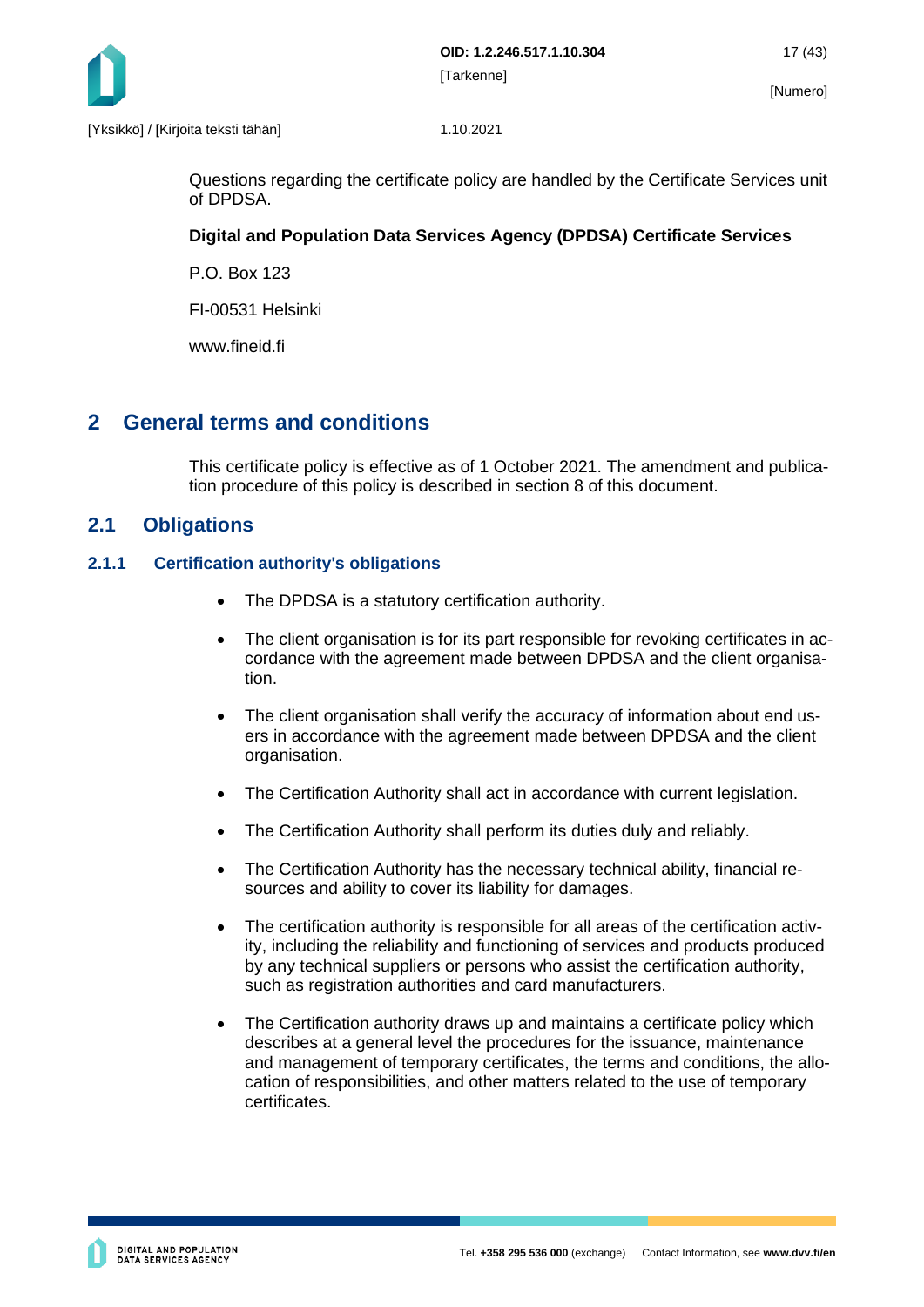

- The Certification Authority draws up and maintains certification practice statements which describe how the Certification Authority applies its certificate policy.
- The Certification Authority complies with its certificate policy and certification practice statement.
- The Certification Authority makes the certificate policy and the certification practice statement publicly available.
- The Certification Authority shall employ a sufficient number of staff with the expertise, experience and competence required for producing certificate services.
- The Certification Authority shall use reliable systems and products protected against unauthorised use.
- The Certification Authority shall keep information regarding the certificate and certificate activities publicly available, based on which the operations and reliability of the Certification Authority can be assessed.
- It is possible that Digital and Population Data Services Agency issues a certificate for its own purposes. In that case it follows the same requirements than issuing certificates for other organisations.

#### <span id="page-18-0"></span>**2.1.2 The registration authority's obligations**

- The registration authority shall comply with the certificate policy and the certification practice statement in its registration activities.
- The registration authority identifies the certificate applicant personally and reliably in a way described in the certification practice statement and so that the applicant's identity and other information pertaining to the applicant's person needed in the granting of the certificate will carefully be inspected.
- The registration authority shall see to the careful handling and confidentiality of personal data.
- The registration authority shall provide the certificate applicant with data of the terms of use of the certificate.
- The registration authority shall adhere to registration procedures agreed upon with the certificate authority.

#### <span id="page-18-1"></span>**2.1.3 Certificate holder's obligations**

The purpose of the certificate is specified in the certificate policy and certification practice statement of each certificate type and in the certificate holder's instructions. Certificates may only be used in conformance with their intended use for authentication or data encryption or digital signature.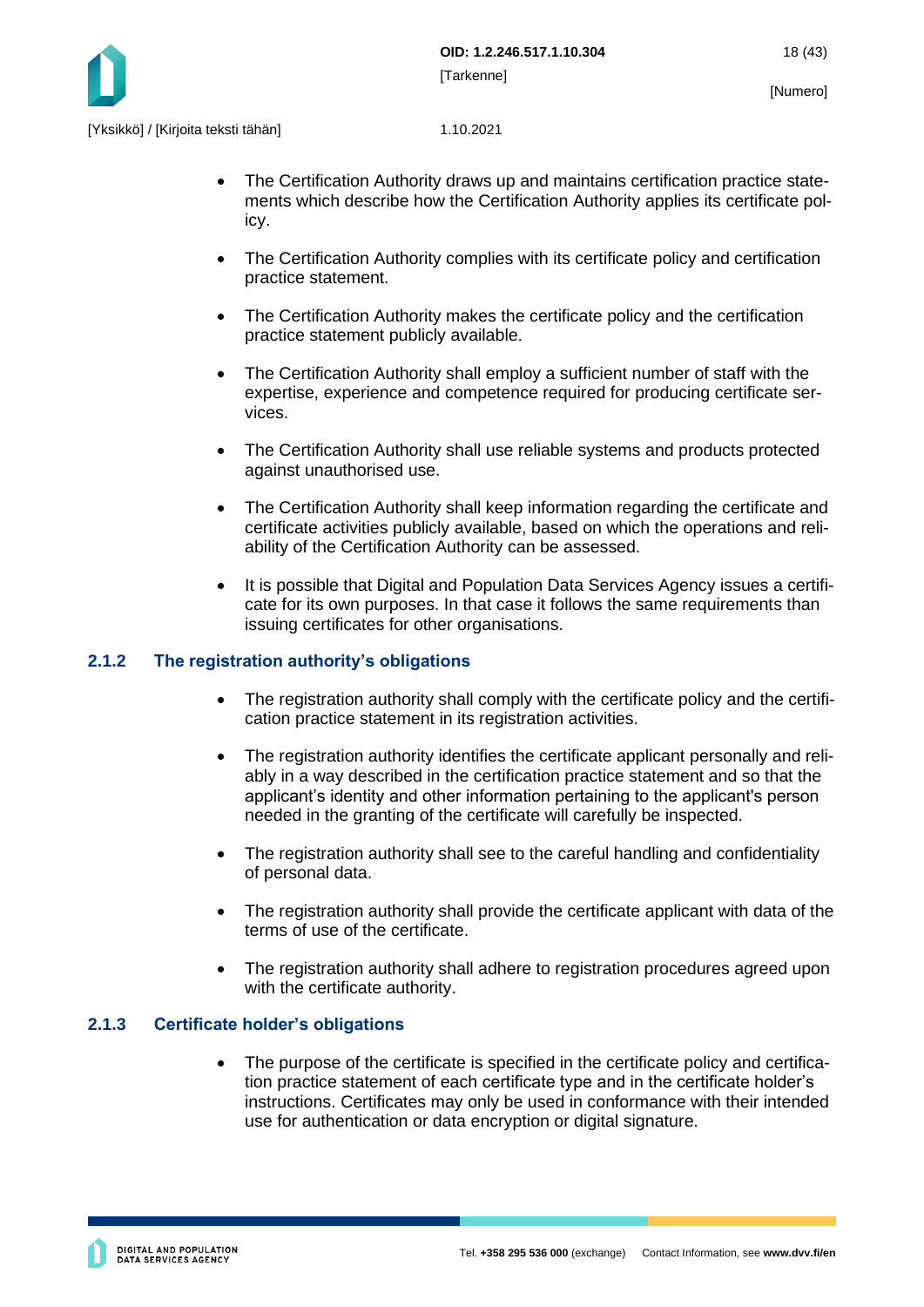

- The holder of a temporary certificate shall see to it that the data stated when applying for temporary certificates are correct.
- The holder of a temporary certificate is responsible for the use of the temporary certificate, legal actions taken with the temporary certificate and their financial consequences.
- The holder of a temporary certificate shall store its private key contained on a microchip and the PIN code required for using it separately from each other and aim to prevent the loss, access by third parties, alteration or unauthorised use of the private key. Transferring the microchip or disclosing the PIN code to a third party, for example by lending, releases the certificate authority and the party trusting the temporary certificate from any liability arising out of the use of the microchip.
- The temporary certificate shall be handled and protected with the same care as other corresponding microchips, cards or documents, such as credit cards, driving licence or passport. Personal PIN codes must be stored physically in a different location than the microchip containing the temporary certificate and private key.
- The loss or potential misuse of the microchip must be reported without delay to the registration authority of the certificate holder's organisation, who will close the certificate in the order and administration system.

#### <span id="page-19-0"></span>**2.1.4 Obligations of the party trusting a temporary certificate**

It is the obligation of the party trusting a certificate to ensure that the certificate is used according to its intended use. The intended use of an authentication and encryption certificate is the authentication of a person and encryption of data. The intended use of a signature certificate is electronic signing.

A party trusting the certificate must adhere to the certificate policy and certification practice statement.

A party trusting a temporary certificate may bona fide trust a temporary certificate after verifying that the certification chain is intact, the temporary certificate is valid and is not contained on a revocation list. A party trusting a temporary certificate shall check the certificates on the revocation list. In order to ensure the validity of a temporary certificate, a party trusting a temporary certificate must conform to the below revocation list checks or retrieve the status information from the OCSP service.

If a party trusting a temporary certificate copies the revocation list from a directory, it must verify the genuineness of the revocation list by checking the digital signature of the revocation list's certification authority. In addition, the validity period of the revocation list must be checked.

If the most recent revocation list cannot be obtained from the directory because of hardware or directory service malfunction, the temporary certificate must not be accepted if the validity period of the last obtained revocation list has expired. All approvals of a temporary certificate after the validity period take place at the risk of the party trusting the temporary certificate.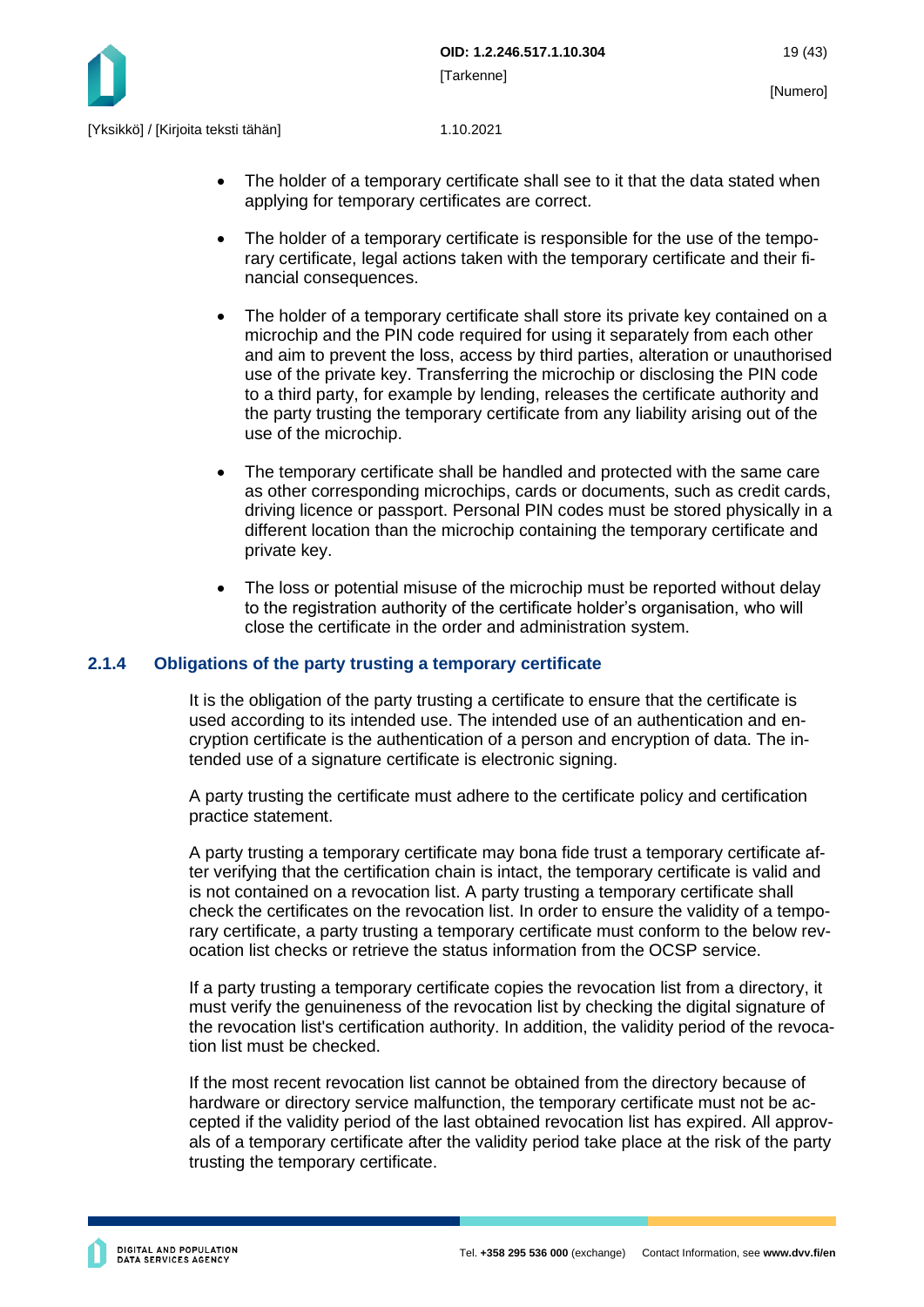

#### <span id="page-20-0"></span>**2.1.5 Obligations pertaining to the publishing of a temporary certificate**

Closed temporary certificates are published on a revocation list where a party trusting the certificate must check the certificate's validity. Temporary certificates are not published in the directory.

### <span id="page-20-1"></span>**2.2 Liabilities**

#### <span id="page-20-2"></span>**2.2.1 Certification authority's liabilities**

Digital and Population Data Services Agency as a certification authority is liable for the safety of the entire certificate system. The certification authority is liable for services it has commissioned as if for its own.

Digital and Population Data Services Agency is responsible for the temporary certificate having been created in accordance with the procedures described in the Act on Strong Electronic Identification and Trust Services, the certificate policy and the certification practice statement and according to the data provided by the certificate applicant, and for the temporary certificate meeting the certification authority's liability for damages prescribed by law or, in case of a temporary certificate created for non-regulated healthcare workers or non-clinical healthcare sector staff, in addition to the above also adhering to the regulations set forth in the act on the electronic processing of client data in social and health care (159/2007) and the act on electronic prescriptions (61/2007) and to requirements set on the basis of the above. Digital and Population Data Services Agency is liable only for the data it has stored in the certificate.

Digital and Population Data Services Agency is liable for the usability of the temporary certificate, when used appropriately, throughout its validity period, unless it has been placed on a revocation list. The temporary certificate has been given to a person identified in a manner required for temporary certificates. The certificate holder has been given instructions pertaining to the use of the temporary certificate prior to the signing of the agreement.

When signing a temporary certificate with its private key, the certification authority assures it has checked the personal data in the temporary certificate according to the policies described in the certificate policy and the certification practice statement.

The certification authority is liable for the certificates revoked by the certificate holder's organisation being included in the revocation list within the time specified in this certificate policy.

#### <span id="page-20-3"></span>**2.2.2 Registration authority's liabilities**

The registration authority of a temporary certificate is a registration point that registers the certificate applicant for Digital and Population Data Services Agency, which acts as the certification authority, on the basis of an agreement concluded for this purpose. The registration authority is liable for the registration it has carried out and for revoking the certificate. With respect to registration, the requirements described in the Act on Strong Electronic Identification and Trust Services and the certification practice statement or, in case of a temporary certificate created for non-regulated healthcare workers or non-clinical healthcare sector staff, in addition to the above the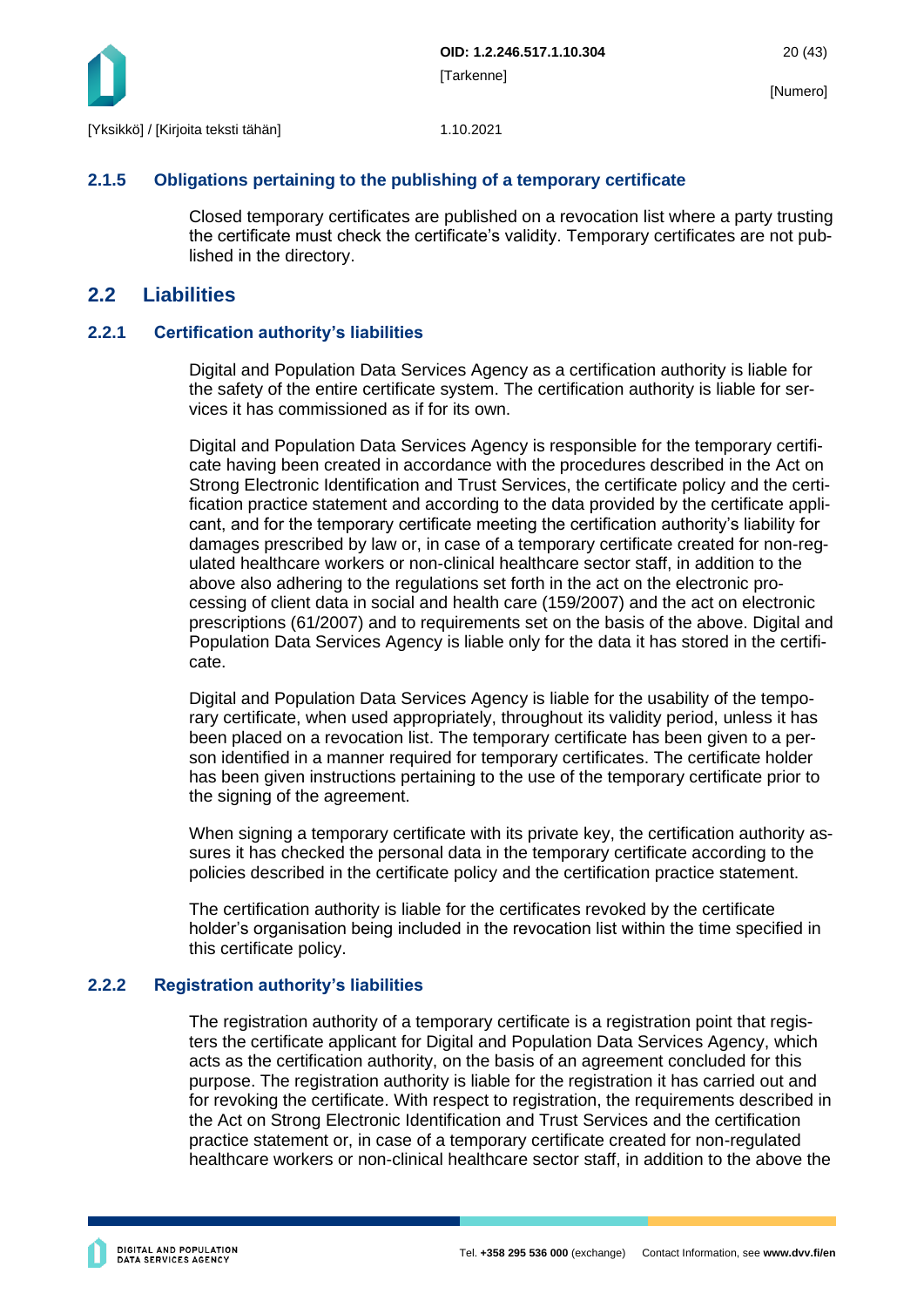

regulations set forth in the act on the electronic processing of client data in social and health care (159/2007) and the act on electronic prescriptions (61/2007) and the requirements set on the basis of the above are also adhered to.

#### <span id="page-21-0"></span>**2.2.3 Certificate holder's liabilities**

The holder of a certificate is liable for the use of the temporary certificate, legal actions taken with it and their financial consequences.

Leaving a card containing a microchip in a reader may enable the abuse of the temporary certificate. When terminating a terminal session, it is the responsibility of the certificate holder to remove the microchip containing the temporary certificate from the reader device and close the applications used appropriately or otherwise closing the technical connection needed for the use of the certificate.

The certificate holder's liability for the use of the certificate ends when they have notified the registration authority of the certificate holder's organisation on the need to revoke the certificate and upon receiving a notice of the receipt of the revocation request. In order to terminate liability, the revocation request must be made immediately upon noticing the reason for the request.

#### <span id="page-21-1"></span>**2.2.4 Liabilities of a party trusting a temporary certificate**

A party trusting a certificate may not bona fide trust the correctness of a temporary certificate if the validity of the temporary certificate has not been verified with the OCSP service or a revocation list. Accepting a temporary certificate in the above cases releases Digital and Population Data Services Agency of liability. A party trusting a temporary certificate shall verify that the certificate granted corresponds to its intended use in the legal action in which it is used.

#### <span id="page-21-2"></span>**2.2.5 Limitations of liability**

Digital and Population Data Services Agency is bound by the regulations conformant to the Act on Strong Electronic Identification and Trust Services (617/2009) and, where applicable, to the Tort Liability Act (412/1974).

Digital and Population Data Services Agency is not liable for damage caused by the disclosure of a PIN code or a certificate holder's private key unless said disclosure is the direct result of Digital and Population Data Services Agency's direct actions.

The maximum extent of Digital and Population Data Services Agency's liability to the certificate holder and a party trusting the certificate is for direct damage incurred, in case the damage is the result of Digital and Population Data Services Agency's direct actions, however at most 15% of the amount of certificate invoicing for the client organisation in question for the preceding 3 months (share payable to DPDSA).

Digital and Population Data Services Agency is not liable for indirect or consequential damage caused to the certificate holder. Neither is Digital and Population Data Services Agency liable for the indirect or consequential damage incurred by a party trusting a temporary certificate or by another contractual partner of the certificate holder.

Digital and Population Data Services Agency is not responsible for the operation of public telecommunication connections, such as the Internet, or for the inability to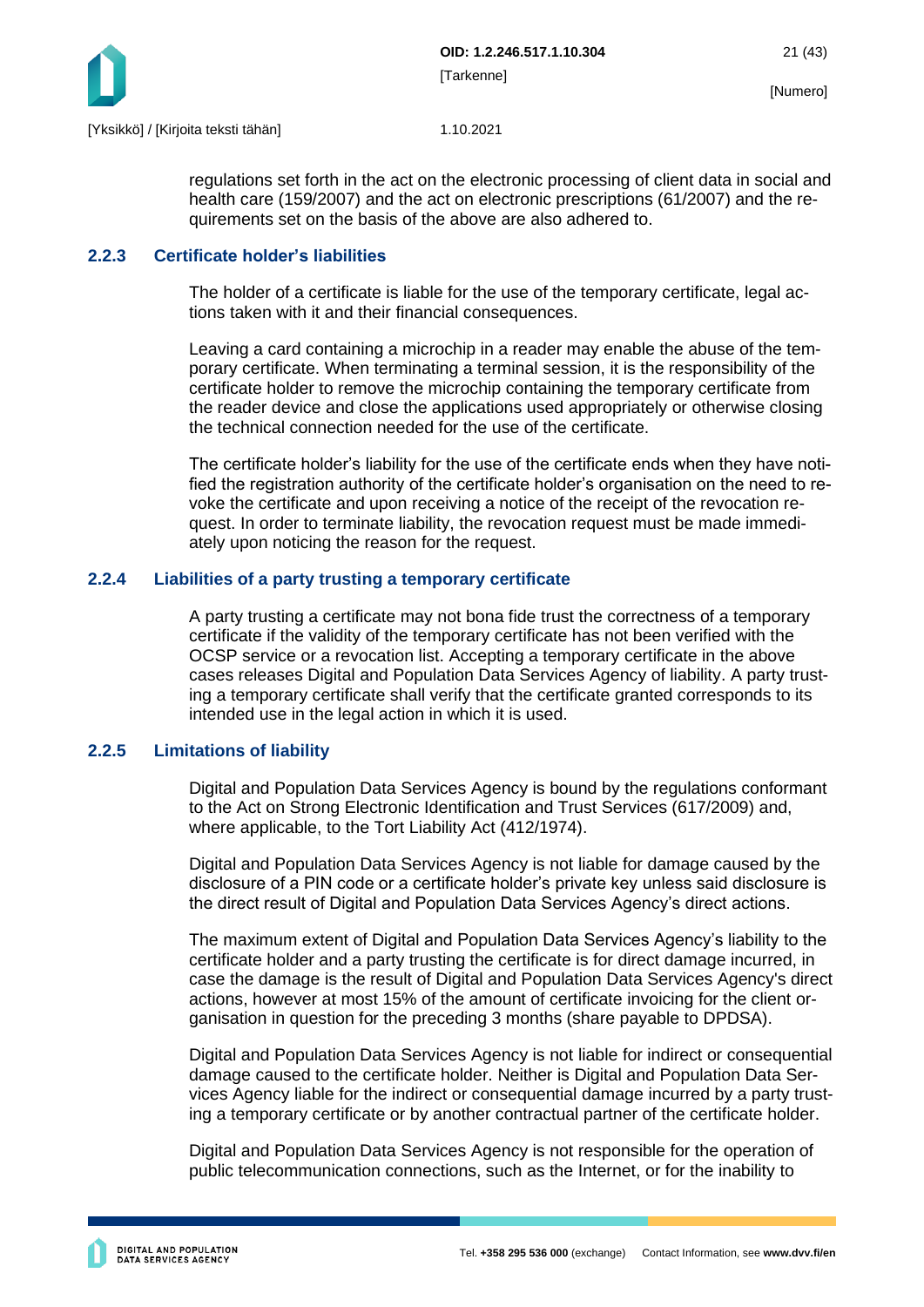

execute a legal transaction because of the non-functionality of a device or card reader software used by the certificate holder or for the use of a certificate in contradiction to its intended use.

The certification authority has the right to interrupt the service for changes or maintenance. Changes to or maintenance of the revocation list will be announced in advance.

The certification authority has the right to further develop the certificate service. A certificate holder or a party trusting a certificate must bear their own expenses thus incurred, and the certification authority is not liable to compensate the certificate holder or a party trusting the certificate for any expenses caused by the certification authority's development work.

The certification authority is not liable for errors in the online service or applications intended for end users and based on a certificate or any resulting expenses.

### <span id="page-22-0"></span>**2.3 Financial liability**

#### <span id="page-22-1"></span>**2.3.1 Certification authority**

Digital and Population Data Services Agency is bound by the regulations conformant to the Act on Strong Electronic Identification and Trust Services (617/2009) and, where applicable, to the Tort Liability Act (412/1974).

Digital and Population Data Services Agency is liable at most for the direct damage incurred by a party trusting a certificate in accordance with the provisions of the section Limitations of Liability.

#### <span id="page-22-2"></span>**2.3.2 Other parties**

A party trusting a temporary certificate may trust the correctness of a temporary certificate if it has verified that the certification chain is intact, the temporary certificate has not been included in a revocation list, the validity of the certificate has not expired, and the party has no other justifiable reason to doubt the correctness of the use of the certificate. Status information can also be verified with the OCSP service.

The certification authority is responsible for the temporary certificate in accordance with the certification authority's commitments in this certificate policy and the certification practice statement on temporary certificates.

#### <span id="page-22-3"></span>**2.3.3 Certification authority's financial administration**

The certificate services produced by Digital and Population Data Services Agency are covered by a financial administration system and supervision as has separately been set forth.

The certification authority's financial administration is described in detail in the certification practice statement.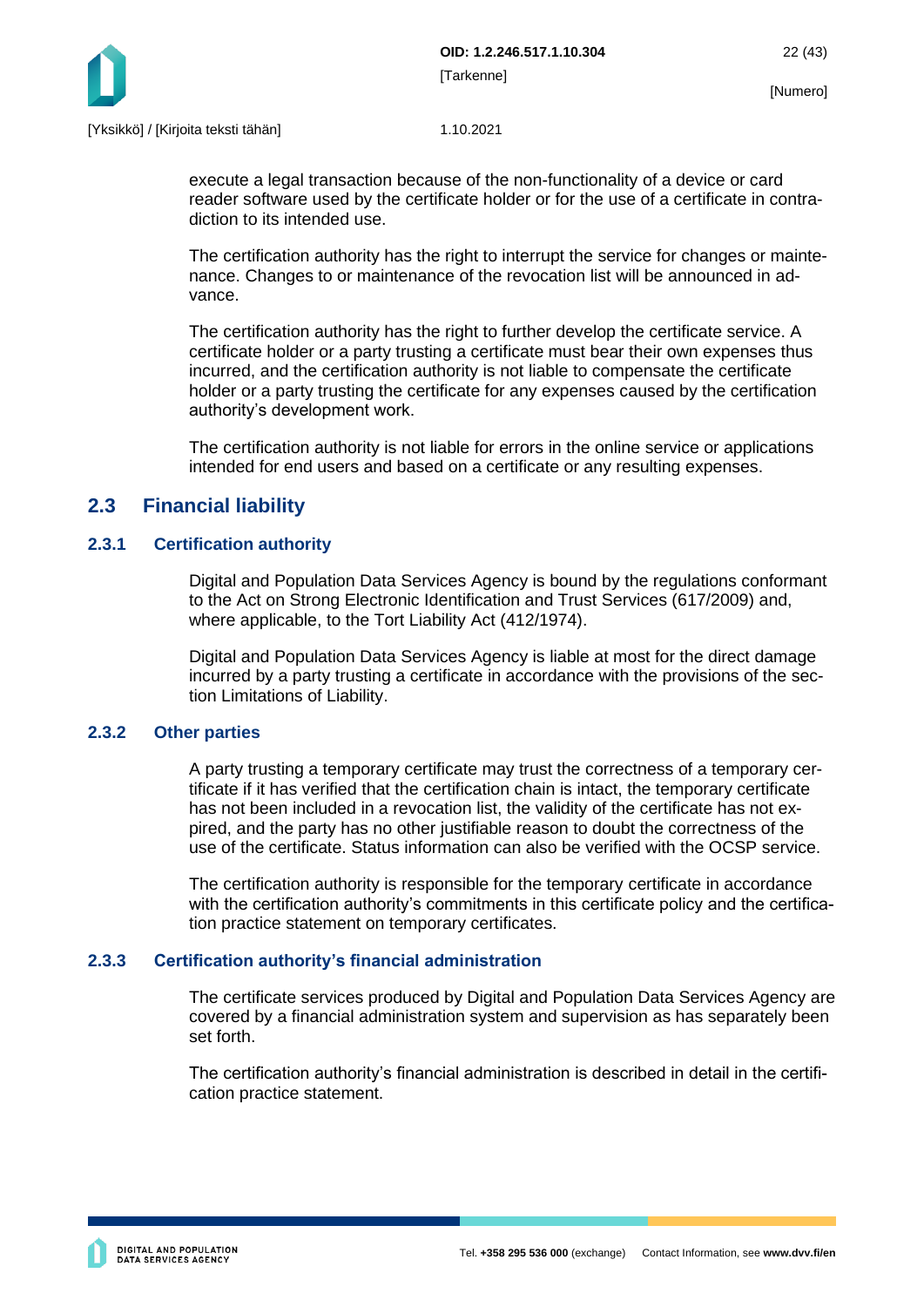

[Numero]

### <span id="page-23-0"></span>**2.4 Interpretation and implementation**

### <span id="page-23-1"></span>**2.4.1 Applicable legislation**

Digital and Population Data Services Agency is bound by the regulations conformant to the Act on Strong Electronic Identification and Trust Services (617/2009) and, where applicable, to the Tort Liability Act (412/1974). In case of a temporary certificate created for non-regulated healthcare workers or non-clinical healthcare sector staff, in addition to the above the regulations set forth in the act on the electronic processing of client data in social and health care (159/2007) and the act on electronic prescriptions (61/2007) and the requirements set on the basis of the above are also adhered to.

Digital and Population Data Services Agency conforms to the principles of good personal data processing set forth in the Personal Data Act (523/1999) and to the good information management practices of the Act on the Openness of Government Activities (621/1999). Digital and Population Data Services Agency also secures information security with continuous training. Digital and Population Data Services Agency has also prepared policy rules for information services and certificate services.

Digital and Population Data Services Agency procures the duties pertaining to registration and personal identification under a separate, private-law contract pertaining to registration measures. Digital and Population Data Services Agency may obtain a service, for example, by adhering to the regulations set forth in the act on the government's joint services (223/2007).

The position of Digital and Population Data Services Agency is prescribed in the act on the Digital and Population Data Services Agency (304/2019).

Digital and Population Data Services Agency is responsible for the temporary certificates having been created in accordance with the procedures described in the Act on Strong Electronic Identification and Trust Services, the certificate policy and the certification practice statement and according to the data provided by the certificate applicant or, in case of a temporary certificate created for non-regulated healthcare workers or non-clinical healthcare sector staff, in addition to the above also adhering to the regulations set forth in the act on the electronic processing of client data in social and health care (159/2007) and the act on electronic prescriptions (61/2007) and to requirements set on the basis of the above.

The operations of Digital and Population Data Services Agency are supervised by Finnish Transport and Communications Agency (Traficom), a body conformant to the Act on Strong Electronic Identification and Trust Services, which provides the necessary regulations and recommendations for the operations.

With respect to the processing of personal data, Digital and Population Data Services Agency conforms to the Personal Data Act. Digital and Population Data Services Agency works in constant collaboration with the Office of the Data Protection Ombudsman with respect to the processing of personal data.

Applicable legislation is adhered to in settling appeals and disputes, in administrative supervision and implementation of law.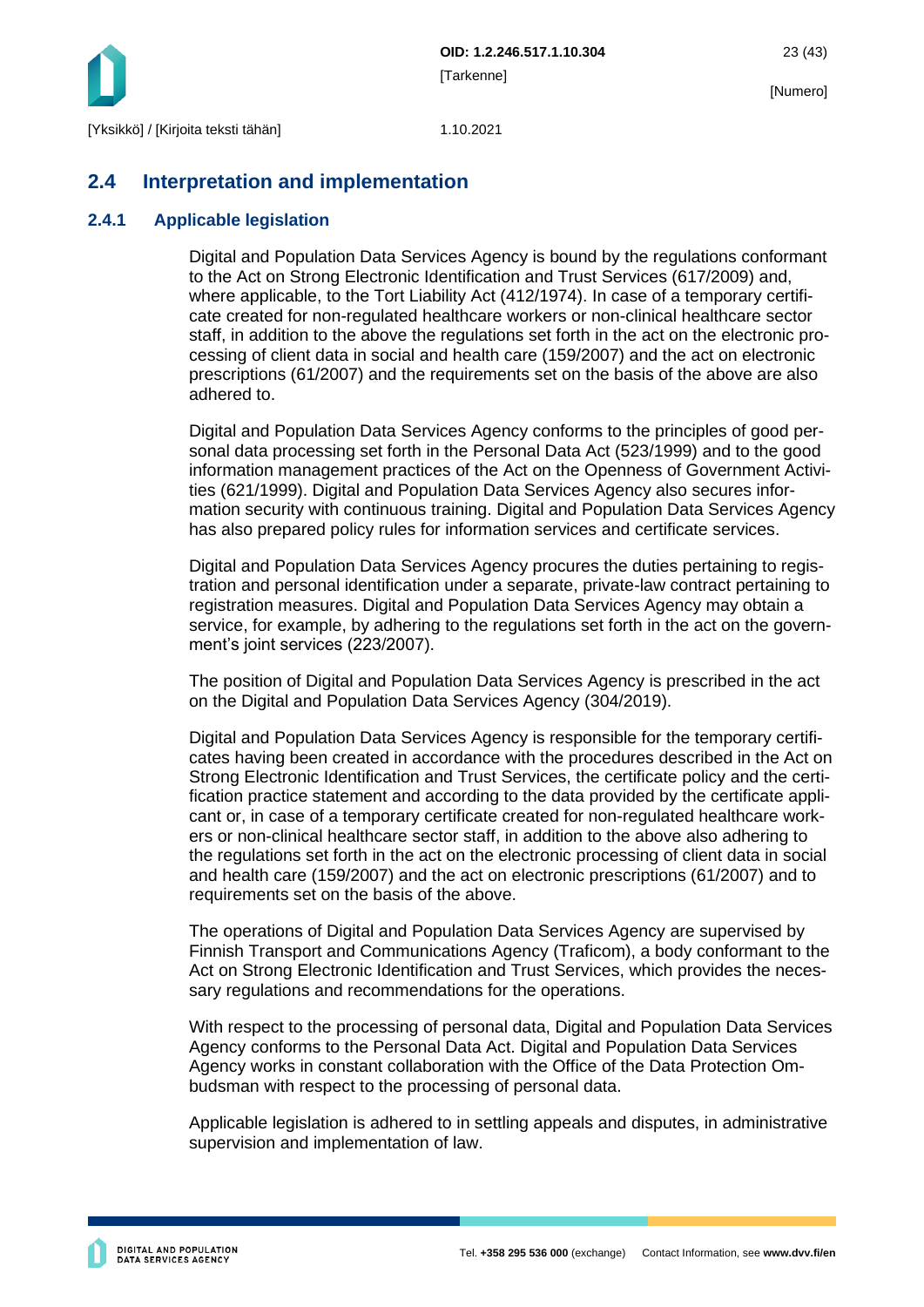

#### <span id="page-24-0"></span>**2.4.2 Settling of disputes**

When granting certificates, Digital and Population Data Services Agency is responsible for the temporary certificate meeting the requirements set in this certificate policy for temporary certificates.

Applicable legislation is adhered to in settling appeals and disputes, in administrative supervision and implementation of law. When issuing a temporary certificate, the Act on Strong Electronic Identification and Trust Services and the supervision and appeals procedure described therein must, in particular, be taken into account.

When granting temporary certificates, Digital and Population Data Services Agency is responsible for the temporary certificate meeting the requirements in this certificate policy. Any disputes shall be settled according to Finnish law in the District Court of Helsinki.

### <span id="page-24-1"></span>**2.5 Fees**

This section specifies the fees related to the use of a temporary certificate.

#### <span id="page-24-2"></span>**2.5.1 Granting and renewing a temporary certificate**

Temporary certificates are applied for according to the description of the certification practice statement.

The price of acquiring a backup card is determined according to the then-valid Decree of the Ministry of Finance on the payment of Digital and Population Data Services Agency fees.

Temporary certificates are priced according to Digital and Population Data Services Agency's price list pertaining to commercial services.

#### <span id="page-24-3"></span>**2.5.2 Fees related to the use of a temporary certificate**

The certification authority does not separately charge the certificate holder for the use of the certificates, the revocation service or a public directory. Individual online service providers may charge for the use of their services. The use of a certificate does not require a specific announcement or permit from the certification authority.

#### <span id="page-24-4"></span>**2.5.3 Fees related to the revocation list entry of a temporary certificate**

Reporting a temporary certificate to a revocation list is free of charge. Also the retrieval of revocation lists from the directory and the checking of the validity of temporary certificates against the revocation list are free of charge.

#### <span id="page-24-5"></span>**2.5.4 Other fees**

The use of advisory services is subject to a separate fee according to the then-valid price list.

If the service provider wishes to arrange for information maintenance service between the unique identifier of the temporary certificates and the identifiers of its own background system or between other updated data, the service provider may apply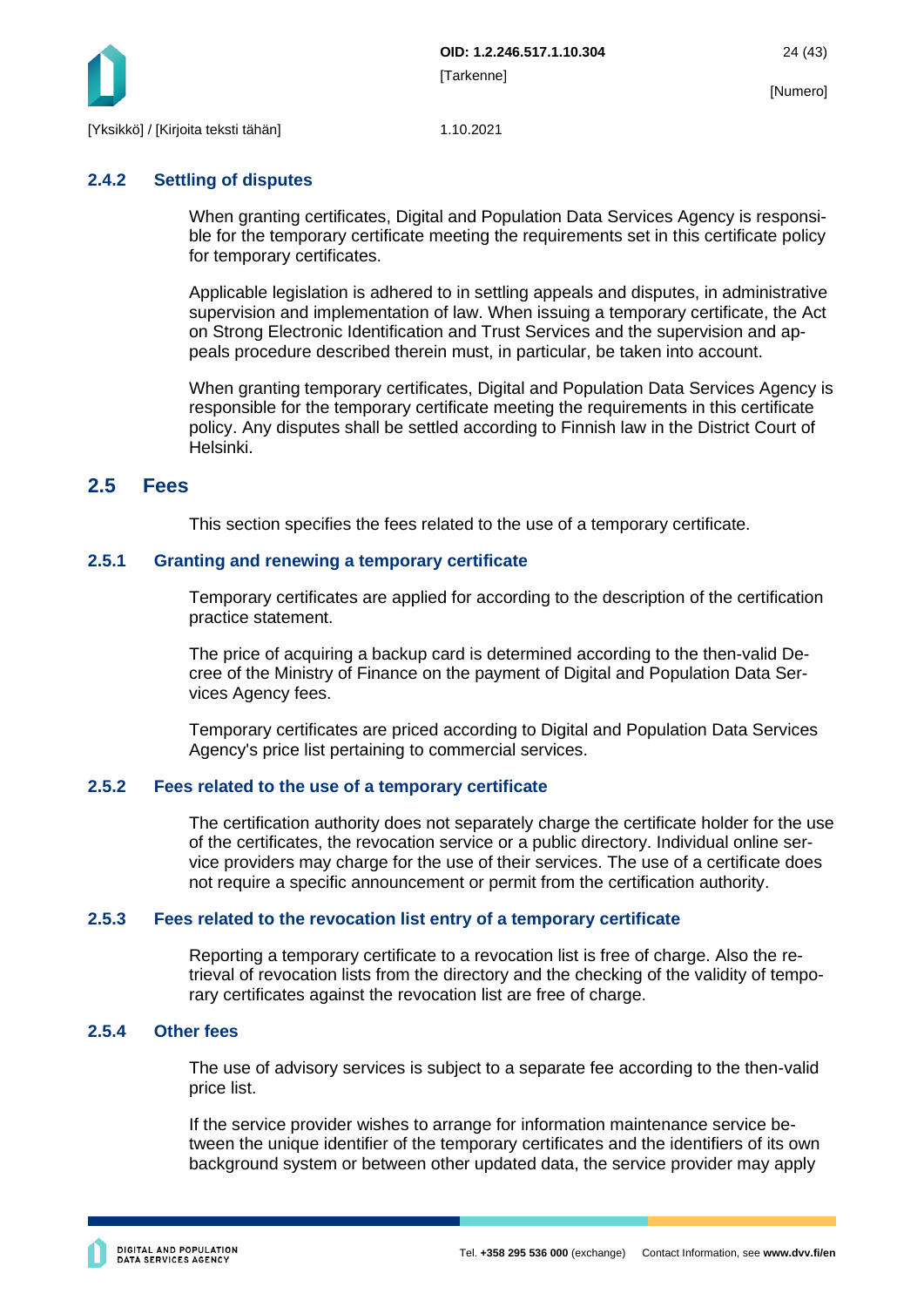

for information disclosure permission in the information service from Digital and Population Data Services Agency. This service will be priced according to the then-valid Act on Criteria for Charges Payable to the State and the Decree of the Ministry of Finance on the payment of Digital and Population Data Services Agency fees.

The terms of use of a temporary certificate are given to the holder of the temporary certificate when receiving the temporary certificate.

### <span id="page-25-0"></span>**2.6 Publishing and availability of data**

Publishing of the certification authority's data

The certification authority publishes the certification authority's certificates and revocation lists in a non-chargeable, publicly available, public directory. The created temporary certificates are not published. The certification authority publishes the certificate policy, the certification practice statements, the PKI disclosure statement (PDS) and other public documents pertaining to the production of certificate services on its website.

#### <span id="page-25-1"></span>**2.6.1 Publication frequency**

The certification authority publishes a revocation list that is valid for eight hours from its publication. This revocation list is updated once per hour with a new one.

#### <span id="page-25-2"></span>**2.6.2 Availability of data**

Directory and revocation list data are publicly available. The FINEID specifications published by the certification authority are available on the certification authority's website. In addition, the certificate policies and certification practice statements are available on the certification authority's website.

#### <span id="page-25-3"></span>**2.6.3 Repositories**

The data published by the certification authority are available on the certification authority's website and, in conformance with this certificate policy, in a public directory. The certificate system's confidential data are stored in the certification authority's own, confidential repository. The certification authority's data are archived according to the valid archiving rules. Particular attention is paid to the processing of personal data. Digital and Population Data Services Agency has published specific policy rules conformant to the Personal Data Act on the production of certificate services. The certification authority has also prepared the certificate system's register description conformant to the Personal Data Act with respect to the processing of personal data.

### <span id="page-25-4"></span>**2.7 Information security audit**

Finnish Transport and Communications Agency (Traficom), which supervises the providers of identification services, may audit the operation of an identification service provider under the prerequisites set forth in the Act on Strong Electronic Identification and Trust Services.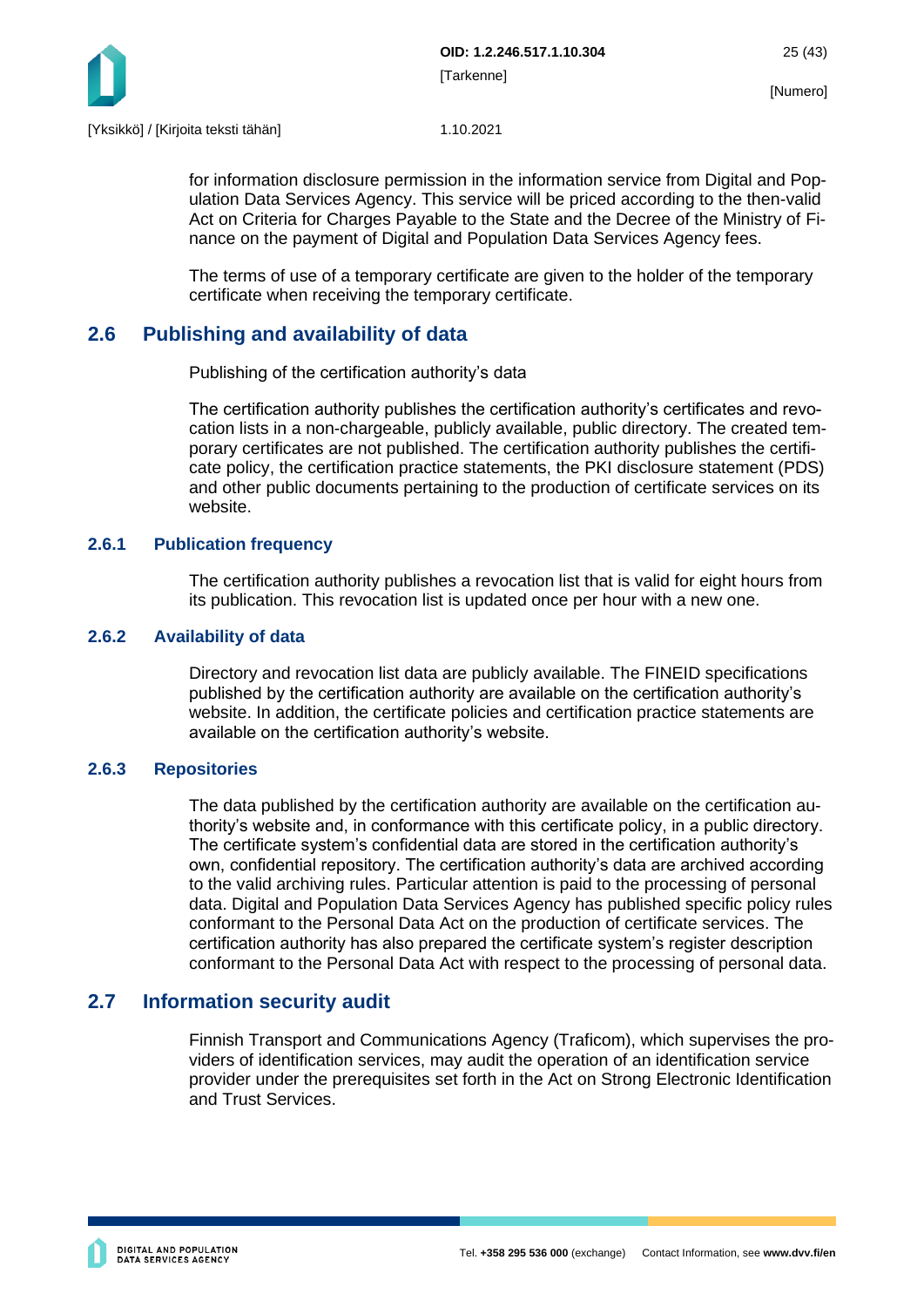

#### <span id="page-26-0"></span>**2.7.1 Audit frequency**

Digital and Population Data Services Agency audits the facilities, devices and operations of its technical suppliers in an appropriate fashion.

<span id="page-26-1"></span>The detailed audit method is described in the certification practice statement.

#### **2.7.2 Auditor**

Digital and Population Data Services Agency's information security audit is carried out by Digital and Population Data Services Agency's Head of Information Management or an external auditor specialised in auditing technical vendors pertaining to certificate services.

#### <span id="page-26-2"></span>**2.7.3 Audit objects and scope**

The objects of the audit are determined by the Act on Strong Electronic Identification and Trust Services or, if Digital and Population Data Services Agency is carrying out the audit, the information security standard ISO/IEC 27001, Digital and Population Data Services Agency's information security policy or the technical terms of delivery.

The audit is carried out considering the implementation of the eight areas of information security. Audited information security properties include confidentiality, integrity and availability.

The audit compares the policy, certification practice statement and application instructions to the operation of the entire certificate organisation and system. Digital and Population Data Services Agency ensures that the application instructions are consistent with the certificate policy.

The audits will consider administrative information security and also service providers.

Measures resulting from deviations

Observed deviations are recorded in the audit report and reacted to in accordance with legislation, the information security standard ISO/IEC 27001 and the valid terms of delivery.

#### <span id="page-26-3"></span>**2.7.4 Communicating the result of an audit**

The results of an audit are communicated according to the law, the information security standard ISO/IEC 27001, Digital and Population Data Services Agency's information security policy and the valid terms of delivery. A detailed, fixed-form audit result intended for internal use is confidential and will not be disclosed to the public. Fixed-form reports are prepared separately for use outside of the organisation.

Digital and Population Data Services Agency communicates the results of audits to Finnish Transport and Communications Agency (Traficom) among others.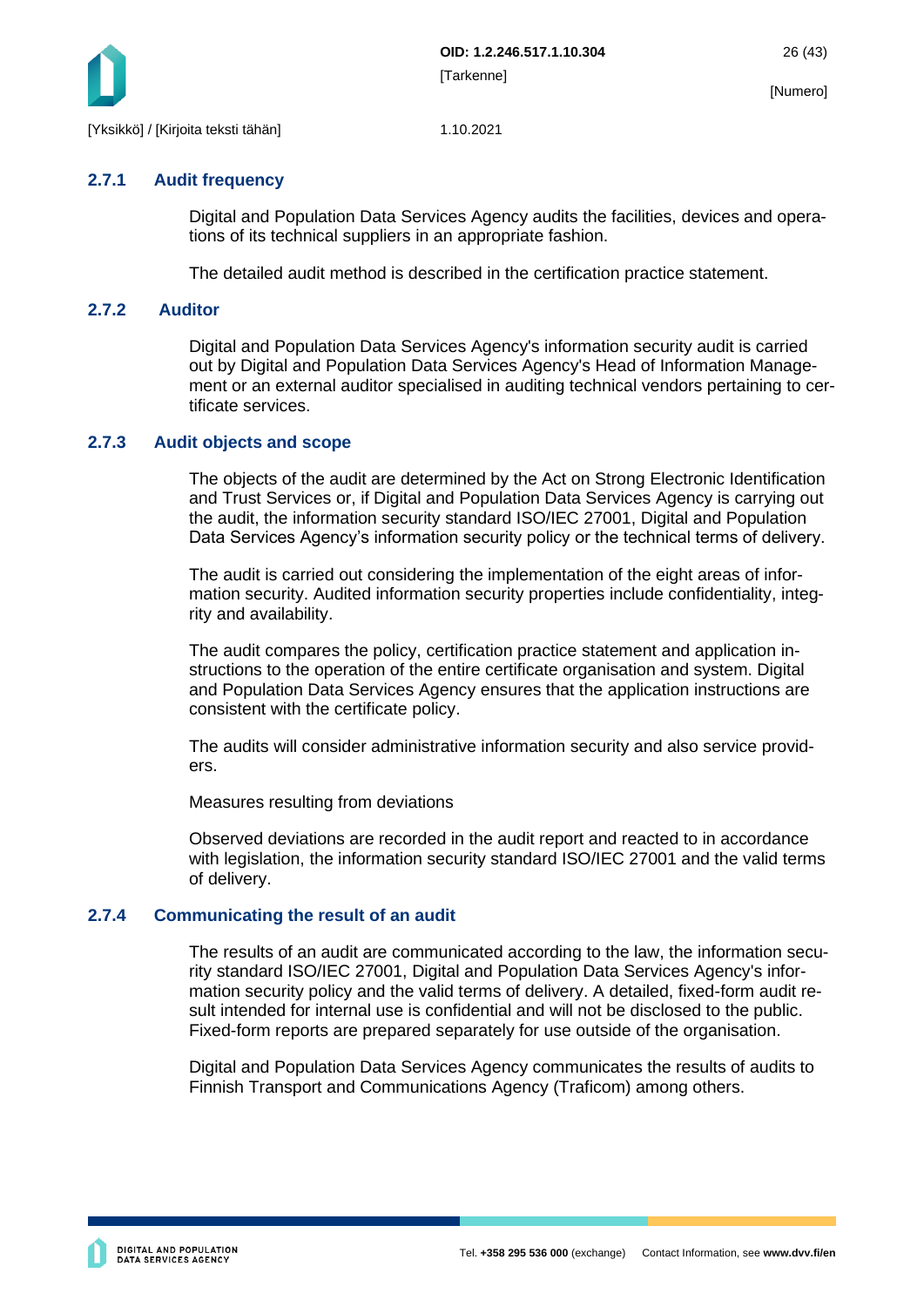

### <span id="page-27-0"></span>**2.8 Publication of data**

#### <span id="page-27-1"></span>**2.8.1 Data published by the certification authority**

The data in the certificate system are confidential unless they are based on the regulations on information disclosure set forth in the Personal Data Act, the Act on the Openness of Government Activities, the Act on Strong Electronic Identification and Trust Services or for purposes set forth in the certificate policy or certification practice statement.

#### <span id="page-27-2"></span>**2.8.2 Public data**

The data of the public directory and the revocation list are public, as are the certification practice statements and the data specified in the certificate policy and the published FINEID specifications.

Data pertaining to the expiry or revocation of a temporary certificate

The time of validity start and end of a temporary certificate are contained in the temporary certificate. Certificates revoked during their validity period are published on a revocation list available to all.

#### <span id="page-27-3"></span>**2.8.3 Data disclosed to authorities**

The data disclosed to authorities are specified according to the valid legislation.

#### <span id="page-27-4"></span>**2.8.4 Other data**

The data of the certificate system are not disclosed for purposes other than those listed above in this section.

#### <span id="page-27-5"></span>**2.8.5 Disclosure of data on the request of the certificate holder**

The holder of a certificate has the right to receive information pertaining to him/her, for example personal data, in accordance with the applicable legislation.

#### <span id="page-27-6"></span>**2.8.6 Other principles concerning disclosure of information**

It is material for the reliability of the certification authority that Digital and Population Data Services Agency take all measures to see to the secrecy of confidential material it obtains in connection with the certificate activities and to the good administration of data unless otherwise required by legislation pertaining to the right of authorities to obtain information on the operation of the certificate system.

Digital and Population Data Services Agency conforms to the Personal Data Act and specific legislation in the processing of personal data. Digital and Population Data Services Agency has prepared the policy rules for the processing of personal data in connection with information disclosure and with the certificate activities. Special care must be taken when processing personal data.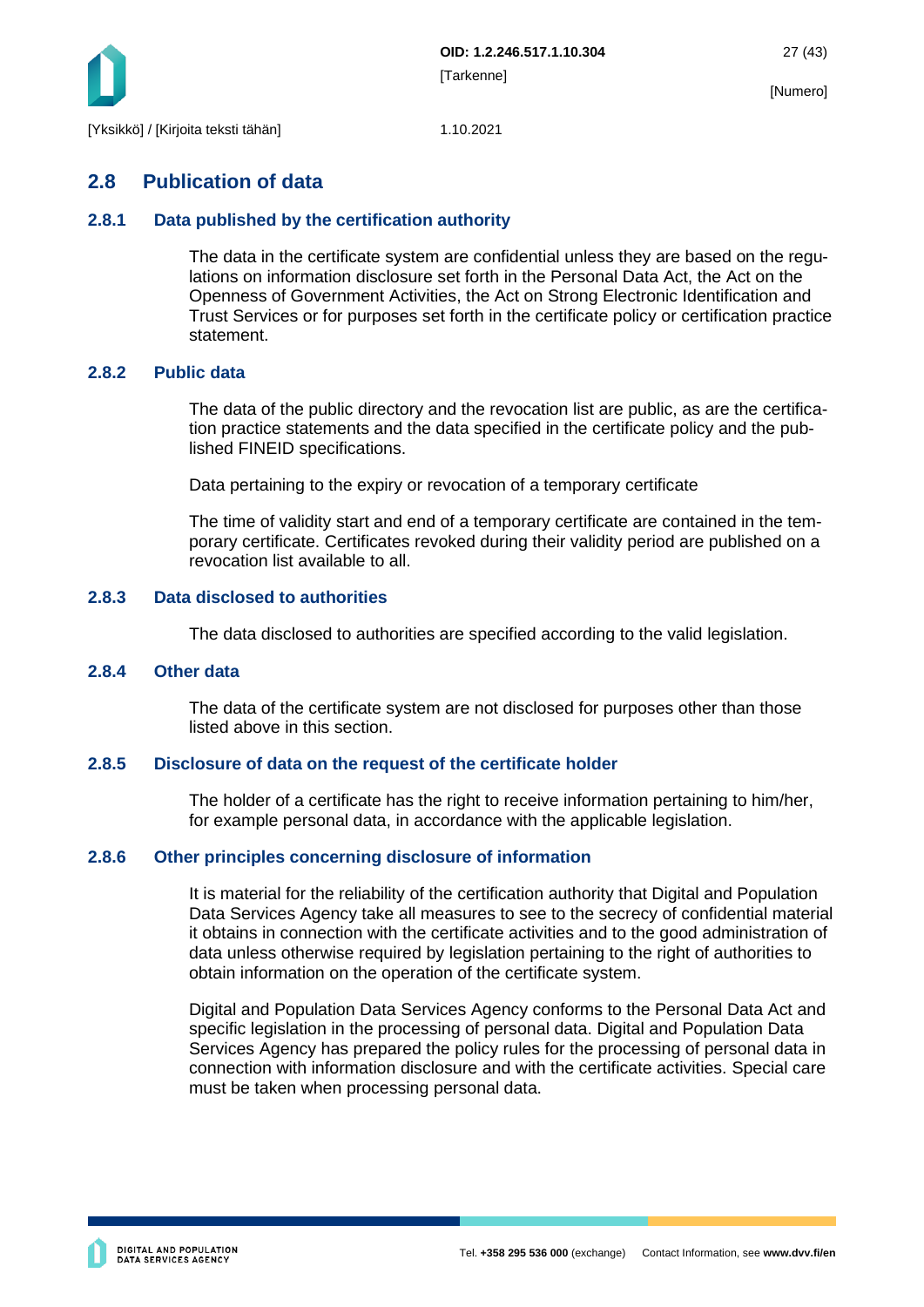

### <span id="page-28-0"></span>**2.9 Intellectual property rights**

Digital and Population Data Services Agency owns all data pertaining to the certificates and documentation in accordance with the technical terms of delivery. Digital and Population Data Services Agency has full ownership and utilisation rights to this temporary certificate policy.

### <span id="page-28-1"></span>**3 Identification of certificate applicant**

### <span id="page-28-2"></span>**3.1 Registration**

Sections 4.1–4.3 present the procedures and processes that are adhered to in the identification and authentication of certificate holders.

The application document clearly states that the applicant for a temporary certificate confirms the correctness of the information provided with his/her signature and approves the creation of the temporary certificate. At the same time, the applicant accepts the rules and terms pertaining to the use of temporary certificates and sees to the storage of temporary certificates and PIN codes and the reporting of any misuse or lost card.

Agreements have been concluded between the certification authority, registration authority and other vendors that produce parts of the certificate services, indisputably specifying the rights, liabilities and obligations of all parties. The applicant of temporary certificates is responsible for the correctness of all material data that the applicant of a temporary certificate has given the certification authority or registration authority. The holder of temporary certificates must use the temporary certificates only for their intended use.

When a certification authority grants a temporary certificate, it also approves the application for certificate.

It is the responsibility of the holder of temporary certificates to prevent the use of private keys and the related PIN codes belonging to him/her in a way contradictory to the terms of use and to take care of them as set forth in the terms of use.

The certificate holder must immediately report the need to revoke a temporary certificate to the registration authority of the certificate holder's organisation if he/she suspects the possibility of use in contradiction to the terms of contract.

#### <span id="page-28-3"></span>**3.1.1 Naming policies**

The naming policies are described in detail in the certification practice statement.

The certification authority's public key is part of the certification authority's certificate. The certification authority's certificate is available in a public directory. If a temporary certificate is located on a backup card, the certification authority's certificate is also placed on the microchip of the backup card.

Data pertaining to the certificate holder unambiguously identify the certificate holder. The certification authority will determine the official identity of the certificate holder, if necessary.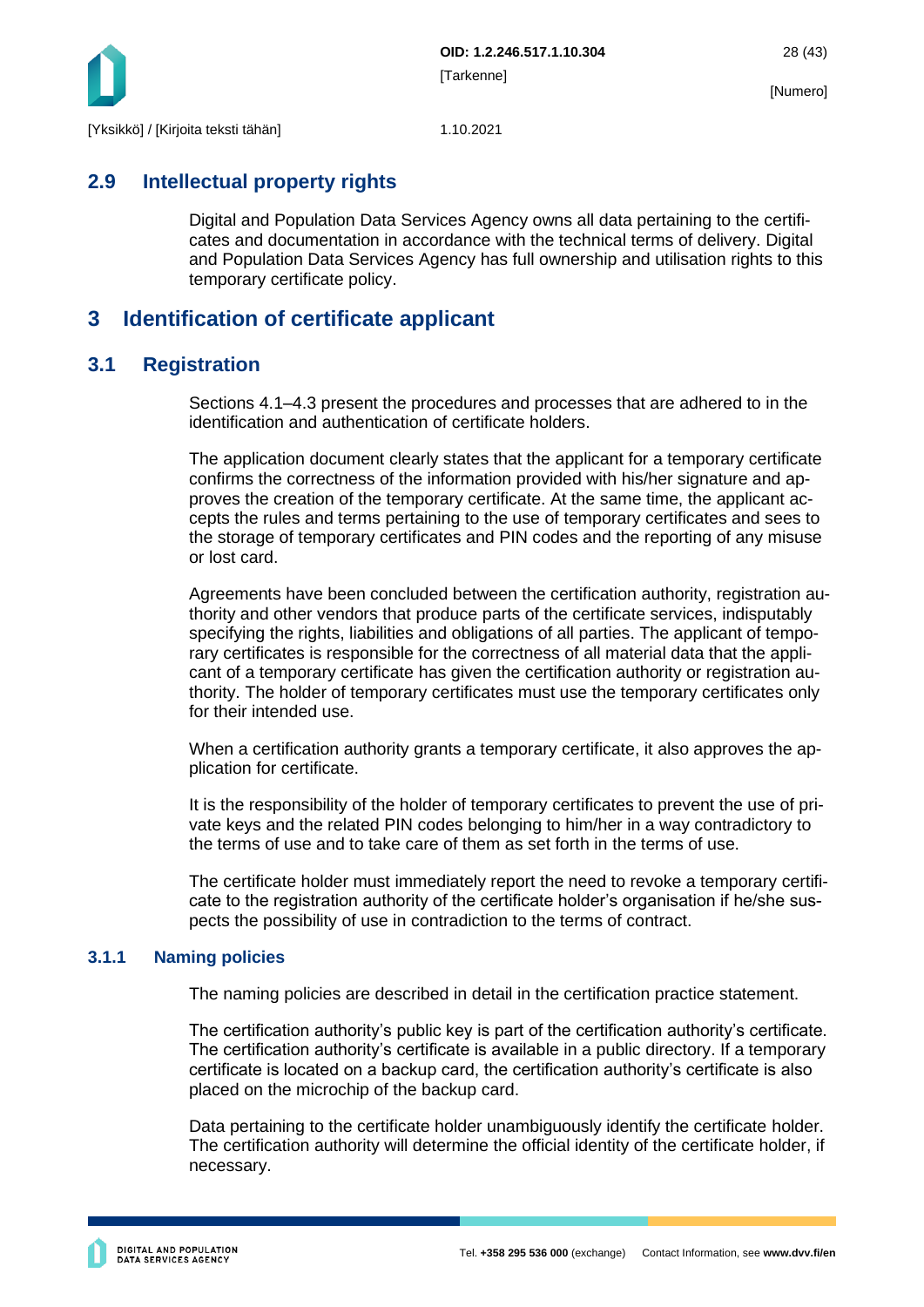

#### <span id="page-29-0"></span>**3.1.2 Delivery of private keys to the certificate holder**

A private key pertaining to a temporary certificate, created on a microchip or other secure environment, is delivered to the certificate holder in connection with delivery.

A detailed description of the delivery of the private key is described in the certification practice statement.

### <span id="page-29-1"></span>**3.2 Renewal of key pair**

The public keys in the temporary certificates and the private keys in the microchip cannot be renewed. The creation of a new key pair requires a new temporary certificate.

The renewal of the temporary certificate adheres to the same procedures as when applying for the certificate for the first time.

### <span id="page-29-2"></span>**3.3 Renewing a key pair after inclusion on revocation list**

The public keys in the temporary certificates and the private keys in the microchip cannot be renewed. The creation of a new key pair requires a new temporary certificate.

The renewal of the temporary certificate adheres to the same procedures as when applying for the certificate for the first time.

### <span id="page-29-3"></span>**3.4 Identification of the requester of revocation**

The holder of a temporary certificate may have the certificate revoked before the expiration of the temporary certificate's validity period.

The registration authority of the certificate holder's organisation carries out the revoking of the certificate upon detecting that the certificate has become misplaced or the possibility of its misuse.

The certificate must be revoked immediately when suspecting the misuse of a certificate, for example because of loss or theft.

All electronic transactions related to the revoking are archived.

The revocation of a certificate is described in detail in the certification practice statement.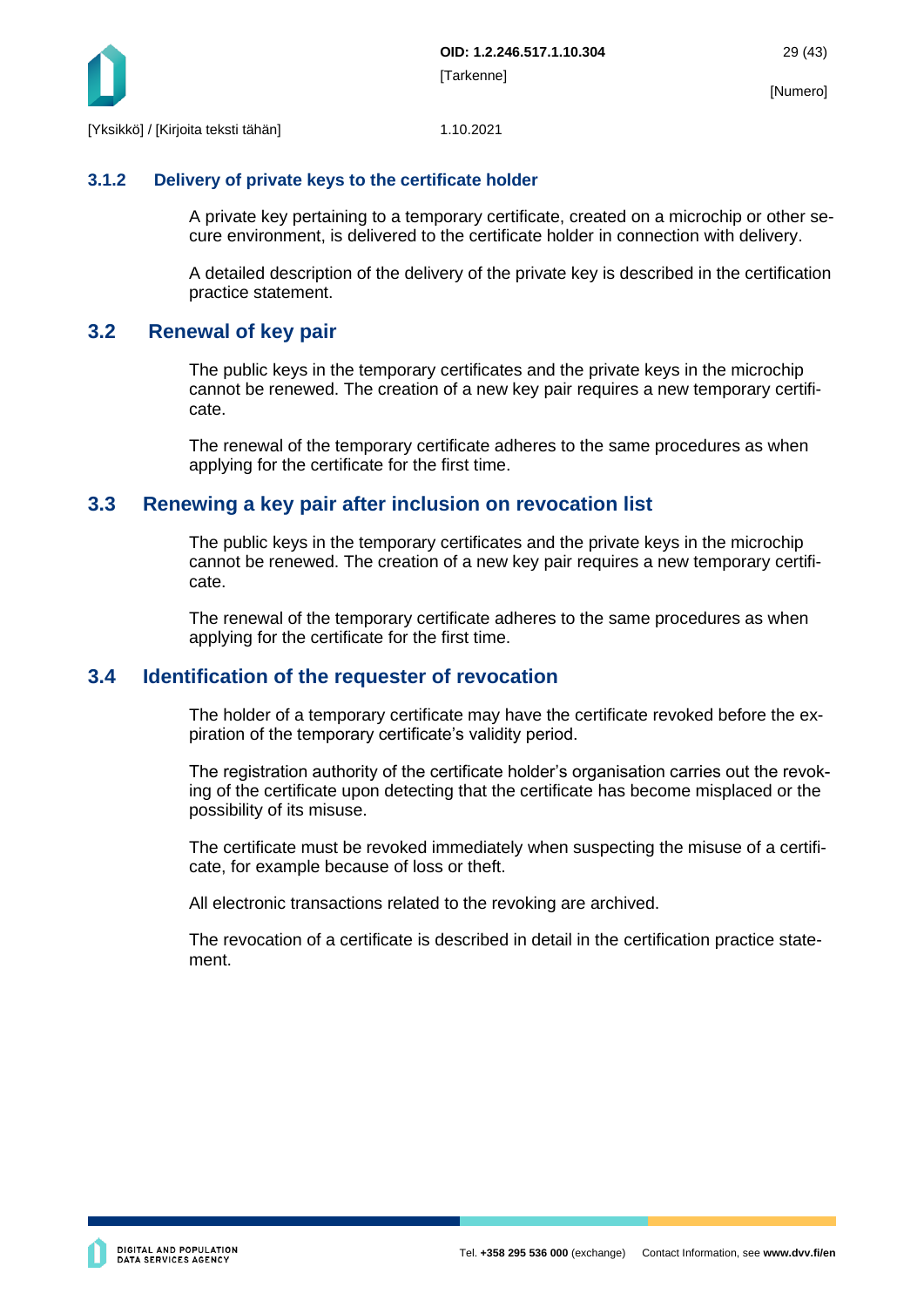

## <span id="page-30-0"></span>**4 Operational requirements**

### <span id="page-30-1"></span>**4.1 Applying for a certificate**

The rights and obligations of a certificate applicant are specified in contract documents and general instructions for use, which comprise an agreement concluded with the certificate applicant. The application document contains the details of the rights and obligations of both parties. When an applicant for a temporary certificate applies for a temporary certificate, he/she also accepts the general terms of use.

The application document and instructions for use clearly state that the applicant for temporary certificate, with his/her signature, approves the correctness of the information provided and the creation of the certificate. At the same time, the applicant accepts the rules and terms pertaining to the use of temporary certificate and sees to the storage of temporary certificates and PIN codes and the reporting of any misuse or lost certificates/microchip.

### <span id="page-30-2"></span>**4.2 Granting of a certificate**

The certification authority grants a temporary certificate upon accepting the application for certificate. When granting a temporary certificate, the certification authority is responsible for its data content being correct at the time of delivery of the certificate.

### <span id="page-30-3"></span>**4.3 Receiving a certificate**

Temporary certificates are retrieved personally at a point of registration.

At the time of handing out the certificate, it is emphasised to the certificate applicant that there are no copies of the private keys and no copies can be made later.

### <span id="page-30-4"></span>**4.4 Termination and interruption of the validity of a certificate**

#### <span id="page-30-5"></span>**4.4.1 Prerequisites for revoking a certificate**

A temporary certificate must be included in a revocation list when there is reason to suspect misuse, for example because of loss or theft.

#### <span id="page-30-6"></span>**4.4.2 Requester of revocation**

The revoking of the certificate is done by the registration authority in the certificate holder's organisation.

#### <span id="page-30-7"></span>**4.4.3 Revocation transaction**

The revocation of a certificate can be done through the card ordering and administration system offered by Digital and Population Data Services Agency.

Information of the inclusion of a certificate on a revocation list will be publicly available within an hour of the revocation request having been deemed valid and approved. The revocation list is valid for eight hours.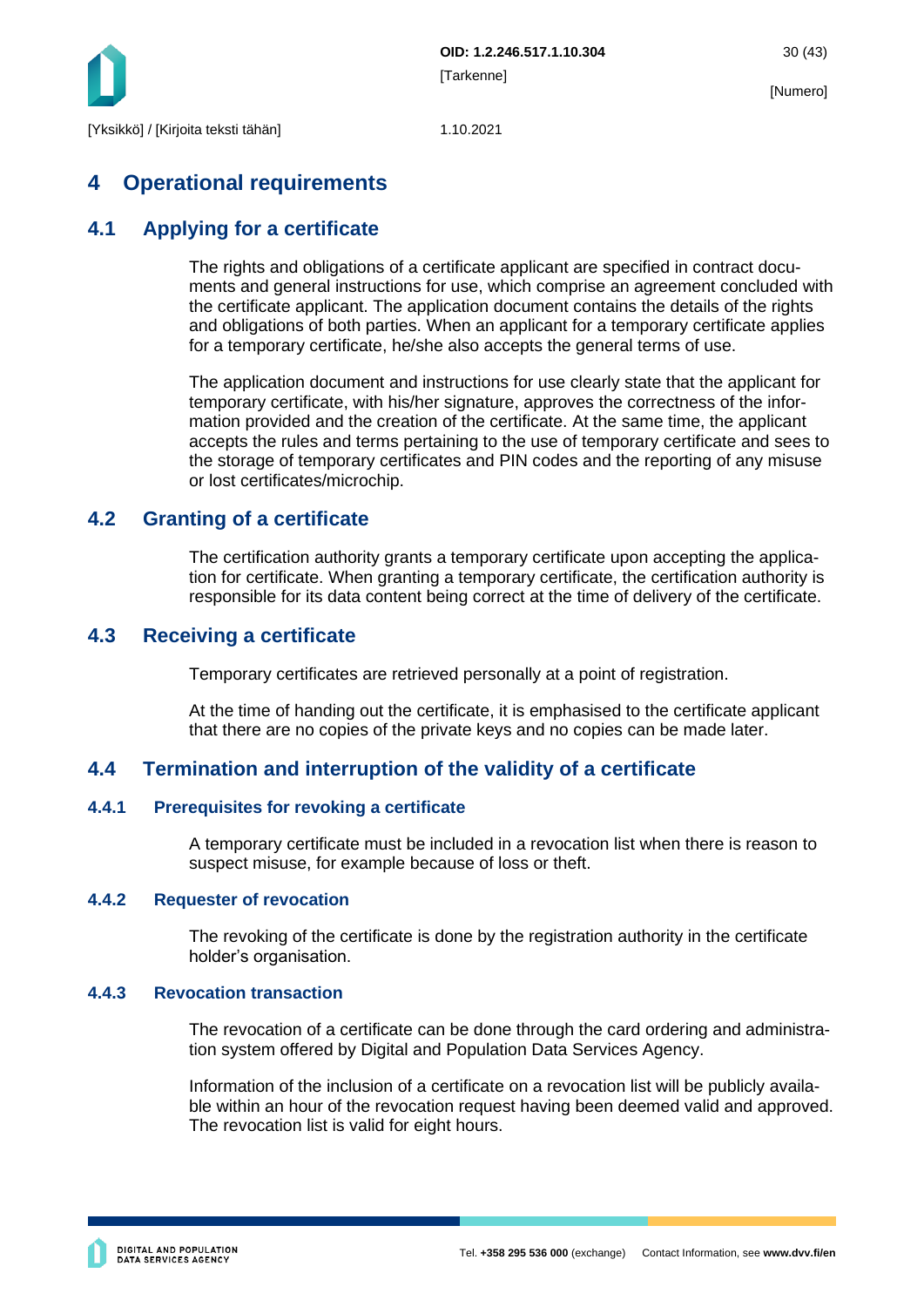

The revoking of a certificate and its effects are described in detail in the certification practice statement.

Closing certificates at the request of Digital and Population Data Services Agency

Digital and Population Data Services Agency does not carry out certificate revocation in any cases except the following:

- Digital and Population Data Services Agency may revoke certificates signed with its private key if there is reason to believe that Digital and Population Data Services Agency's private keys have become disclosed or accessed by unauthorised parties.
- All certificates that are valid and have been granted with the exposed key must be closed on one or several revocation lists whose validity period does not expire until the validity of the last revoked certificate has expired.
- If the private key used by Digital and Population Data Services Agency in certificate creation or another technical method has become exposed or otherwise unusable, Digital and Population Data Services Agency must notify all cardholders of the event.
- Digital and Population Data Services Agency may also revoke a certificate for other special reasons.

#### <span id="page-31-0"></span>**4.4.4 Timing of a revocation event**

Certificates are revoked immediately in connection with a revocation request. Revoked temporary certificates cannot be reinstated.

#### <span id="page-31-1"></span>**4.4.5 Requirements for terminating the validity of a certificate**

The validity of temporary certificates cannot be interrupted temporarily.

#### <span id="page-31-2"></span>**4.4.6 Creator of revocation request**

The validity of temporary certificates cannot be interrupted temporarily.

#### <span id="page-31-3"></span>**4.4.7 Making a revocation request**

The validity of temporary certificates cannot be interrupted temporarily.

#### <span id="page-31-4"></span>**4.4.8 Limitations of the revocation period**

The validity of temporary certificates cannot be interrupted temporarily.

#### <span id="page-31-5"></span>**4.4.9 Publishing frequency of the revocation list**

Information of the inclusion of a certificate on a revocation list will be publicly available within an hour of the revocation request having been deemed valid and approved. Revocation lists are valid for eight hours.

The revocation list contains the time of publication of the next revocation list.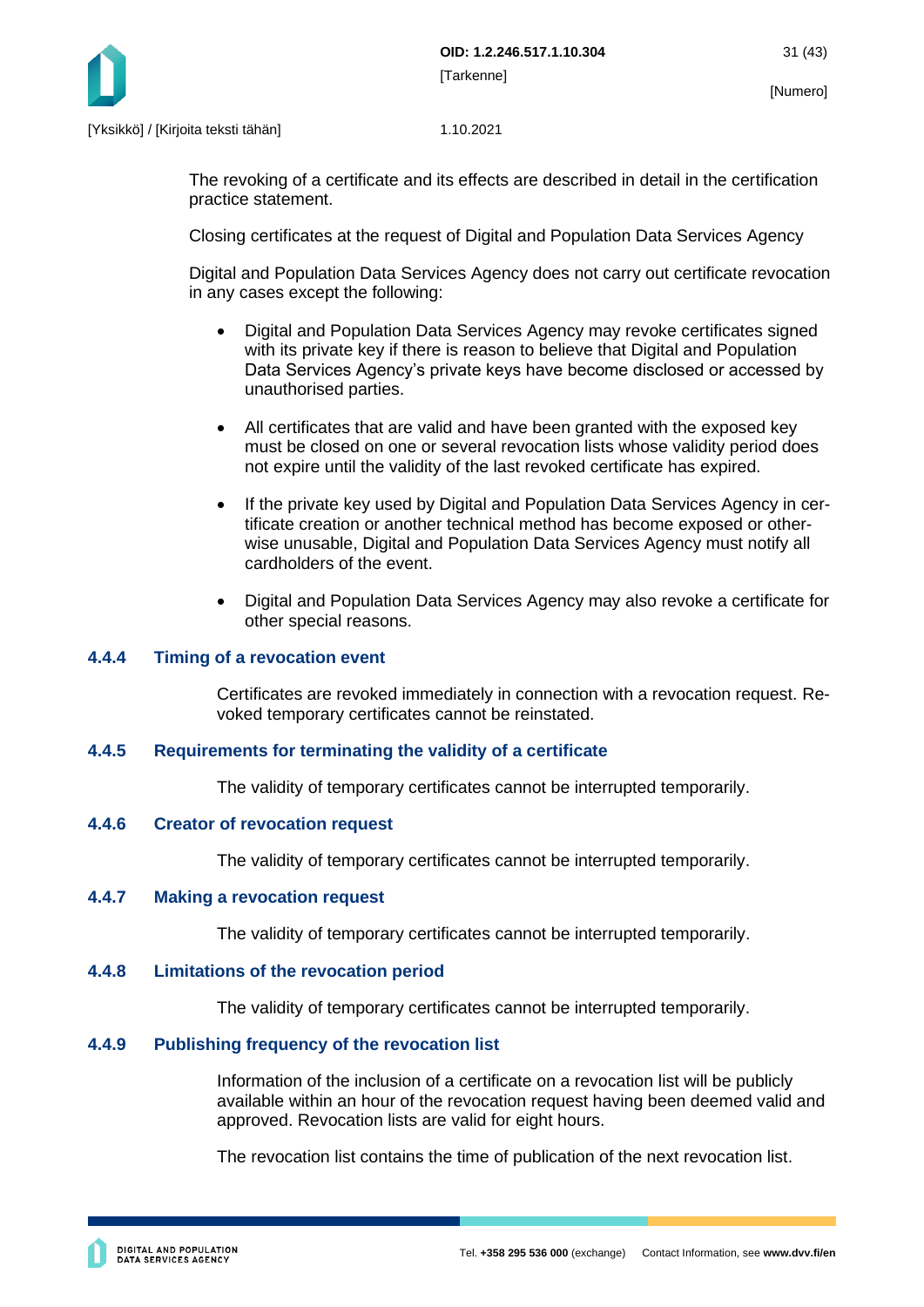

The new revocation list will be published by the expiration of the validity of the valid revocation list.

In case of system updates and other exceptional situations, the certification authority may publish revocation lists at a different frequency and extended validity periods.

#### <span id="page-32-0"></span>**4.4.10 Revocation list requirements**

The obligations of a party trusting the certificate are described in section 2.1.4.

#### <span id="page-32-1"></span>**4.4.11 Online certificate status check**

The certification authority provides an online certificate status check service that implements OCSP. The certification authority publishes a revocation list of revoked certificates.

#### <span id="page-32-2"></span>**4.4.12 Requirements related to online certificate status check**

The certification authority provides an online certificate status check service.

#### <span id="page-32-3"></span>**4.4.13 Special requirements pertaining to the exposure of the certificate holder's private key**

It is the certificate holder's responsibility to protect the use of their private key by taking care of their microchip or card and PIN code as described in the instructions for use. The certificate holder must immediately report the need to revoke a temporary certificate to the registration authority of the certificate holder's organisation if he/she suspects the possibility of use in contradiction to the terms of contract.

### <span id="page-32-4"></span>**4.5 System supervision**

The supervision of the system is described in the certification practice statement.

### <span id="page-32-5"></span>**4.6 Archiving of data pertaining to certificates**

#### <span id="page-32-6"></span>**4.6.1 Material stored**

The provisions of the Archive Act (831/1994) are applied as the general law for archiving. The right to obtain information is determined according to the Act on the Openness of Government Activities (621/1999). With respect to the archiving of certificates, the provisions pertaining to archiving in electronic services legislation are also applied. The data of the certificate register are stored for at least 5 years from the expiration of the certificates or, in case of a temporary certificate created for non-regulated healthcare workers or non-clinical healthcare sector staff, in addition to the above the regulations set forth in the act on the electronic processing of client data in social and health care (159/2007) and the act on electronic prescriptions (61/2007) and the requirements set on the basis of the above are also adhered to.

The data archived by the certification authority are described in detail in the certification practice statement.

The archive data are stored in accordance with regulations pertaining to authorities.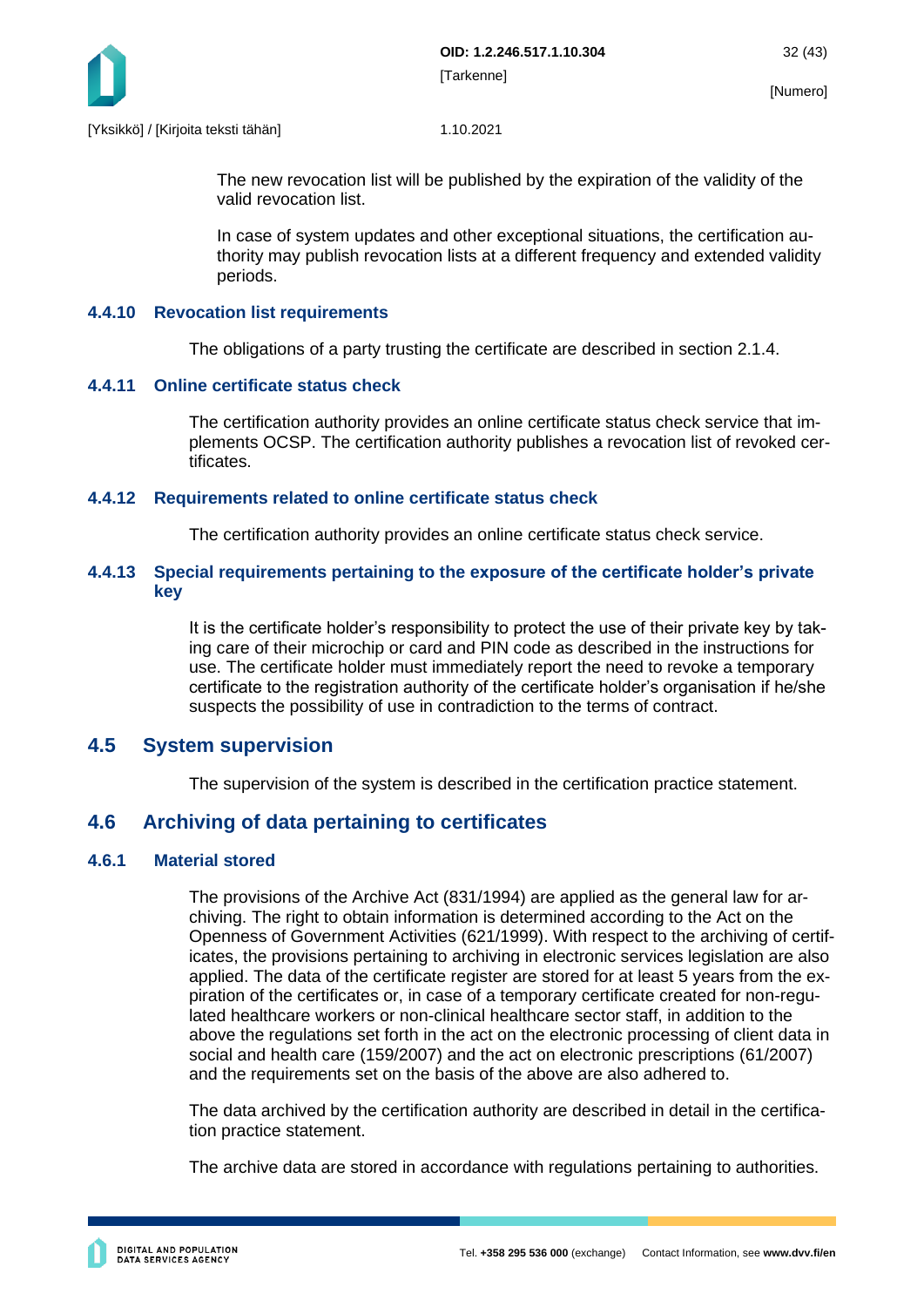

#### <span id="page-33-0"></span>**4.6.2 Protection of archives**

Archived data are stored on high-security premises with access control.

#### <span id="page-33-1"></span>**4.6.3 Backup methods for archived data**

Backups are stored in a place physically separate from the original data.

#### <span id="page-33-2"></span>**4.6.4 Acquisition and backup methods for archived data**

The certification authority ensures the availability and readability of the archives even in the event that the certification authority's operations are interrupted or terminated.

### <span id="page-33-3"></span>**4.7 Management of the continuity of operations and handling of deviations**

Digital and Population Data Services Agency has a continuity and preparedness plan that enables the continuity of the operations of Digital and Population Data Services Agency.

The preparation for deviations is described in the certification practice statement.

#### <span id="page-33-4"></span>**4.7.1 The certification authority's private key has become disclosed or the certification authority's certificate has been revoked**

In each certification practice statement, the certification authority states the measures that the certificate holders, parties trusting the certificate and registration authorities and the certification authority's staff must take if the certification authority's private key has become disclosed or otherwise unusable.

#### <span id="page-33-5"></span>**4.7.2 Compromised security because of a natural disaster or other catastrophe**

Digital and Population Data Services Agency's security policy takes into account the measures necessitated by the compromising of external security. Digital and Population Data Services Agency is ISO/IEC 27001 certified with respect to information security, setting the requirements for Digital and Population Data Services Agency's operations also after the occurrence of a catastrophe.

### <span id="page-33-6"></span>**4.8 End of the certification authority's operations**

The termination of the certification authority is considered to be a situation where all services related to the granting of the certification authority's certificate are permanently terminated. The termination of the certification authority does not refer to a situation where the certification service is transferred from one organisation to another.

The certification authority communicates the termination of the certificate services to the parties specified in section 4.7.1 as soon as possible, however at least one month before the time of termination.

Before the termination of the certification authority, at least the following measures will be taken: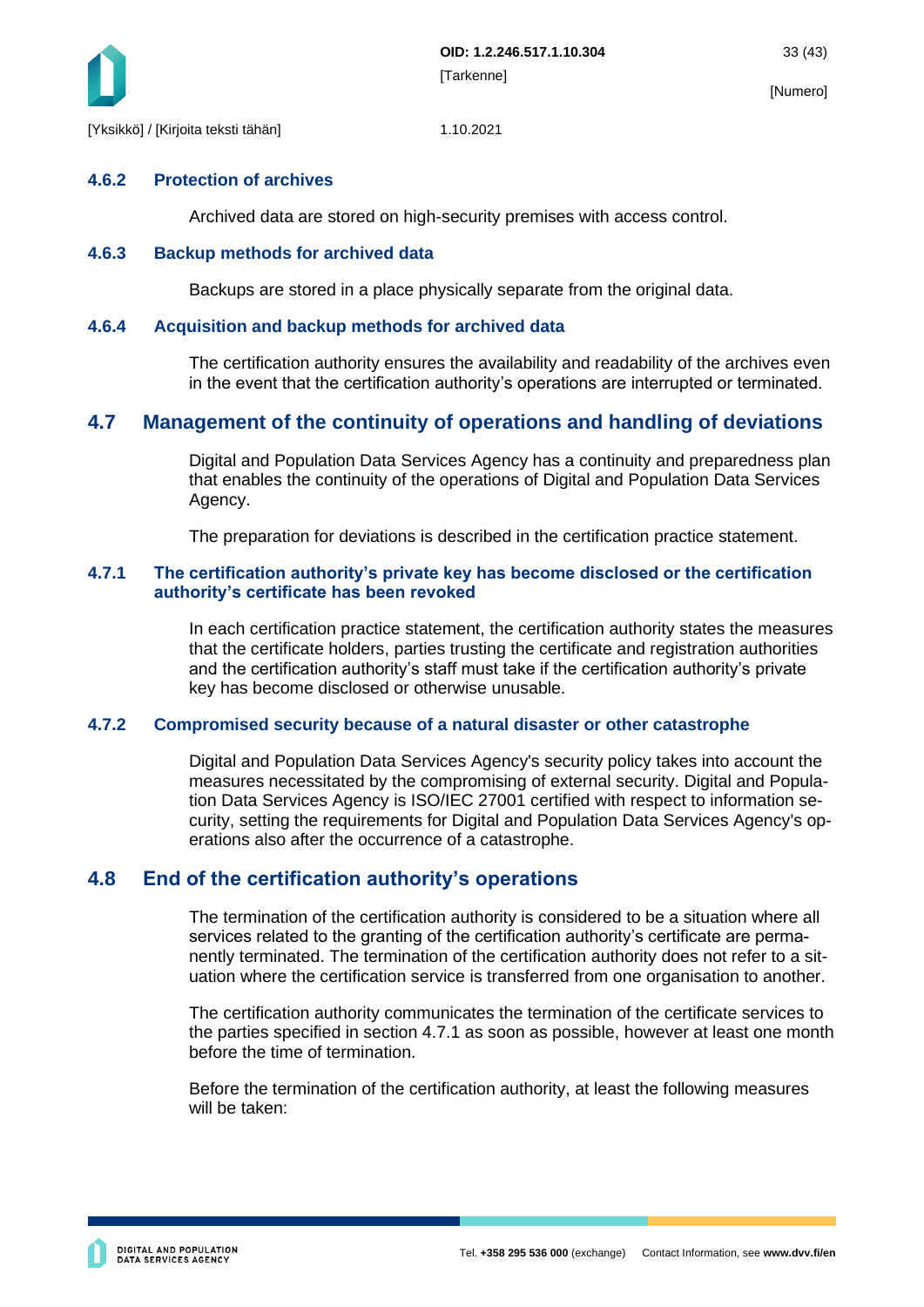

- All certificates that are valid and have been granted are closed on one or several revocation lists whose validity period does not expire until the validity of the last revoked certificate has expired.
- The certification authority will revoke all authorisations of its contractual partners to carry out tasks pertaining to the granting process of certificates on behalf of the certification authority.
- The certification authority ensures that access to the certification authority's archives as set forth in section 4.6 will be maintained also after the termination of the certification authority.
- The certification authority sees to the archiving of data conformant to the Act on Strong Electronic Identification and Trust Services and otherwise adheres to the regulations of the Archive Act with respect to the archiving of data or, in case of a temporary certificate created for non-regulated healthcare workers or non-clinical healthcare sector staff, in addition to the above the regulations set forth in the act on the electronic processing of client data in social and health care (159/2007) and the act on electronic prescriptions (61/2007) and the requirements set on the basis of the above are also adhered to.

### <span id="page-34-0"></span>**5 Physical, operational and staff security requirements**

An information security certificate has been granted to Digital and Population Data Services Agency, affirming that DPDSA's information security meets the requirements of the ISO/IEC 27001 standard.

### <span id="page-34-1"></span>**5.1 Arrangements related to physical security**

An information security certificate has been granted to Digital and Population Data Services Agency, affirming that DPDSA's information security meets the requirements of the ISO/IEC 27001:1999 standard. Digital and Population Data Services Agency uses technical vendors for carrying out the information technology tasks of the certificate service. DPDSA is responsible, as the certification authority, for the safety and operation of certificate production in an appropriate way in all of its subareas.

A detailed description of security-related arrangements is contained in the certification practice statement.

#### <span id="page-34-2"></span>**5.1.1 Location and building properties**

The certification authority's systems are located in high-security data centres and meet the instructions and orders imposed on data centres regarding security.

Facility safety has been implemented in such a way that access to the facilities by unauthorised parties is prevented.

#### <span id="page-34-3"></span>**5.1.2 Physical access to facility**

Facilities where production duties for the certificate system are carried out have controlled physical access. The access control system detects authorised and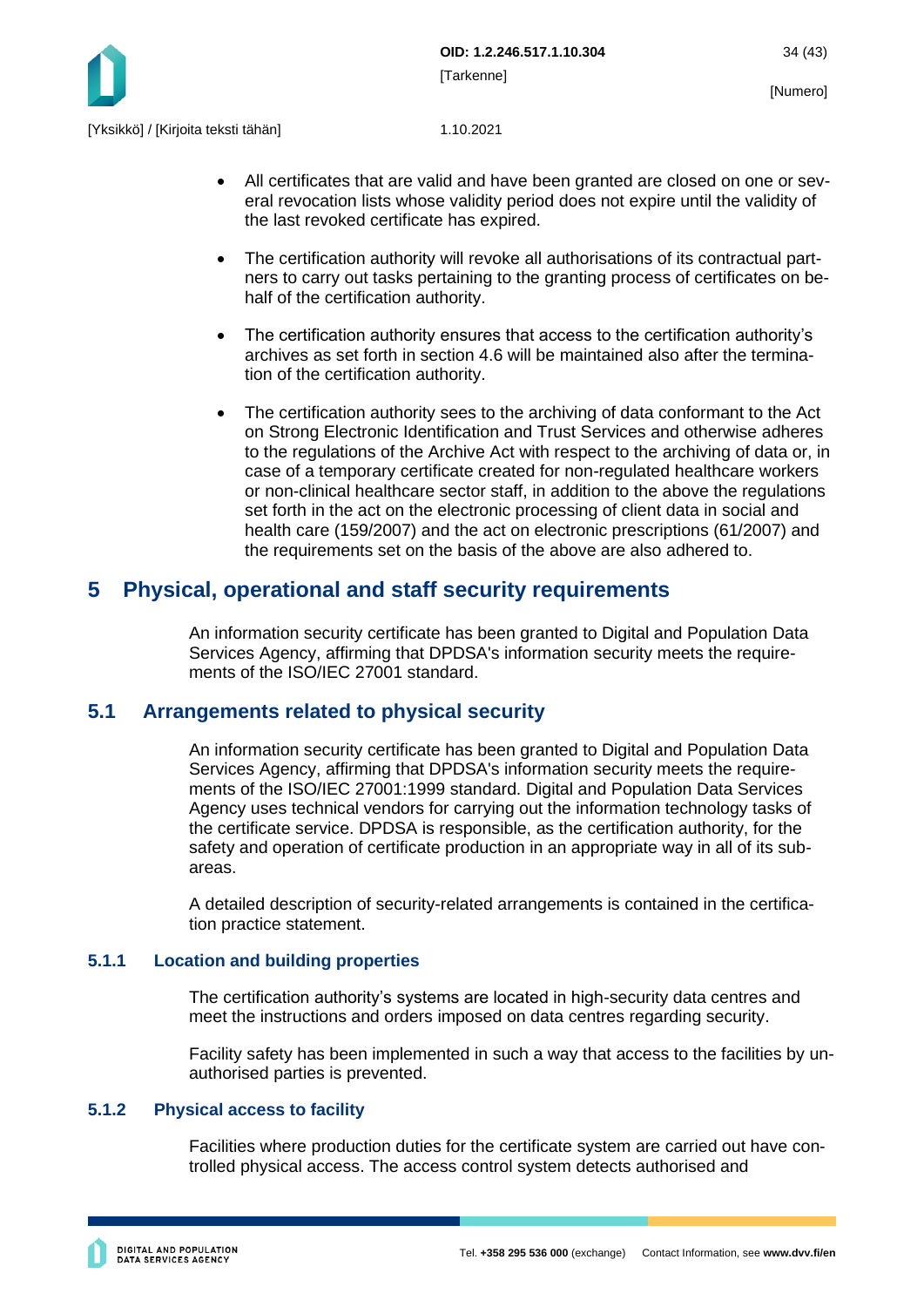

unauthorised entry. Access to data centre facilities requires the identification of the person, whereby the person is identified and the access right is verified and the transactions are registered. Data centre facilities are guarded at all times of the day.

#### <span id="page-35-0"></span>**5.1.3 Auxiliary arrangements**

The hardware solutions have been implemented according to good information administration practice in such a way that in the event of system failure, a backup system can be used without compromising the confidentiality, integrity or availability of the data contained in the system.

The supply and maintenance of spare parts for important devices has been ensured.

### <span id="page-35-1"></span>**5.2 Operational requirements**

#### <span id="page-35-2"></span>**5.2.1 Division of responsibility**

Digital and Population Data Services Agency uses technical vendors for the registration and information technology duties of certificate production. Digital and Population Data Services Agency serves as the certification authority that is responsible for certificate activities.

The duties of the certification authority are divided into areas of responsibility by duty, described in detail in the certification practice statement.

#### <span id="page-35-3"></span>**5.2.2 Number of staff required for the duties**

The creation, activation, backup and recovery of the certification authority's private key are carried out under supervision when two persons authorised to carry out maintenance on the system are present.

The revocation of the certification authority's private key is possible only under the supervision of two authorised persons.

At least two persons authorised to carry out maintenance on the system are present when the certification authority's private key's hardware security module is initialised.

The use of the system requires the presence of at least one person authorised to do so.

The registration and identification of a temporary certificate requires the presence of one person.

#### <span id="page-35-4"></span>**5.2.3 Task-specific identification**

The identification of the registration authority, certificate system administrator and certificate system user and task descriptions are described in detail in the certification practice statement.

### <span id="page-35-5"></span>**5.3 Personal security**

Digital and Population Data Services Agency serves as the certification authority that is responsible for certificate activities. The technical vendors have been selected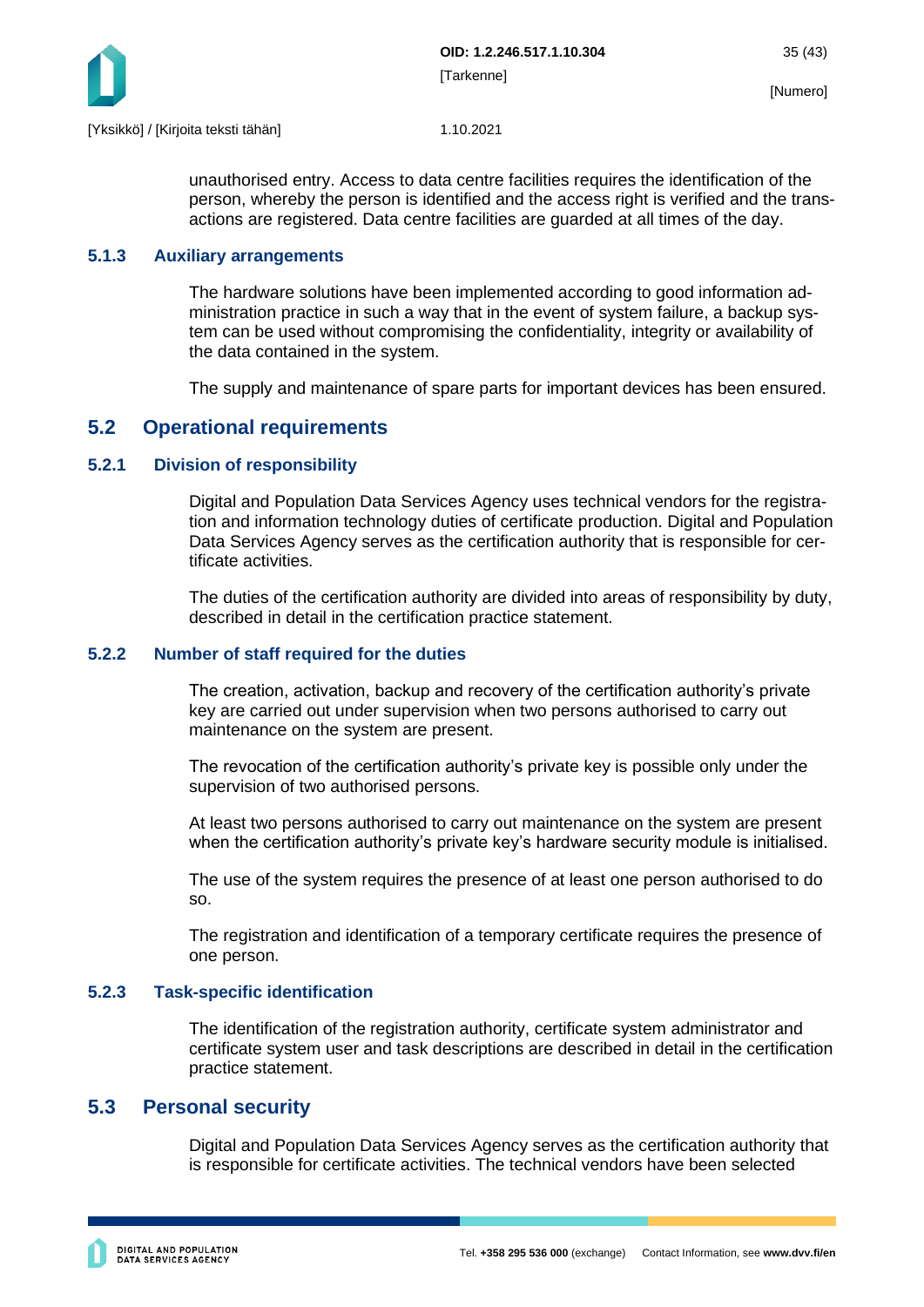

through competition and work at the responsibility and on behalf of Digital and Population Data Services Agency.

Digital and Population Data Services Agency pays particular attention to the reliability of both its own staff and the technical vendors and registration authorities and to their skills needed for the execution of the tasks.

#### <span id="page-36-0"></span>**5.3.1 Carrying out a background check on the staff**

Digital and Population Data Services Agency has a basic security clearance done for its staff and the persons of the technical vendors who work with the certificate information system.

#### <span id="page-36-1"></span>**5.3.2 Procedure adhered to in the security clearance**

The staff's work experience is surveyed when starting the employment. A security clearance is carried out for the person based on the information he/she has provided on a fixed-form form.

The security clearance procedure is described in detail in the certification practice statement.

#### <span id="page-36-2"></span>**5.3.3 Requirements on training**

Digital and Population Data Services Agency's staff must be trained so that duties can be carried out in the best possible way. Digital and Population Data Services Agency has a training plan the implementation of which is the responsibility of Digital and Population Data Services Agency's administration unit.

#### <span id="page-36-3"></span>**5.3.4 Maintenance of expertise and skills**

Staff training is planned and maintained in such a way that the expertise related to the management of the task is always at the best possible level required by the task.

#### <span id="page-36-4"></span>**5.3.5 Requirements for task rotation**

When task rotation is planned for the certification authority's tasks, they are organised in such a way that the person can see to his/her new duties in the best possible way. The implementation of task rotation must also take into account the retention of good information administration practice and the maintenance of sufficient task-specific skill levels.

Task rotation also adheres to Digital and Population Data Services Agency's information security policy and information security plan as well as Digital and Population Data Services Agency's other general instructions.

#### <span id="page-36-5"></span>**5.3.6 Measures resulting from deviations**

Digital and Population Data Services Agency's staff work subject to official liability and in accordance with the internal instructions of Digital and Population Data Services Agency. The position of a public official is set forth in the State Officials Act (750/1994).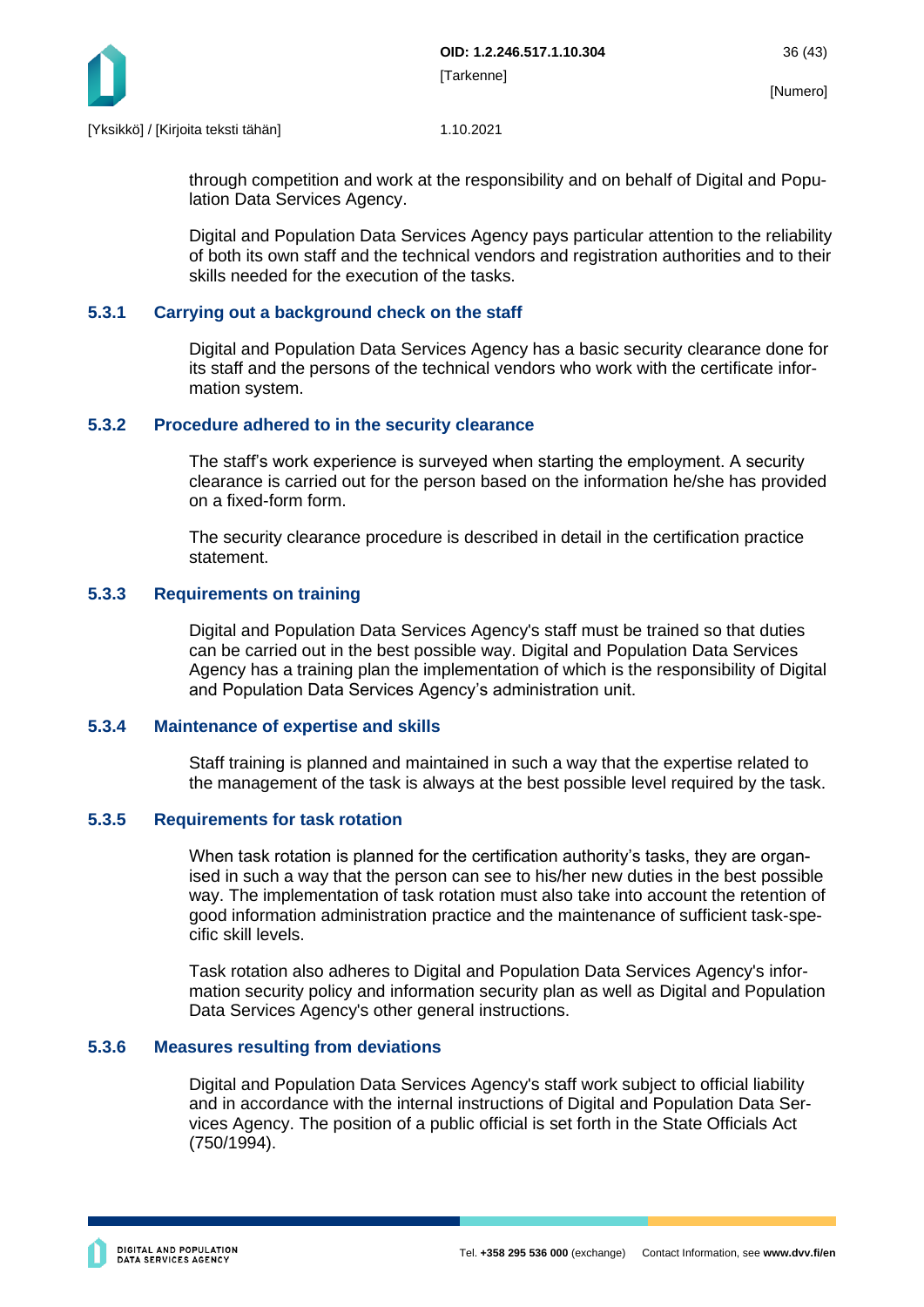

#### <span id="page-37-0"></span>**5.3.7 Staff representing the organisation**

When recruiting staff, it must be seen to that the staff's skills correspond to the requirements of the task and that there is nothing detected in the person's background check that would put the person's interests at odds with the production of certificate services.

#### <span id="page-37-1"></span>**5.3.8 Documents given to the staff**

The staff always has access to Digital and Population Data Services Agency's quality and security documents.

### <span id="page-37-2"></span>**6 Technical security arrangements**

### <span id="page-37-3"></span>**6.1 Generation and storage of key pairs**

#### <span id="page-37-4"></span>**6.1.1 Generating key pairs**

#### **Certification authority:**

The certification authority generates its private signature keys and the public keys corresponding to the private signature keys. The certification authority's private key is stored in a hardware security module.

#### **Certificate holder:**

A certificate holder's key pair is generated in a safe way. The public key is used for creating the certificate, and the private key is stored on a microchip protected against reading and writing.

#### <span id="page-37-5"></span>**6.1.2 Delivery of a private key to certificate holder**

The PIN code required for using the certificate is delivered to the certificate holder in connection with the registration.

In connection with the delivery of the backup card, the certificate holder receives his/her private key stored on a microchip.

#### <span id="page-37-6"></span>**6.1.3 Delivery of the certificate holder's public key to the certification authority**

Using the microchip's public keys, a certificate generation request is created, combining the certificate applicant's registration data with the public key in question. This generates a temporary certificate for the certificate holder.

The temporary certificate contains the public key of the certificate holder.

#### <span id="page-37-7"></span>**6.1.4 Distribution of the certification authority's public key to the certificate holder**

The certification authority's certificate contains the certification authority's public key. The certification authority's certificate is stored in a public directory. The certification authority's certificate is also available in the certification authority's public directory and the certification authority's website.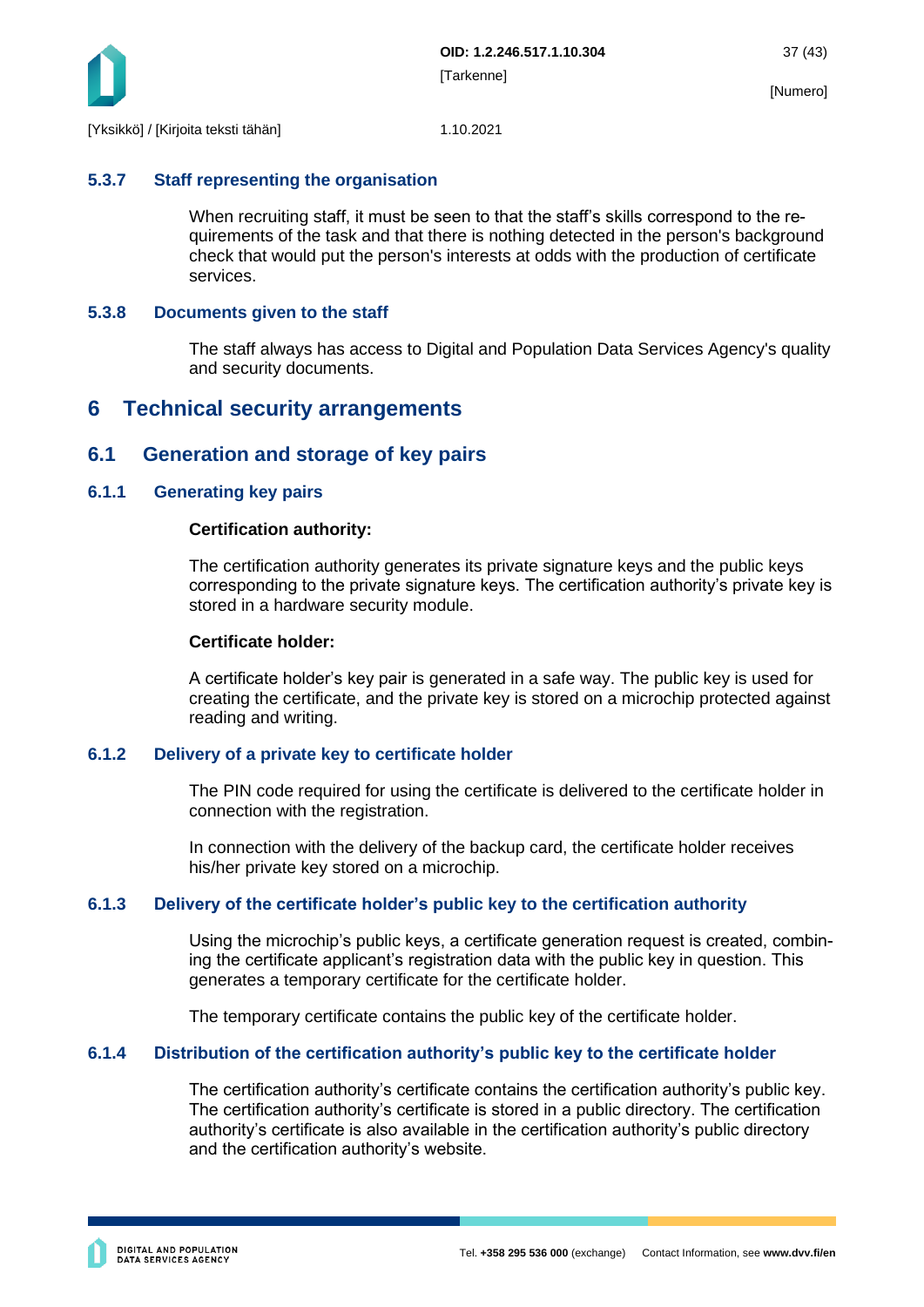

#### <span id="page-38-0"></span>**6.1.5 Key lengths**

The certification authority's private key and the public key corresponding to the private key, used in the signing of the temporary certificate, also 4096-bit RSA keys and 384-bit ECC keys.

The certificate holder's private and public key are 2048-bit RSA keys and 384-bit ECC keys.

#### <span id="page-38-1"></span>**6.1.6 Intended use of keys**

The data content of the certificate has a field that determines the intended use, determining the intended use of the related key (e.g., authentication and encryption). The use of the key is restricted to its intended use. A key intended for authentication and data encryption must be used only for this purpose and a key intended for signing only for digital signing.

CA certificate:

Purpose: Signing of certificates and revocation lists. Technical description in FINEID S2 specifications.

Certificate holder's authentication and encryption certificate:

Purpose: Electronic identification or data encryption.

Certificate holder's signature certificate

Purpose: Digital signature.

### <span id="page-38-2"></span>**6.2 Protection of private key**

#### <span id="page-38-3"></span>**6.2.1 Standards for the hardware security module**

The certification authority's private keys are stored in hardware security modules administered by the certification authority, meeting the requirements of the necessary security standard.

The certification authority sees to it that the certification authority's private keys are protected against disclosure and unauthorised use. A backup is made of the certification authority's private keys in a manner conformant with critical information security.

#### <span id="page-38-4"></span>**6.2.2 Staff participating in the handling of the certification authority's private key**

The environment required for the generation and use of the private key requires the simultaneous presence of or activation of operation by at least two persons.

#### <span id="page-38-5"></span>**6.2.3 Disclosure of private key to a trusted party**

The certificate holders' private key is generated in a safe way required for the certificate. Key pairs generated by the certificate holder are not accepted. A private key cannot be transferred or copied from a backup card. The certification authority and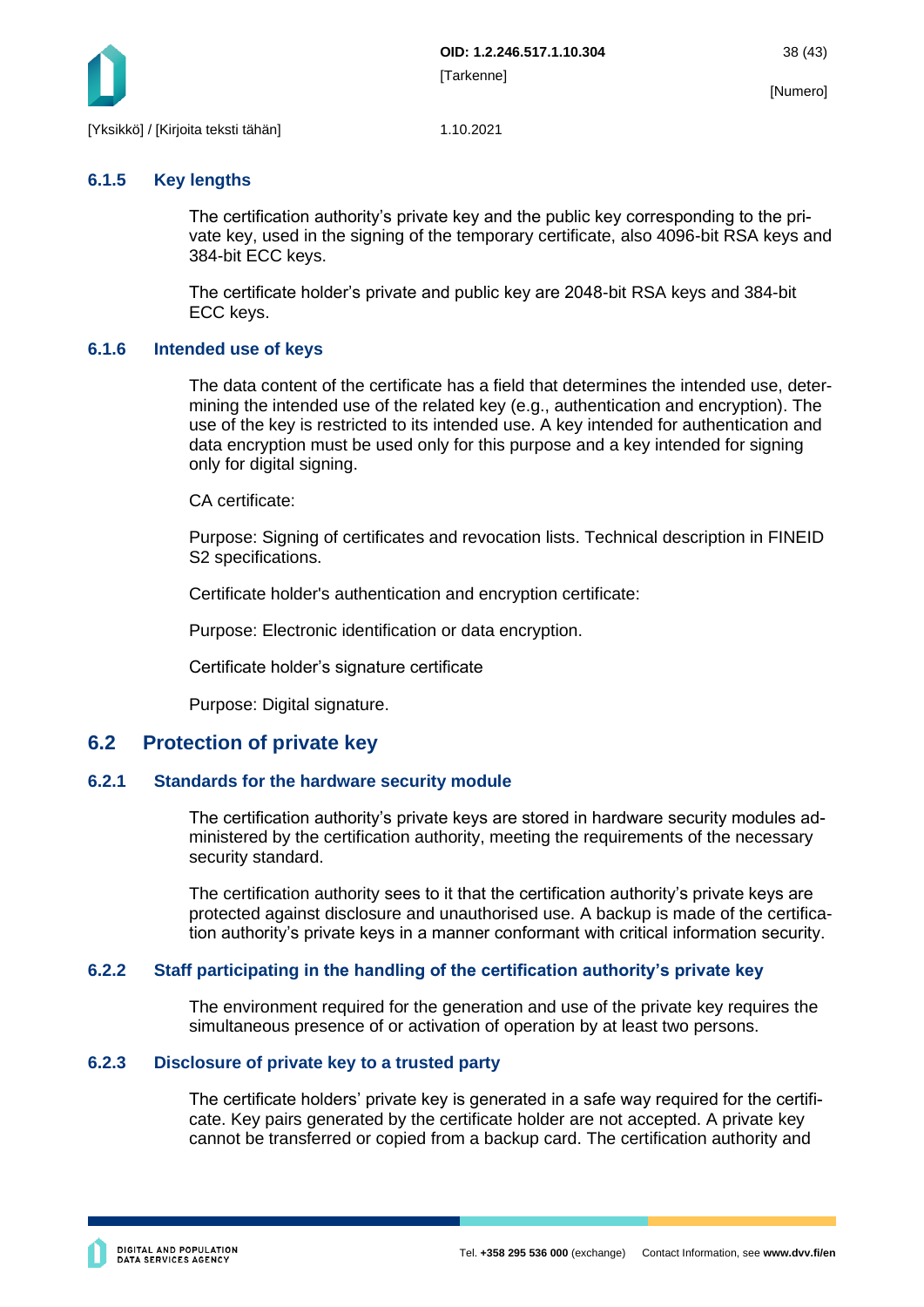

the card manufacturer do not have access to the private keys of the persons they certify.

When the keys are generated, they have not been allocated to any person.

#### <span id="page-39-0"></span>**6.2.4 Backup of a private key**

The certification authority's private keys and their backups are stored with strong encryption in devices that meet the requirements of critical information security.

#### <span id="page-39-1"></span>**6.2.5 Archiving of private keys**

The certification authority's private keys are stored in hardware security modules administered by the certification authority.

#### <span id="page-39-2"></span>**6.2.6 Administration of private keys in hardware security modules**

The certification authority's private signature keys are protected with physical and logical security measures of high reliability. They are used only in a system placed in a secure environment.

The administration of the private key is described in detail in the certification practice statement.

#### <span id="page-39-3"></span>**6.3 Other key management issues**

#### <span id="page-39-4"></span>**6.3.1 Public key archiving**

The certification authority archives all public keys it has certified.

#### <span id="page-39-5"></span>**6.3.2 Usage period of public and private keys**

The usage period of a temporary certificate is as agreed, however at most three (3) months. The certificate can be revoked during its validity.

### <span id="page-39-6"></span>**6.4 Activation data**

#### <span id="page-39-7"></span>**6.4.1 Creation and commissioning of activation data**

The card manufacturer creates activation data, i.e., a PIN code, that enables the use of the keys.

The detailed method is described in the certification practice statement.

#### <span id="page-39-8"></span>**6.4.2 Protection of activation data**

The PIN code is protected so that it cannot be read or copied from the card. It is the certificate holder's responsibility to protect the use of his/her keys by taking care of his/her microchip or card and PIN code as described in the instructions for use.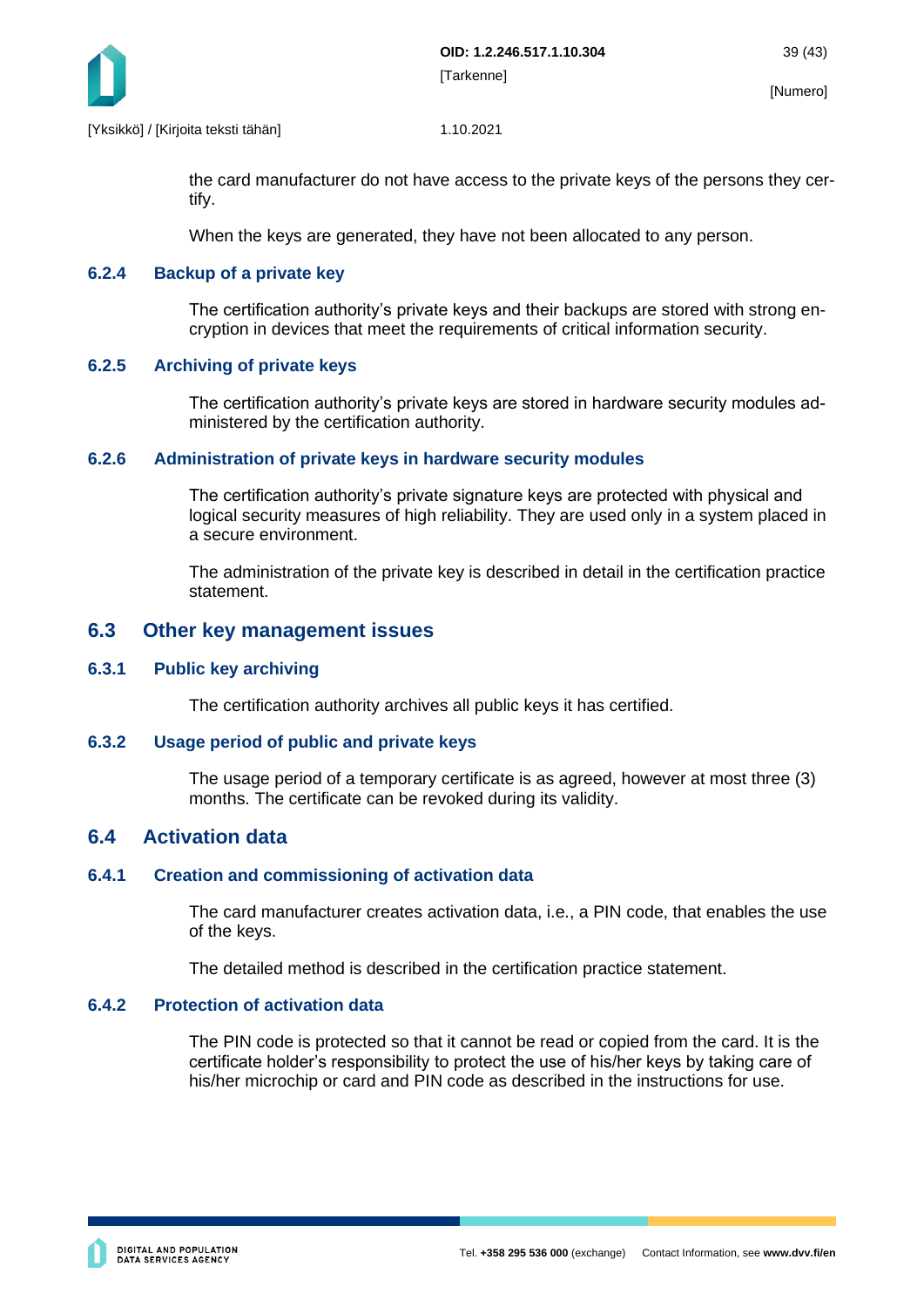

#### <span id="page-40-0"></span>**6.4.3 Other activation data issues**

It is explained to the holder of a temporary certificate that he/she has the possibility to change the original PIN code to a new one. The program for changing the PIN code is available free of charge for the cardholders at www.fineid.fi.

The detailed method is described in the certification practice statement.

### <span id="page-40-1"></span>**6.5 Security requirements pertaining to the use of and access to computers**

#### <span id="page-40-2"></span>**6.5.1 Hardware security**

Only equipment suitable for their intended use is used in the certificate system.

The detailed method is described in the certification practice statement.

#### <span id="page-40-3"></span>**6.6 Certificate system life cycle management**

Digital and Population Data Services Agency maintains a classification of importance on certificate service objects and systems, their backups, priorities and minimum maintenance levels.

#### <span id="page-40-4"></span>**6.6.1 Supervision related to developing the system**

The development and testing of the system are done in a separate test environment. Only tested, functional and approved solutions are transferred to the production system.

#### <span id="page-40-5"></span>**6.6.2 Security management**

Digital and Population Data Services Agency's information security is managed according to Digital and Population Data Services Agency's information security policy and the standard ISO/IEC 27001.

### <span id="page-40-6"></span>**6.7 Telecommunication network security**

The security of telecommunication is implemented in such a way that the certificate system's telecommunication network is a consistent whole isolated from other telecommunication networks and has doubled critical components.

A more detailed description of the telecommunication network's security is contained in the certification practice statement.

### <span id="page-40-7"></span>**6.8 Monitoring of the use of the hardware security module**

The certification authority sees to it that the certification authority's private keys are protected against disclosure and unauthorised use. A backup is made of the certification authority's private keys in a manner conformant with critical information security.

The detailed method is described in the certification practice statement.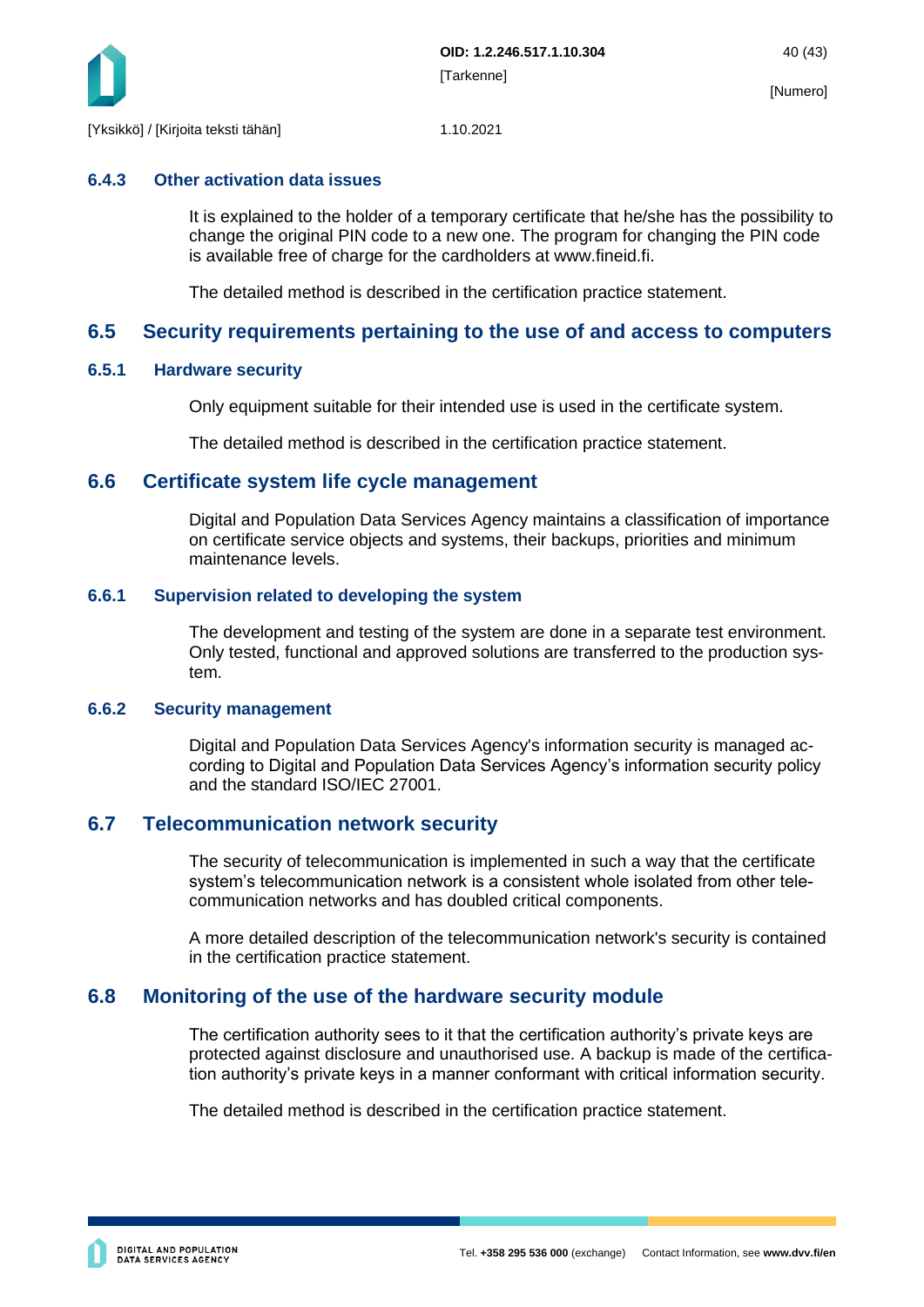

## <span id="page-41-0"></span>**7 Certificate and revocation list profiles**

### <span id="page-41-1"></span>**7.1 Technical certificate data**

The data content of the root certificate, certification authority certificate and certificate holder's certificates is described in the document FINEID S2. The document is available at the certification authority's website at www.fineid.fi.

### <span id="page-41-2"></span>**7.2 Revocation list profile**

The data content of the revocation lists published by the certification authority is described in the document FINEID S2. The document is available at the certification authority's website at [www.fineid.fi.](http://www.fineid.fi/)

### <span id="page-41-3"></span>**8 Specification document management**

### <span id="page-41-4"></span>**8.1 Changing of specifications**

The certification authority may change the specifications because of legislation or functional requirements. Changes to the specifications must be recorded in the certificate policy and certification practice statement documents as described below.

### <span id="page-41-5"></span>**8.2 Publishing and communication**

The certification authority publishes a certificate policy and a certification practice statement, available at the website www.fineid.fi.

The certification authority's public specifications pertaining to the production of certificates can be obtained from the same websites.

Agreements concluded with information technology vendors on the delivery of certificates and production system descriptions and product-related specifications are confidential.

### <span id="page-41-6"></span>**8.3 Certificate policy change and approval procedure**

Digital and Population Data Services Agency approves the certificate policy and certification practice statement pertaining to temporary certificates. The documents may be amended according to Digital and Population Data Services Agency's internal change policy.

Digital and Population Data Services Agency will communicate the changes well in advance of their entry into force on its website.

Digital and Population Data Services Agency maintains version management of the documents and archives all certificate policy and certification practice statement documents. Typographic corrections and changes of contact details are possible with immediate effect.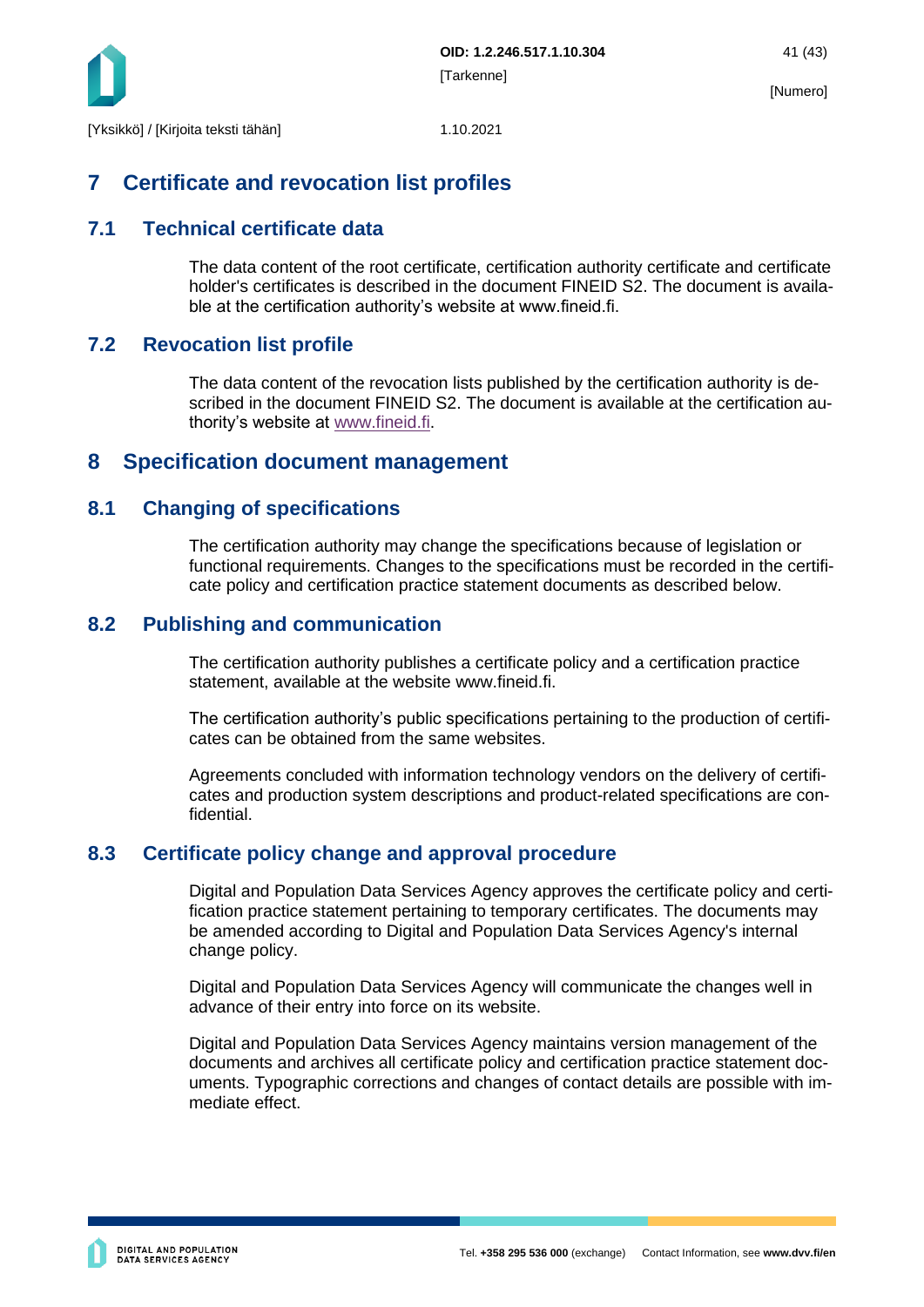

- 1. All items of the certificate policy and certification practice statement can be amended by communicating the main upcoming changes 30 days before their entry into force.
- 2. Items that Digital and Population Data Services Agency does not deem to have significant effect on certificate holders and trusting parties may be amended with communication 14 days in advance.